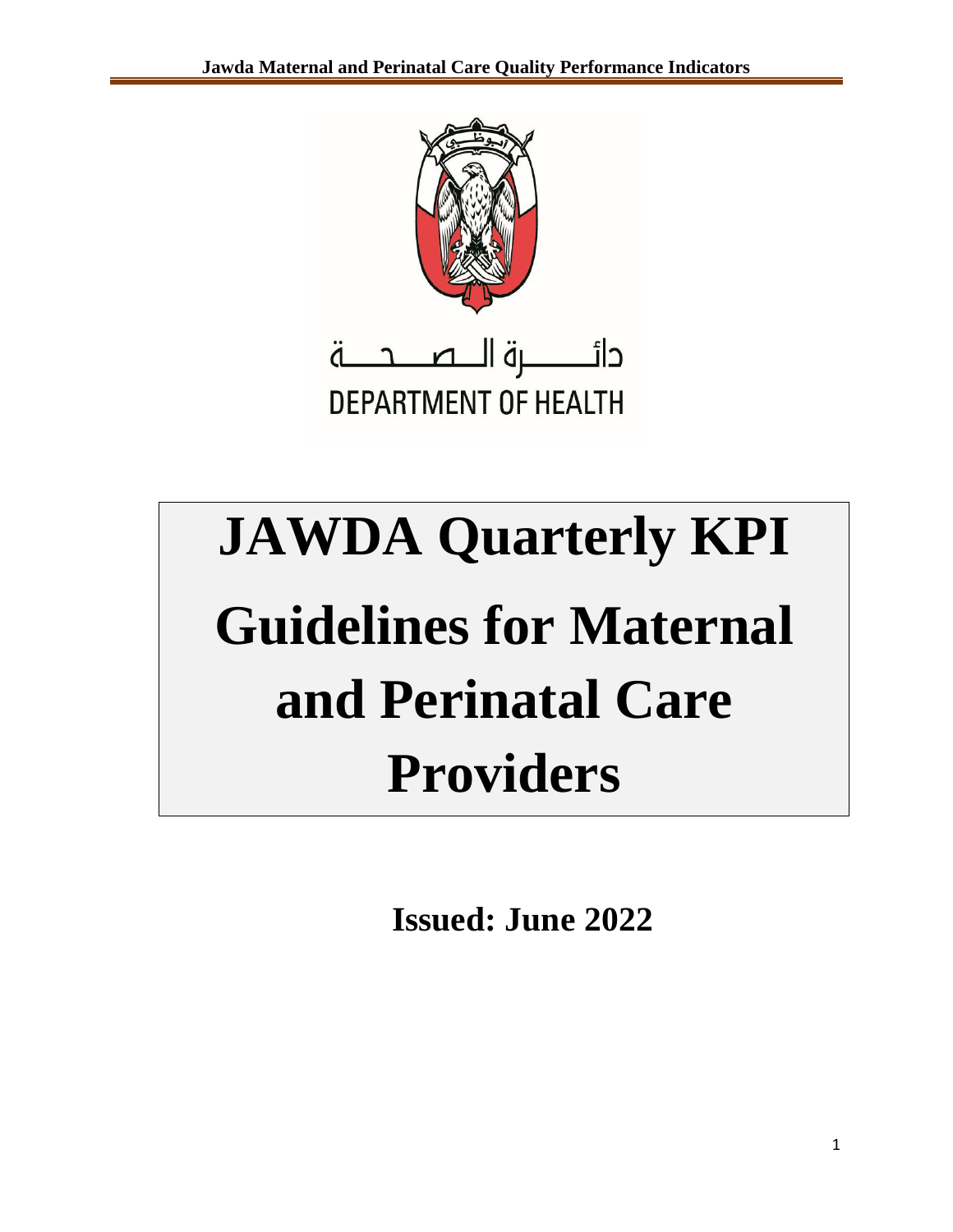# **Table of Contents**

# **Maternal and Perinatal KPIs**

| Proportion of surgically managed ectopic pregnancies that were managed by laparoscopy                    |
|----------------------------------------------------------------------------------------------------------|
|                                                                                                          |
|                                                                                                          |
|                                                                                                          |
|                                                                                                          |
|                                                                                                          |
| Proportion of unplanned all cause readmissions to hospital within 30 days of discharge after delivery 12 |
|                                                                                                          |
| Neonate patients with hypoxic-ischemic encephalopathy (Moderate or Severe) (HIE) rate per 1000           |
|                                                                                                          |
|                                                                                                          |
|                                                                                                          |
|                                                                                                          |
|                                                                                                          |
|                                                                                                          |
|                                                                                                          |
|                                                                                                          |
|                                                                                                          |
| Appendix A Excluded ICD10 - CM Codes for MPC 011 and MPC012 Emergency and Elective primary               |
|                                                                                                          |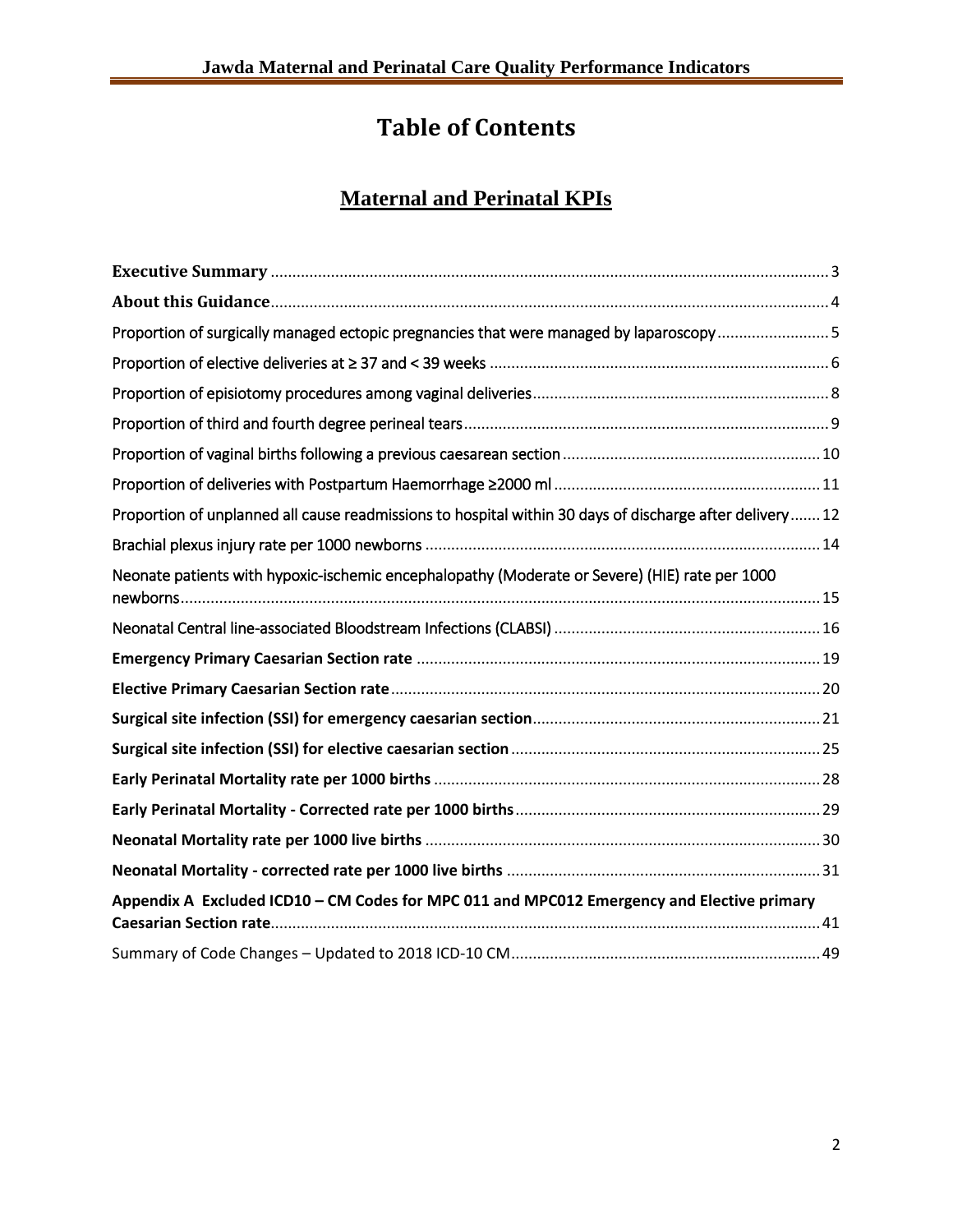# <span id="page-2-0"></span>**Executive Summary**

The Department of Health– Abu Dhabi (DOH) is the regulatory body of the healthcare sector in the Emirate of Abu Dhabi and ensures excellence in healthcare for the community by monitoring the health status of its population.

The Emirate of Abu Dhabi is experiencing a substantial growth in the number of hospitals, centers and clinics. This is ranging from school clinics and mobile units to internationally renowned specialist and tertiary academic centers. Although, access and quality of care has improved dramatically over the last couple of decades, mirroring the economic upturn and population boom of Emirate of Abu Dhabi, however challenges remain in addressing further improvements.

The main challenges that are presented with increasingly dynamic population include an aging population with increased expectation for treatment, utilization of technology and diverse workforce leading to increased complexity of healthcare provision in Abu Dhabi. All of this results in an increased and inherent risk to quality and patient safety.

DOH has developed dynamic and comprehensive quality framework in order to bring about improvements across the health sector. This guidance relates to the quality indicators that DOH is mandating the quarterly reporting against by the operating general and specialist hospitals in Abu Dhabi.

The guidance sets out the full definition and method of calculation for patient safety and clinical effectiveness indicators. For enquiries about this guidance, please contact [jawda@doh.gov.ae](mailto:jawda@doh.gov.ae)

This document is subject for review and therefore it is advisable to utilize online versions available on the DOH at all times.

| Issued:            | January 2020            |
|--------------------|-------------------------|
| Published updates: | Version 2, January 2021 |
|                    | Version 3, October 2021 |
|                    | Version 4, April 2022   |
|                    | Version 4.1, June 2022  |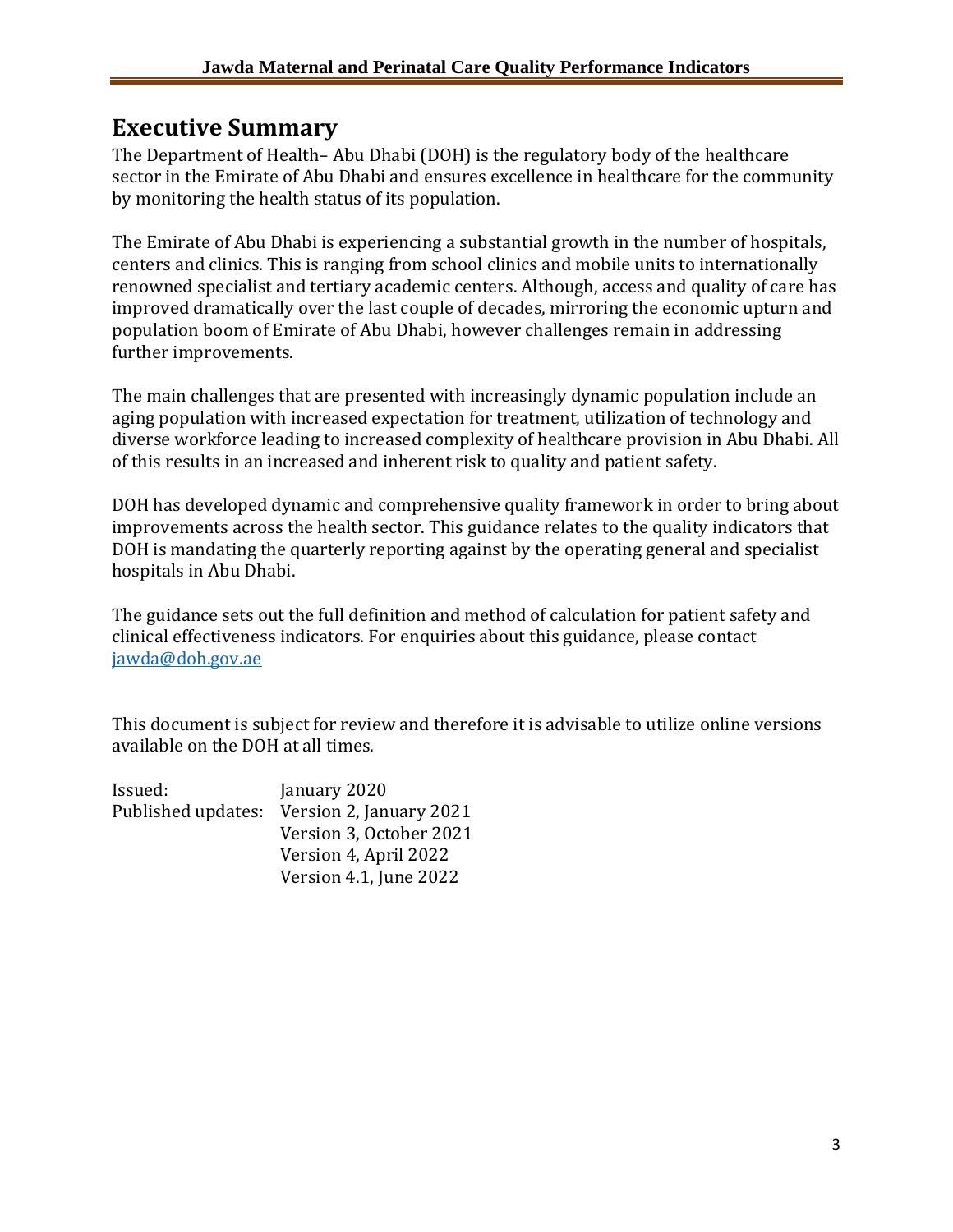# <span id="page-3-0"></span>**About this Guidance**

The guidance sets out the definitions and reporting frequency of Jawda Maternal and Perinatal Care (MPC) performance indicators. The Department of Health (DoH), with consultation from local and international maternal and perinatal care expertise has developed Maternal and Perinatal Care (MPC) Performance Indicators that are aimed for assessing the degree to which a provider competently and safely delivers the appropriate clinical services to the patient within the optimal period.

The Jawda KPIs in this guidance include measures to monitor morbidity in patients receiving maternal and perinatal care.

#### **Who is this guidance for?**

All DoH licensed healthcare facilities providing Maternal and Perinatal services in the Emirate of Abu Dhabi.

#### **How do I follow this guidance?**

Each provider will nominate one member of staff to coordinate, collect, monitor and report Maternal and Perinatal services quality indicators data as per communicated dates. The nominated healthcare facility lead must in the first instance e-mail their contact details (if different from previous submission) to [JAWDA@doh.gov.ae](mailto:JAWDA@doh.gov.ae/) and submit the required quarterly quality performance indicators through Jawda online portal.

#### **What are the Regulation related to this guidance?**

- Legislation establishing the Health Sector
- As per DoH [Policy for Quality and Patient Safety](https://www.haad.ae/HAAD/LinkClick.aspx?fileticket=Jrh93s-AyUA%3d&tabid=1276) issued January 15<sup>th</sup> 2017, this guidance applies to all DOH Licensed Hospitals providing maternal and perinatal services in the Emirate of Abu Dhabi in accordance with the requirements set out in this Standard.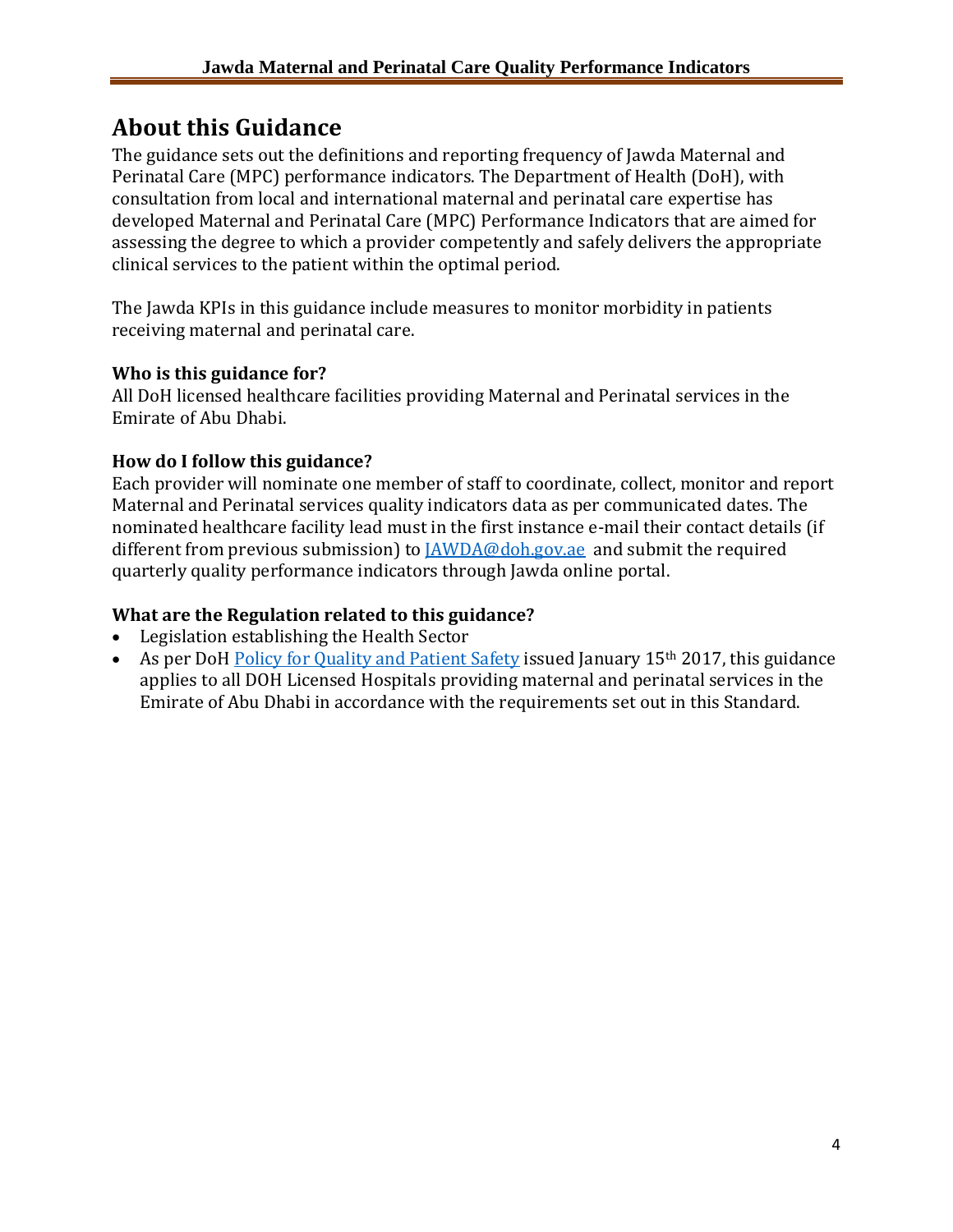<span id="page-4-0"></span>

| <b>KPI Description</b>      | Proportion of surgically managed ectopic pregnancies that were                                         |
|-----------------------------|--------------------------------------------------------------------------------------------------------|
| (title):                    | managed by laparoscopy                                                                                 |
| <b>Domain</b>               | <b>Patient Safety</b>                                                                                  |
| Sub-Domain                  | Evidence based medicine                                                                                |
|                             | Proportion of ectopic pregnancies managed surgically that were                                         |
| <b>Definition:</b>          | treated laparoscopically                                                                               |
|                             | <b>Numerator:</b>                                                                                      |
|                             | Number of women with ectopic pregnancy managed by laparoscopy                                          |
|                             | Numerator Inclusion:                                                                                   |
|                             | CPT Codes: 59150; 59151.<br>$\bullet$                                                                  |
|                             | <b>Numerator Exclusion</b>                                                                             |
|                             | Cases in which the surgery started out as a laparoscopic procedure                                     |
|                             | but was converted during procedure to laparotomy will not be<br>considered as treated laparoscopically |
|                             |                                                                                                        |
| <b>Calculation:</b>         | Denominator:                                                                                           |
|                             | Total number of women with ectopic pregnancy managed surgically                                        |
|                             | during the reporting period.                                                                           |
|                             | Denominator inclusion:                                                                                 |
|                             | CPT Codes: 59150; 59151; 59120; 59121; 59130; 59135; 59136                                             |
|                             | Denominator exclusion:                                                                                 |
|                             | Cervical ectopic should be excluded ICD10CM 000.80, 000.81;                                            |
|                             | Scar ectopic 000.90, 000.91; and abdominal live ectopic 000.00,<br>$\bullet$                           |
|                             | 000.01; to be also excluded                                                                            |
| <b>Reporting Frequency:</b> | Quarterly                                                                                              |
| <b>Unit of Measure:</b>     | Rate of laparoscopic management per 100 surgically managed ectopic                                     |
|                             | pregnancies.                                                                                           |
| International               | "Quality Standards for Early Pregnancy Complications and loss in                                       |
| comparison if               | ontario:                                                                                               |
| available                   | https://hgontario.ca/Portals/0/documents/evidence/quality-                                             |
|                             | standards/qs-early-pregnancy-draft-quality-standard-en.pdf"                                            |
| <b>Desired direction:</b>   | Higher is better                                                                                       |
|                             | <b>Notes for all providers</b><br>Patient's records                                                    |
| Data sources and            | Claims data                                                                                            |
| guidance:                   |                                                                                                        |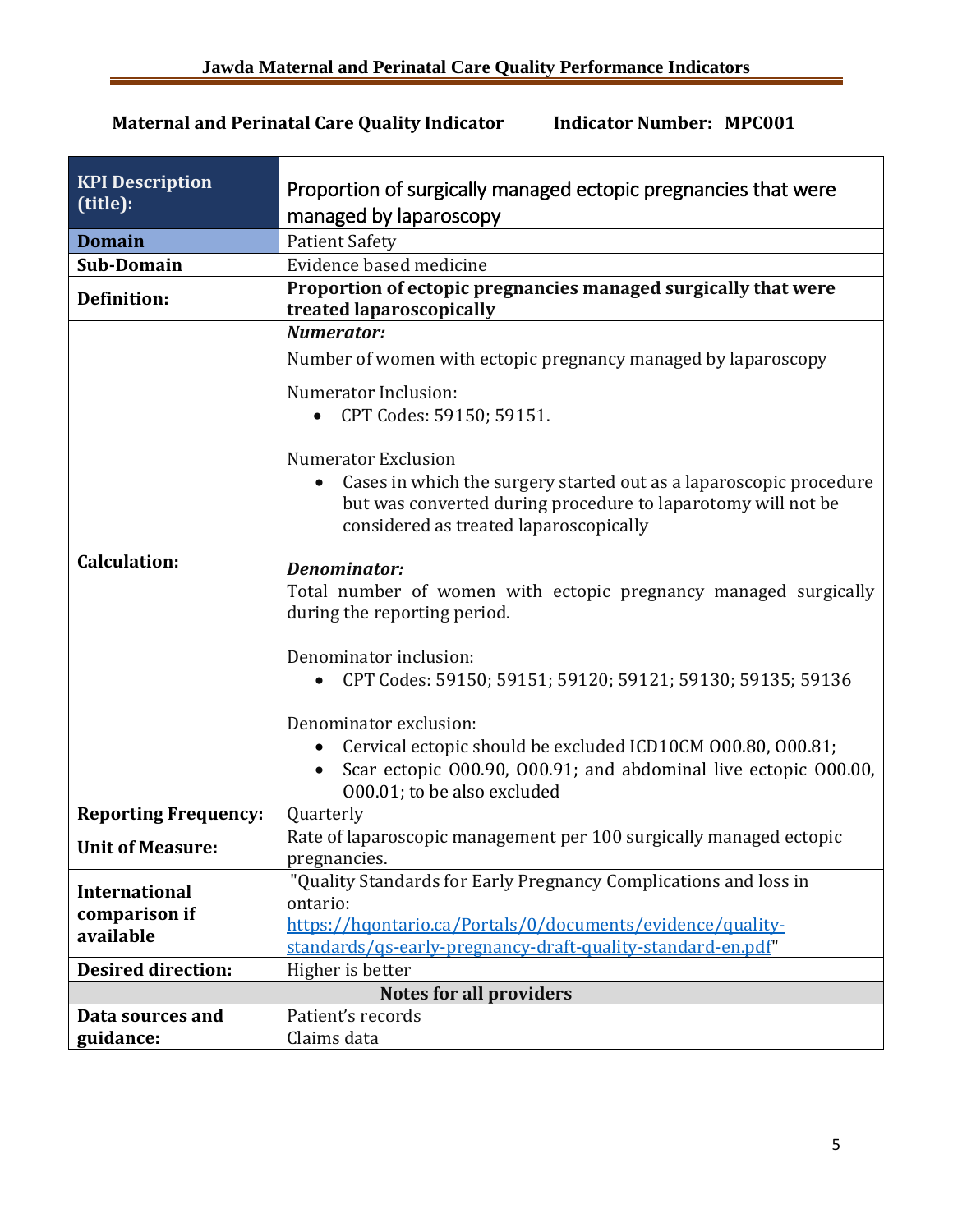<span id="page-5-0"></span>

| <b>KPI Description</b>      |                                                                                                                                                                                                                                                                                                                                                                                                                                                                                                                                                                                                                                                                                                                                                                                                                                                                                                                                                                                                                                                                                                                                                                                                                                                                                                                                                                                                                           |
|-----------------------------|---------------------------------------------------------------------------------------------------------------------------------------------------------------------------------------------------------------------------------------------------------------------------------------------------------------------------------------------------------------------------------------------------------------------------------------------------------------------------------------------------------------------------------------------------------------------------------------------------------------------------------------------------------------------------------------------------------------------------------------------------------------------------------------------------------------------------------------------------------------------------------------------------------------------------------------------------------------------------------------------------------------------------------------------------------------------------------------------------------------------------------------------------------------------------------------------------------------------------------------------------------------------------------------------------------------------------------------------------------------------------------------------------------------------------|
| (title):                    | Proportion of elective deliveries at $\geq$ 37 and < 39 weeks                                                                                                                                                                                                                                                                                                                                                                                                                                                                                                                                                                                                                                                                                                                                                                                                                                                                                                                                                                                                                                                                                                                                                                                                                                                                                                                                                             |
| <b>Domain</b>               | <b>Patient Safety</b>                                                                                                                                                                                                                                                                                                                                                                                                                                                                                                                                                                                                                                                                                                                                                                                                                                                                                                                                                                                                                                                                                                                                                                                                                                                                                                                                                                                                     |
| Sub-Domain                  | Evidence based medicine (Reduction in neonatal morbidity)                                                                                                                                                                                                                                                                                                                                                                                                                                                                                                                                                                                                                                                                                                                                                                                                                                                                                                                                                                                                                                                                                                                                                                                                                                                                                                                                                                 |
| Definition:                 | Proportion of patients who had an elective vaginal delivery or elective<br>caesarean section performed at ≥37 and <39 weeks of gestation completed                                                                                                                                                                                                                                                                                                                                                                                                                                                                                                                                                                                                                                                                                                                                                                                                                                                                                                                                                                                                                                                                                                                                                                                                                                                                        |
| <b>Calculation:</b>         | <b>Numerator:</b><br>Patients with elective vaginal deliveries or elective cesarean sections ≥37<br>and <39 weeks of gestation completed.<br>Numerator Inclusion:<br>Medical / surgical induction of labor while not in labor prior to the<br>$\bullet$<br>procedure<br>Cesarean section while:<br>• Not in active labor or not experiencing spontaneous rupture<br>of membranes<br><b>Numerator Exclusion</b><br>ICD 10 CM codes - 034.211, 034.212, 034.219;<br>$\bullet$<br>Denominator:<br>Total number of women who delivered new-borns within $\geq$ 37 and <39<br>weeks of gestation completed during the reporting period.<br>Denominator Inclusion:<br>ICD 10CM Code: Z37.0, Z37.1, Z37.2, Z37.3, Z37.4, Z37.50, Z37.51,<br>$\bullet$<br>Z37.52, Z37.53, Z37.54, Z37.59, Z37.60, Z37.61, Z37.62, Z37.63,<br>Z37.64, Z37.69, Z37.7, Z37.9,<br>Denominator exclusion:<br>Principal Diagnosis Codes for conditions possibly justifying elective<br>$\bullet$<br>delivery prior to 39 weeks gestation as defined in Appendix A, Table<br>11.07:<br>https://manual.jointcommission.org/releases/TJC2019A/AppendixATJC.html#Table_Number_11.07:<br>_Conditions_Possibly_Justifying_Elective_Delivery<br>Patients less than 8 years of age<br>$\bullet$<br>Patients greater than or equal to 65 years of age<br>History of prior stillbirth<br>Length of stay $> 120$ days<br>Gestational age < 37 or >=39 weeks or UTD |
| <b>Reporting Frequency:</b> | Quarterly                                                                                                                                                                                                                                                                                                                                                                                                                                                                                                                                                                                                                                                                                                                                                                                                                                                                                                                                                                                                                                                                                                                                                                                                                                                                                                                                                                                                                 |
| <b>Unit of Measure:</b>     | Rate of elective deliveries per 100 deliveries within ≥37 and <39 weeks of<br>gestation completed.                                                                                                                                                                                                                                                                                                                                                                                                                                                                                                                                                                                                                                                                                                                                                                                                                                                                                                                                                                                                                                                                                                                                                                                                                                                                                                                        |
| <b>International</b>        | https://manual.jointcommission.org/releases/TJC2019A/index.html                                                                                                                                                                                                                                                                                                                                                                                                                                                                                                                                                                                                                                                                                                                                                                                                                                                                                                                                                                                                                                                                                                                                                                                                                                                                                                                                                           |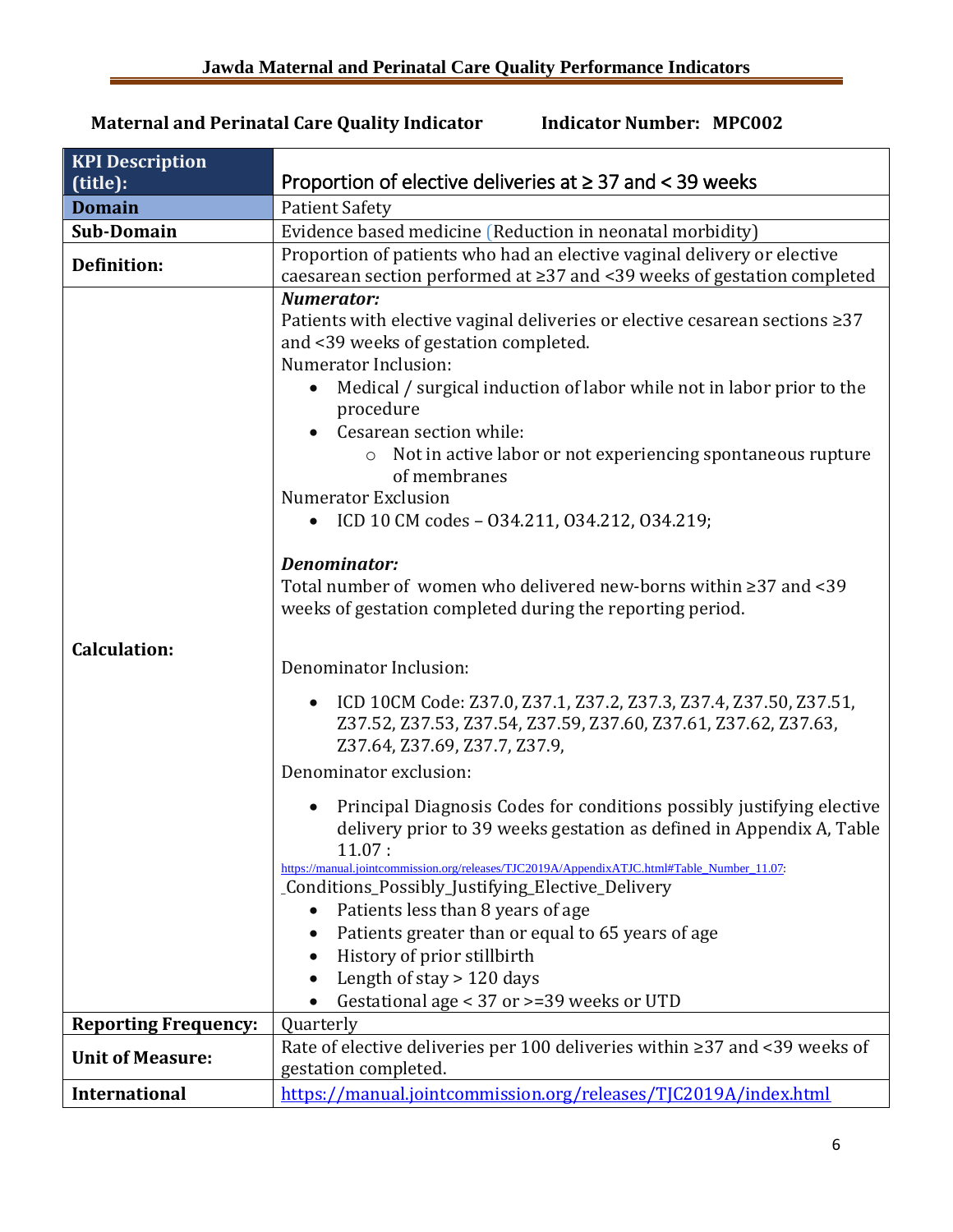F

| comparison if<br>available     |                   |
|--------------------------------|-------------------|
| <b>Desired direction:</b>      | Lower is better.  |
| <b>Notes for all providers</b> |                   |
| Data sources and               | Patient's records |
| guidance:                      | Claims data       |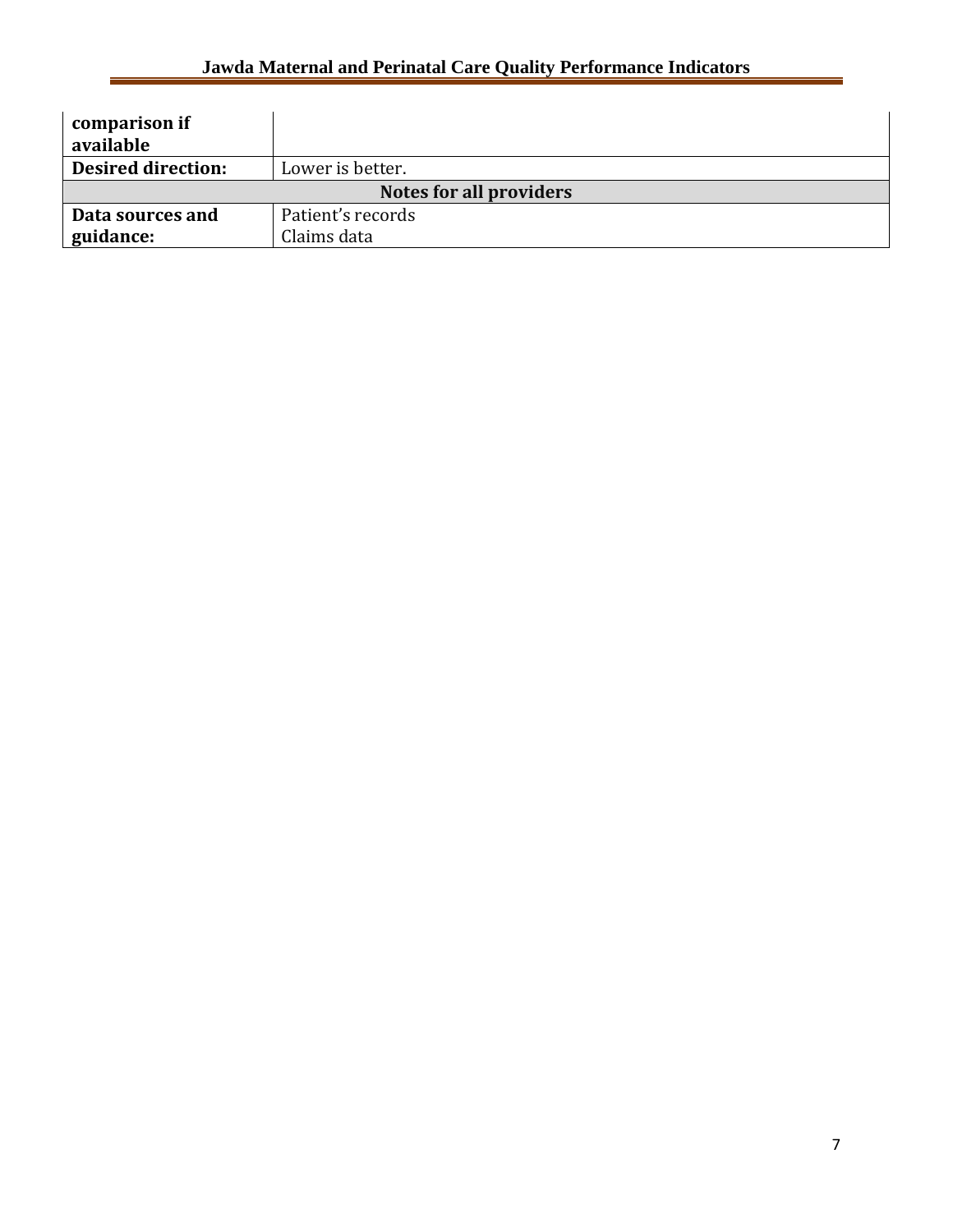<span id="page-7-0"></span>

| <b>KPI Description</b>                             |                                                                                                                                                                                                                                                                                                                                                                                                                                                                                                                                                                                                                                                                                                                                                                                                                                           |
|----------------------------------------------------|-------------------------------------------------------------------------------------------------------------------------------------------------------------------------------------------------------------------------------------------------------------------------------------------------------------------------------------------------------------------------------------------------------------------------------------------------------------------------------------------------------------------------------------------------------------------------------------------------------------------------------------------------------------------------------------------------------------------------------------------------------------------------------------------------------------------------------------------|
| (title):                                           | Proportion of episiotomy procedures among vaginal deliveries                                                                                                                                                                                                                                                                                                                                                                                                                                                                                                                                                                                                                                                                                                                                                                              |
| <b>Domain</b>                                      | <b>Patient Safety</b>                                                                                                                                                                                                                                                                                                                                                                                                                                                                                                                                                                                                                                                                                                                                                                                                                     |
| Sub-Domain                                         | Evidence based medicine                                                                                                                                                                                                                                                                                                                                                                                                                                                                                                                                                                                                                                                                                                                                                                                                                   |
| <b>Definition:</b>                                 | Proportion of episiotomy procedures among vaginal deliveries                                                                                                                                                                                                                                                                                                                                                                                                                                                                                                                                                                                                                                                                                                                                                                              |
| <b>Calculation:</b>                                | <b>Numerator:</b><br>Number of pregnant women who delivered vaginally and had an<br>episiotomy procedure<br><b>Numerator Exclusion</b><br>None<br>Denominator:<br>Total number of women who delivered vaginally during the reporting<br>period.<br>Denominator inclusion:<br>ICD 10CM Code: Z37.0, Z37.1, Z37.2, Z37.3, Z37.4, Z37.50, Z37.51,<br>Z37.52, Z37.53, Z37.54, Z37.59, Z37.60, Z37.61, Z37.62, Z37.63,<br>Z37.64, Z37.69, Z37.7, Z37.9, Z3A.00, Z3A.24, Z3A.25, Z3A.26,<br>Z3A.27, Z3A.28, Z3A.29, Z3A.30, Z3A.31, Z3A.32, Z3A.33, Z3A.34,<br>Z3A.35, Z3A.36, Z3A.37, Z3A.38, Z3A.39, Z3A.40, Z3A.41, Z3A.42,<br>Z3A.49<br>CPT Code- 59400, 59409, 59410, 59610, 59612, 59614<br>$\bullet$<br>Including instrumental deliveries, forceps-and vacuum<br>$\bullet$<br>Denominator exclusion:<br>All Caesarean Section deliveries |
| <b>Reporting Frequency:</b>                        | Quarterly                                                                                                                                                                                                                                                                                                                                                                                                                                                                                                                                                                                                                                                                                                                                                                                                                                 |
| <b>Unit of Measure:</b>                            | Proportion of episiotomy procedures per 100 vaginal deliveries                                                                                                                                                                                                                                                                                                                                                                                                                                                                                                                                                                                                                                                                                                                                                                            |
| <b>International</b><br>comparison if<br>available | https://www.rcog.org.uk/globalassets/documents/guidelines/research--<br>audit/maternity-indicators-2013-14 report2.pdf<br>https://www.ahrq.gov/sites/default/files/wysiwyg/CHIPRA-BMI-Maternity-<br>Care-Measures.pdf                                                                                                                                                                                                                                                                                                                                                                                                                                                                                                                                                                                                                     |
| <b>Desired direction:</b>                          | Lower is better.                                                                                                                                                                                                                                                                                                                                                                                                                                                                                                                                                                                                                                                                                                                                                                                                                          |
|                                                    | <b>Notes for all providers</b>                                                                                                                                                                                                                                                                                                                                                                                                                                                                                                                                                                                                                                                                                                                                                                                                            |
| Data sources and                                   | Patient's records                                                                                                                                                                                                                                                                                                                                                                                                                                                                                                                                                                                                                                                                                                                                                                                                                         |
| guidance:                                          | Claims data                                                                                                                                                                                                                                                                                                                                                                                                                                                                                                                                                                                                                                                                                                                                                                                                                               |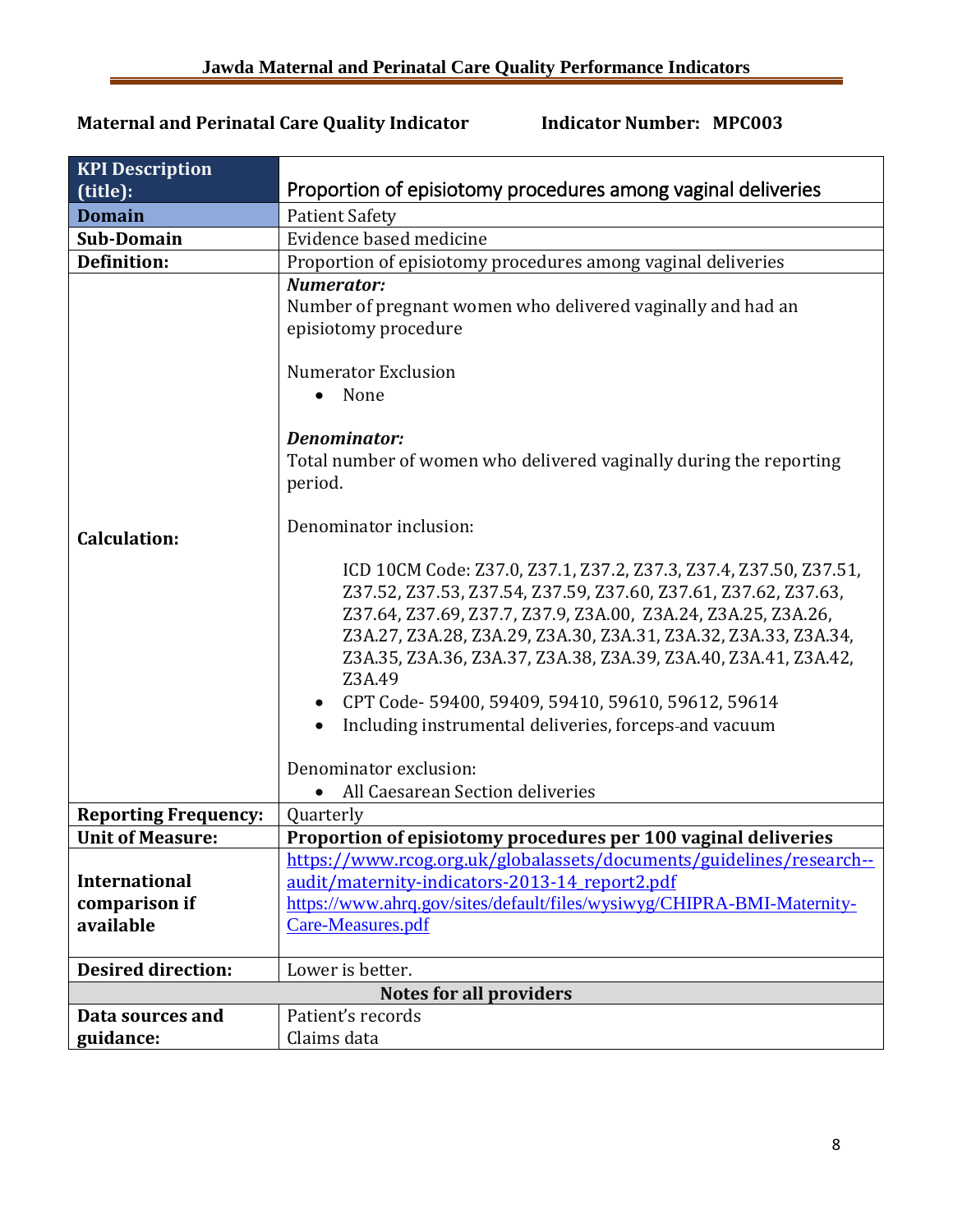<span id="page-8-0"></span>

| <b>KPI</b> Description         | $\sim$ commutate can be $\chi$ and $\chi$ and $\chi$                                          |
|--------------------------------|-----------------------------------------------------------------------------------------------|
| (title):                       | Proportion of third and fourth degree perineal tears                                          |
| <b>Domain</b>                  | <b>Patient Safety</b>                                                                         |
| Sub-Domain                     | Evidence based medicine                                                                       |
|                                |                                                                                               |
| Definition:                    | The proportion of third or fourth degree perineal tears after vaginal                         |
|                                | delivery                                                                                      |
|                                | <b>Numerator:</b>                                                                             |
|                                | Number of women with third or fourth degree perineal tear (including<br>anal sphincter tear). |
|                                | Numerator Inclusion:                                                                          |
|                                | • ICD10CM Codes: 070.20, 070.21, 070.22, 070.23; 070.3, 070.4                                 |
|                                | <b>Numerator Exclusion</b>                                                                    |
|                                | None                                                                                          |
|                                | Denominator:                                                                                  |
|                                | Total number of women who delivered vaginally during the reporting                            |
|                                | period.                                                                                       |
| <b>Calculation:</b>            |                                                                                               |
|                                | Denominator inclusion:                                                                        |
|                                | ICD 10CM Code: Z37.0, Z37.1, Z37.2, Z37.3, Z37.4, Z37.50, Z37.51,<br>$\bullet$                |
|                                | Z37.52, Z37.53, Z37.54, Z37.59, Z37.60, Z37.61, Z37.62, Z37.63,                               |
|                                | Z37.64, Z37.69, Z37.7, Z37.9, Z3A.00, Z3A.24, Z3A.25, Z3A.26,                                 |
|                                | Z3A.27, Z3A.28, Z3A.29, Z3A.30, Z3A.31, Z3A.32, Z3A.33, Z3A.34,                               |
|                                | Z3A.35, Z3A.36, Z3A.37, Z3A.38, Z3A.39, Z3A.40, Z3A.41, Z3A.42,                               |
|                                | Z3A.49                                                                                        |
|                                | CPT Code- 59400, 59409, 59410, 59610, 59612, 59614                                            |
|                                | Including instrumental deliveries, forceps and vacuum<br>$\bullet$                            |
|                                |                                                                                               |
|                                | Denominator exclusion:                                                                        |
|                                | All Caesarean Section deliveries                                                              |
| <b>Reporting Frequency:</b>    | Quarterly                                                                                     |
| <b>Unit of Measure:</b>        | Rate of third- or fourth-degree perineal tears per 100 vaginal deliveries.                    |
|                                | https://www.rcog.org.uk/globalassets/documents/guidelines/research--                          |
| <b>International</b>           | audit/maternity-indicators-2013-14_report2.pdf                                                |
| comparison if                  | https://www.patientsafetyinstitute.ca/en/toolsResources/Hospital-                             |
| available                      | Harm-Measure/Documents/Resource-                                                              |
|                                | Library/HHIR%200bstetric%20Trauma.pdf                                                         |
| <b>Desired direction:</b>      | Lower is better.                                                                              |
| <b>Notes for all providers</b> |                                                                                               |
| Data sources and               | Patient's records                                                                             |
| guidance:                      | Claims data                                                                                   |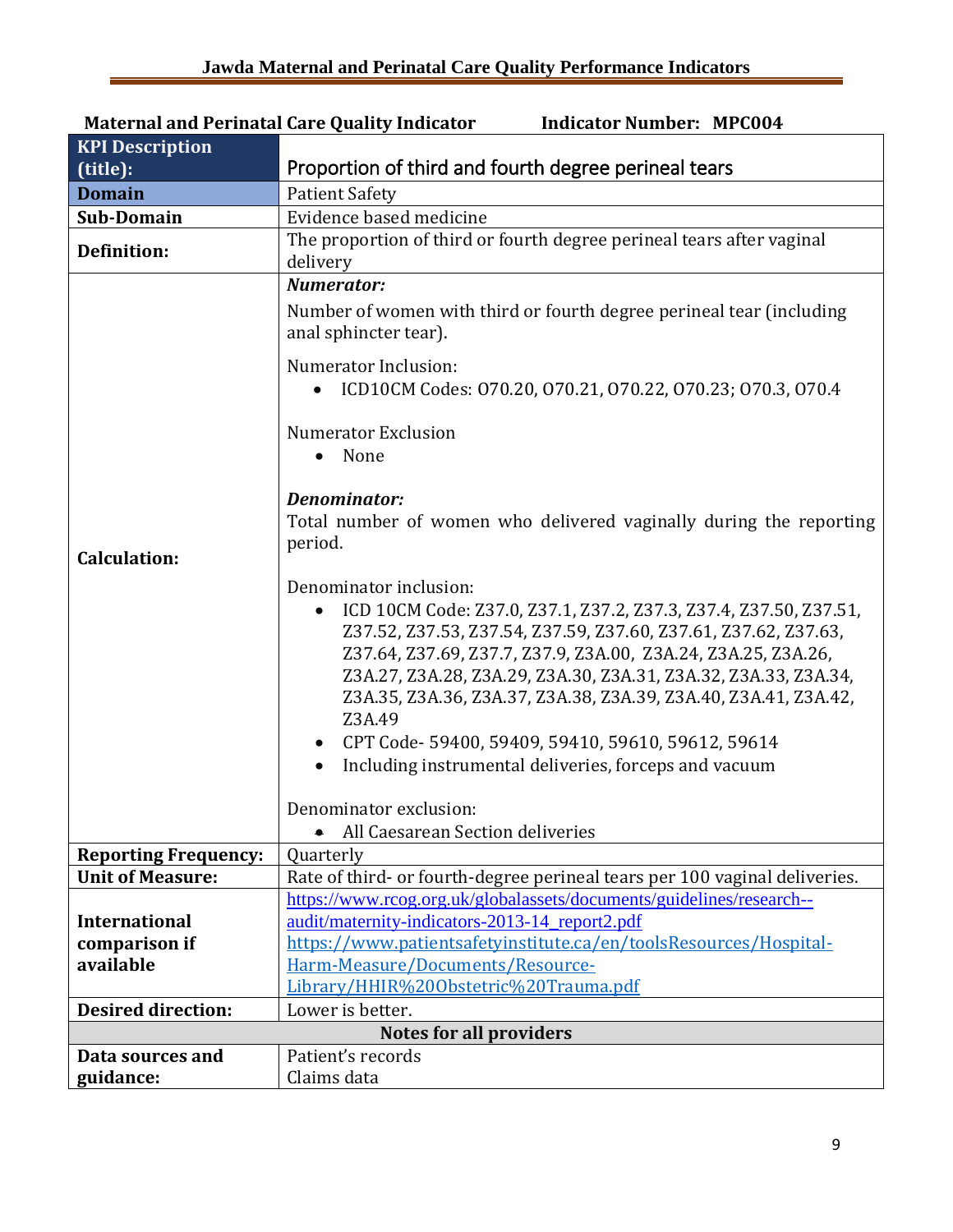<span id="page-9-0"></span>

| <b>KPI Description</b>        |                                                                                                                                                                  |
|-------------------------------|------------------------------------------------------------------------------------------------------------------------------------------------------------------|
| (title):                      | Proportion of vaginal births following a previous caesarean section                                                                                              |
| <b>Domain</b>                 | <b>Patient Safety</b>                                                                                                                                            |
| Sub-Domain                    | Effectiveness                                                                                                                                                    |
| <b>Definition:</b>            | Percentage of patients with successful vaginal birth after one prior caesarean section<br>(VBAC) out of the total patients who had one prior caesarean delivery. |
|                               | <b>Numerator:</b>                                                                                                                                                |
|                               | Number of women who had successful vaginal birth after one prior caesarean<br>section.                                                                           |
|                               | Numerator Inclusion:<br>VBAC CPT code: 59610, 59612, 59614                                                                                                       |
|                               | <b>Numerator Exclusion</b><br>• None                                                                                                                             |
| <b>Calculation:</b>           | Denominator:                                                                                                                                                     |
|                               | Total number of women who delivered during the reporting period and had a<br>history of one previous caesarean section.                                          |
|                               | Denominator inclusion:<br>CPT codes: 59510, 59514, 59515, 59610, 59612, 59614, 59618, 59620,<br>$\bullet$<br>59622.                                              |
|                               | Denominator exclusion:                                                                                                                                           |
|                               | Exclude ICD-10-CM diagnosis codes from Appendix A (abnormal<br>presentation, fetal death, or multiple gestation)                                                 |
| <b>Reporting Frequency:</b>   | Quarterly                                                                                                                                                        |
| <b>Unit of Measure:</b>       | Rate of VBAC per 100 women who had one previous caesarean deliveries.                                                                                            |
| <b>International</b>          |                                                                                                                                                                  |
| comparison if<br>available    | https://www.qualityindicators.ahrg.gov/<br>Downloads/Modules/IQI/V2019/TechSpecs/IQI_22_Vaginal_Birth_After_Cesarean_(VBAC)_Delivery_Rate_Uncomplicated.pdf      |
| <b>Desired direction:</b>     | Higher is better                                                                                                                                                 |
|                               | <b>Notes for all providers</b>                                                                                                                                   |
| Data sources and<br>guidance: | Patient's records                                                                                                                                                |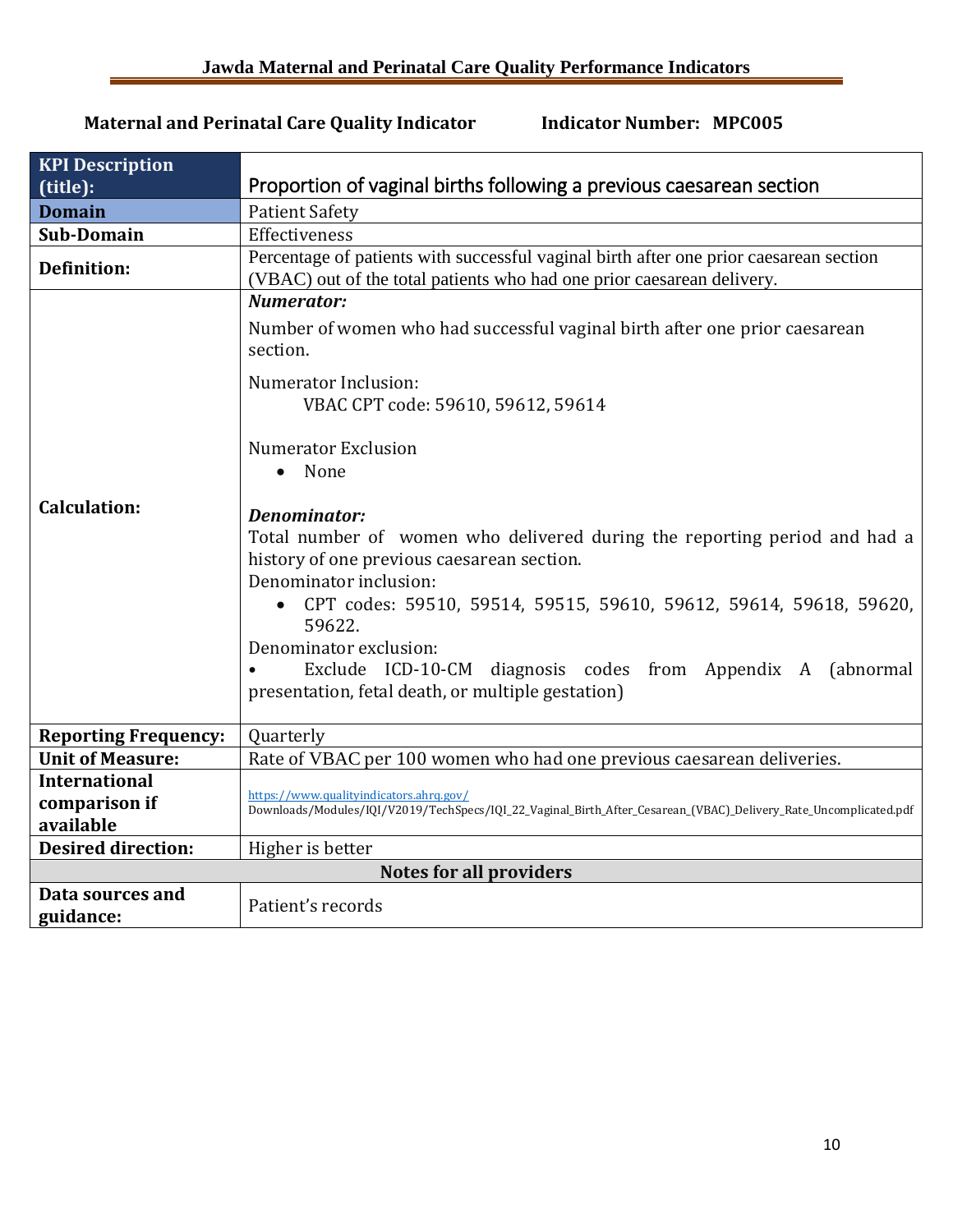<span id="page-10-0"></span>

| <b>KPI Description</b>      |                                                                                                                                                                                                                                                                                                                                                                                                                   |
|-----------------------------|-------------------------------------------------------------------------------------------------------------------------------------------------------------------------------------------------------------------------------------------------------------------------------------------------------------------------------------------------------------------------------------------------------------------|
| (title):                    | Proportion of deliveries with Postpartum Haemorrhage ≥2000 ml                                                                                                                                                                                                                                                                                                                                                     |
| <b>Domain</b>               | <b>Patient Safety</b>                                                                                                                                                                                                                                                                                                                                                                                             |
| Sub-Domain                  | Evidence based medicine                                                                                                                                                                                                                                                                                                                                                                                           |
| <b>Definition:</b>          | The proportion of deliveries with postpartum hemorrhage (PPH) $\geq$ 2000 ml                                                                                                                                                                                                                                                                                                                                      |
|                             | <b>Numerator:</b>                                                                                                                                                                                                                                                                                                                                                                                                 |
|                             | Number of women with postpartum hemorrhage $\geq 2000$ ml                                                                                                                                                                                                                                                                                                                                                         |
|                             | Numerator Inclusion:                                                                                                                                                                                                                                                                                                                                                                                              |
|                             | ICD10CM Codes: 072.0, 072.1, 072.2,                                                                                                                                                                                                                                                                                                                                                                               |
|                             | $\geq$ 2 liters from genital tract within 24 hours of the birth of a baby.                                                                                                                                                                                                                                                                                                                                        |
|                             | <b>Numerator Exclusion</b>                                                                                                                                                                                                                                                                                                                                                                                        |
|                             | None                                                                                                                                                                                                                                                                                                                                                                                                              |
|                             | PPH less than 2000ml                                                                                                                                                                                                                                                                                                                                                                                              |
| <b>Calculation:</b>         | <b>Denominator:</b><br>Total number of women who delivered during the reporting period.                                                                                                                                                                                                                                                                                                                           |
|                             | Denominator inclusion:<br>ICD 10CM Codes: Z37.0, Z37.1, Z37.2, Z37.3, Z37.4, Z37.50, Z37.51, Z37.52,<br>Z37.53, Z37.54, Z37.59, Z37.60, Z37.61, Z37.62, Z37.63, Z37.64, Z37.69,<br>Z37.7, Z37.9, Z3A.00, Z3A.24, Z3A.25, Z3A.26, Z3A.27, Z3A.28, Z3A.29,<br>Z3A.30, Z3A.31, Z3A.32, Z3A.33, Z3A.34, Z3A.35, Z3A.36, Z3A.37, Z3A.38,<br>Z3A.39, Z3A.40, Z3A.41, Z3A.42, Z3A.49<br>Denominator exclusion:<br>• None |
| <b>Reporting Frequency:</b> | Quarterly                                                                                                                                                                                                                                                                                                                                                                                                         |
| <b>Unit of Measure:</b>     | Rate of postpartum hemorrhage ≥2000 ml per 100 deliveries.                                                                                                                                                                                                                                                                                                                                                        |
| <b>International</b>        | http://www.rcog.org.uk/womens-health/clinical-guidance/maternity-dashboard-<br>clinical-performance-and-governance-score-card                                                                                                                                                                                                                                                                                     |
| comparison if<br>available  | https://www.ncbi.nlm.nih.gov/pmc/articles/PMC6372226/pdf/pone.0211955.pdf                                                                                                                                                                                                                                                                                                                                         |
| <b>Desired direction:</b>   | Lower is better.                                                                                                                                                                                                                                                                                                                                                                                                  |
|                             | <b>Notes for all providers</b>                                                                                                                                                                                                                                                                                                                                                                                    |
| Data sources and            | Patient's records                                                                                                                                                                                                                                                                                                                                                                                                 |
| guidance:                   | Claims data                                                                                                                                                                                                                                                                                                                                                                                                       |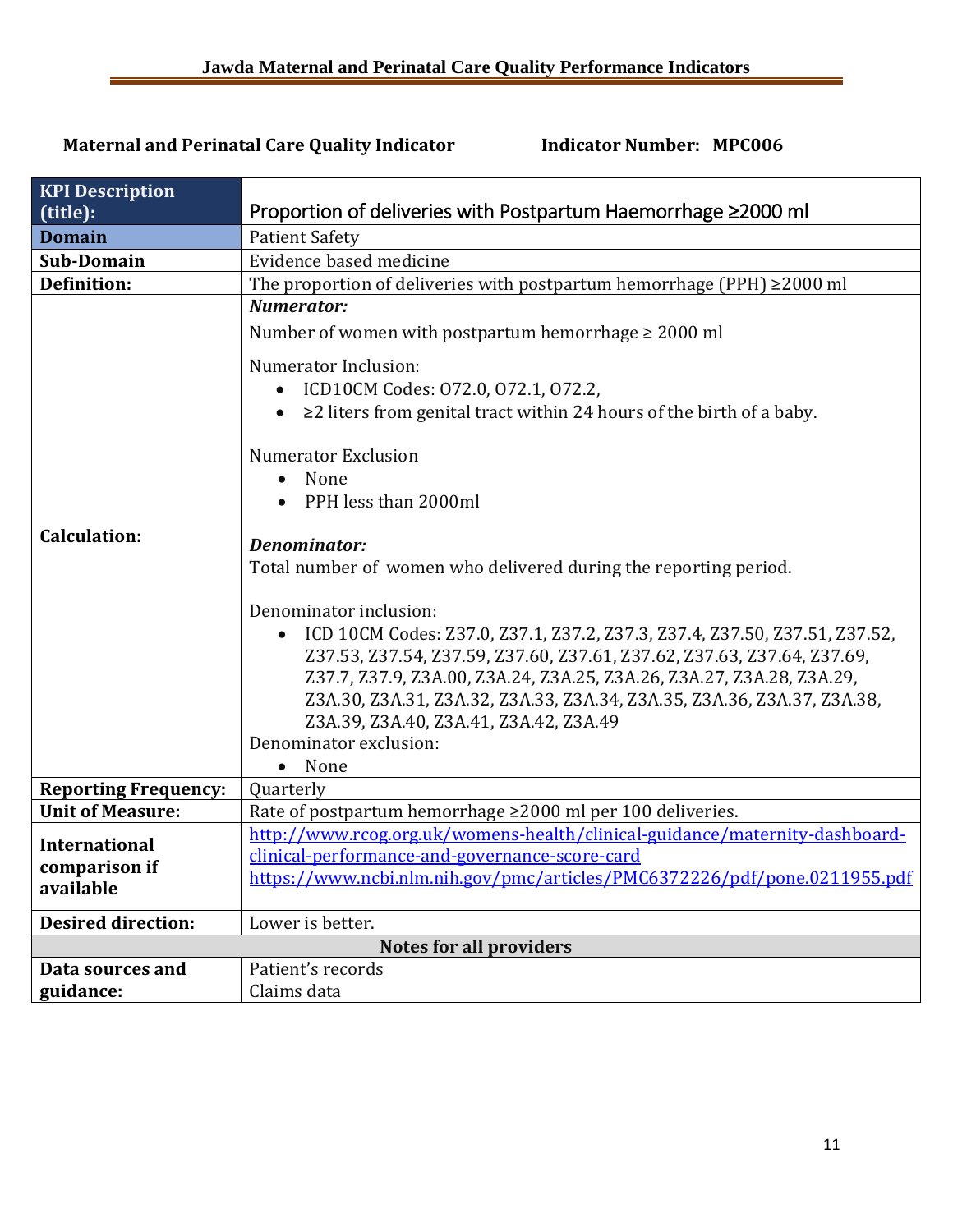<span id="page-11-0"></span>

| <b>KPI Description</b>      | Proportion of unplanned all cause readmissions to hospital within                                                                                                                                                                                                                                                                                                                                                                                                                                                                                                                                                                                                                                                                             |
|-----------------------------|-----------------------------------------------------------------------------------------------------------------------------------------------------------------------------------------------------------------------------------------------------------------------------------------------------------------------------------------------------------------------------------------------------------------------------------------------------------------------------------------------------------------------------------------------------------------------------------------------------------------------------------------------------------------------------------------------------------------------------------------------|
| (title):                    | 30 days of discharge after delivery                                                                                                                                                                                                                                                                                                                                                                                                                                                                                                                                                                                                                                                                                                           |
| <b>Domain</b>               | <b>Patient Safety</b>                                                                                                                                                                                                                                                                                                                                                                                                                                                                                                                                                                                                                                                                                                                         |
| Sub-Domain                  | Complication                                                                                                                                                                                                                                                                                                                                                                                                                                                                                                                                                                                                                                                                                                                                  |
| <b>Definition:</b>          | The proportion of women who are readmitted to hospital as an<br>emergency within 30 days of discharge after delivery.<br>For the definition of "emergency", please refer to the DOH emergency<br>standard.<br><b>Numerator:</b>                                                                                                                                                                                                                                                                                                                                                                                                                                                                                                               |
|                             | Number of women with unplanned readmission to hospital (for all<br>causes) within 30 days of discharge after delivery<br>Numerator Inclusion:<br>The readmission can be to any acute care hospital but is attributed<br>$\bullet$<br>to the hospital where the birth took place<br>If there are more than one admissions in the 30 days after delivery,<br>the first readmission will be counted.<br>The counting of days will start from the discharge date after<br>delivery.<br><b>Numerator Exclusion</b><br>Planned readmissions,<br>Planned transfers, and<br>Where the mother was readmitted accompanying a sick infant.                                                                                                               |
| <b>Calculation:</b>         | Denominator:<br>Total number of women discharged with delivery during the reporting<br>period.<br>Denominator inclusion:<br>ICD 10CM Code: Z37.0, Z37.1, Z37.2, Z37.3, Z37.4, Z37.50, Z37.51,<br>Z37.52, Z37.53, Z37.54, Z37.59, Z37.60, Z37.61, Z37.62, Z37.63,<br>Z37.64, Z37.69, Z37.7, Z37.9, Z3A.00, Z3A.24, Z3A.25, Z3A.26,<br>Z3A.27, Z3A.28, Z3A.29, Z3A.30, Z3A.31, Z3A.32, Z3A.33, Z3A.34,<br>Z3A.35, Z3A.36, Z3A.37, Z3A.38, Z3A.39, Z3A.40, Z3A.41, Z3A.42,<br>Z3A.49<br>Denominator exclusion:<br>Died before discharge or<br>Not discharged within 30 days of delivery<br>Miscarriage and ectopic pregnancy<br>Patients who are discharged against medical advice (LAMA)<br>Patients who were transferred from another facility |
| <b>Reporting Frequency:</b> | Quarterly                                                                                                                                                                                                                                                                                                                                                                                                                                                                                                                                                                                                                                                                                                                                     |
|                             | Rate of unplanned all cause readmission to hospital within 30 days per                                                                                                                                                                                                                                                                                                                                                                                                                                                                                                                                                                                                                                                                        |
| <b>Unit of Measure:</b>     | 100 discharges after delivery.                                                                                                                                                                                                                                                                                                                                                                                                                                                                                                                                                                                                                                                                                                                |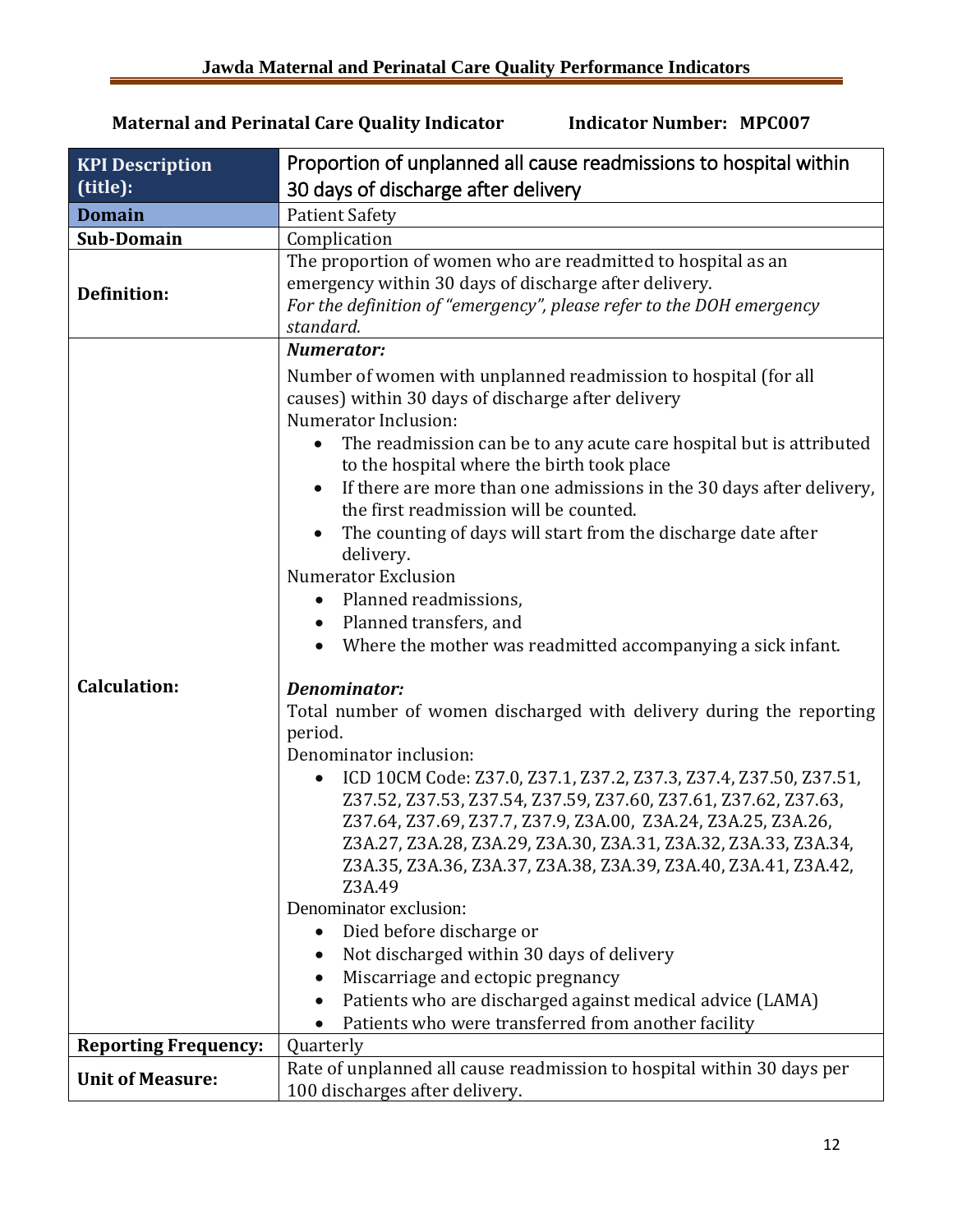| <b>International</b><br>comparison if<br>available | https://www.rcog.org.uk/globalassets/documents/guidelines/research--<br>audit/maternity-indicators-2013-14 report2.pdf |  |
|----------------------------------------------------|------------------------------------------------------------------------------------------------------------------------|--|
| <b>Desired direction:</b>                          | Lower is better.                                                                                                       |  |
| <b>Notes for all providers</b>                     |                                                                                                                        |  |
| Data sources and                                   | Patient's records                                                                                                      |  |
| guidance:                                          | Claims data                                                                                                            |  |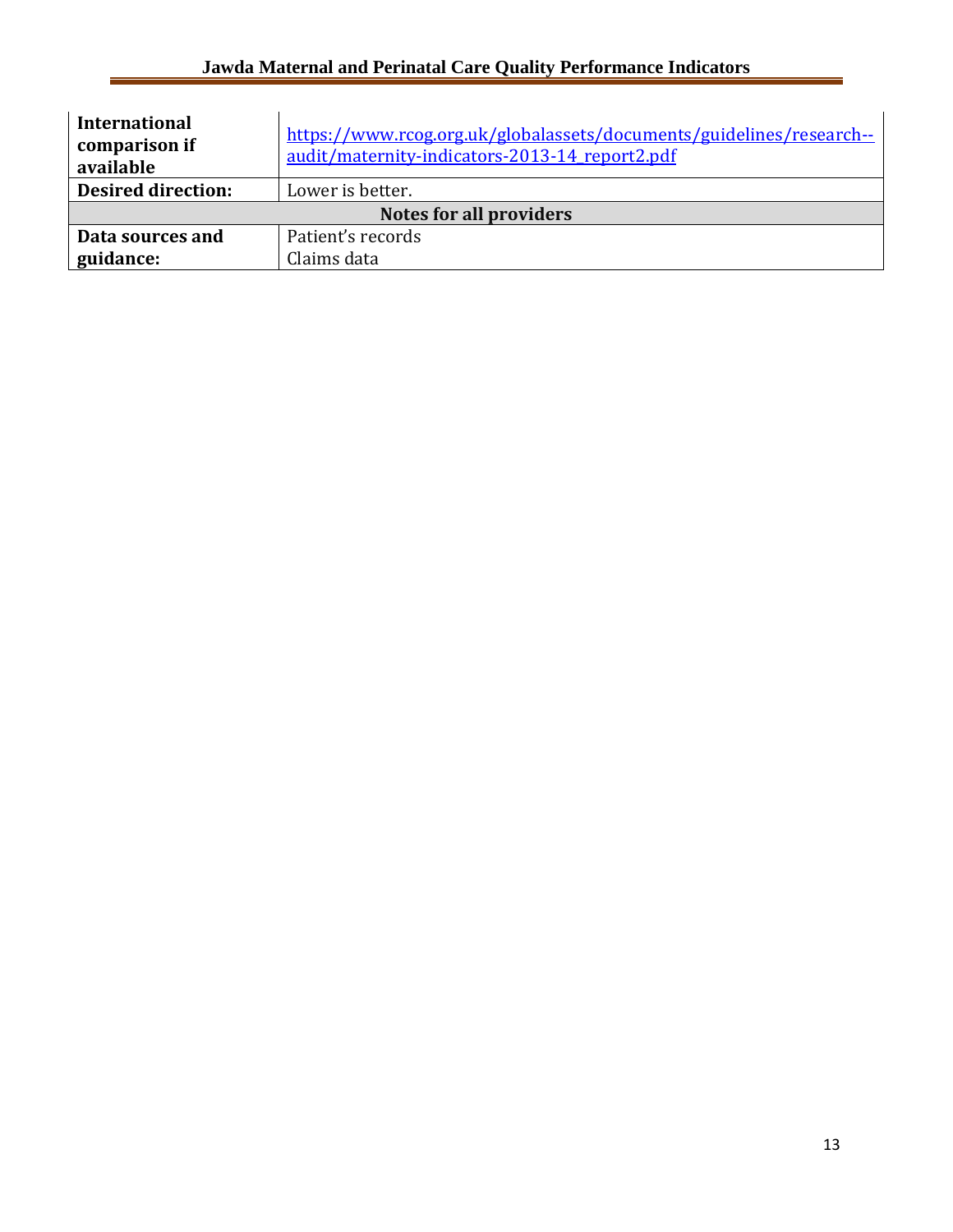<span id="page-13-0"></span>

| <b>KPI Description</b>                             |                                                                                                                                                                                                                                                                                                                                                                                                                                                                                                                                                                   |
|----------------------------------------------------|-------------------------------------------------------------------------------------------------------------------------------------------------------------------------------------------------------------------------------------------------------------------------------------------------------------------------------------------------------------------------------------------------------------------------------------------------------------------------------------------------------------------------------------------------------------------|
| (title):                                           | Brachial plexus injury rate per 1000 newborns                                                                                                                                                                                                                                                                                                                                                                                                                                                                                                                     |
| <b>Domain</b>                                      | <b>Patient Safety</b>                                                                                                                                                                                                                                                                                                                                                                                                                                                                                                                                             |
| <b>Sub-Domain</b>                                  | Complication                                                                                                                                                                                                                                                                                                                                                                                                                                                                                                                                                      |
| <b>Definition:</b>                                 | Proportion of neonates with Brachial plexus injury per 1,000 newborns.                                                                                                                                                                                                                                                                                                                                                                                                                                                                                            |
| <b>Calculation:</b>                                | <b>Numerator:</b><br>Number of babies with brachial plexus injury<br>Numerator Inclusion:<br>ICD 10CM codes: P14.0, P14.1 P14.3<br>Numerator Exclusion<br>None<br>$\bullet$<br>Denominator:<br>Total number of babies born during the reporting period.<br>Denominator inclusion:<br>ICD 10CM - Z38.00, Z38.01, Z38.2, Z38.30, Z38.31, Z38.5, Z38.61,<br>Z38.62, Z38.63, Z38.64, Z38.65, Z38.66, Z38.68, Z38.69, Z38.8.<br>Denominator exclusion:<br>Stillbirths<br>$\bullet$<br>Born before arrival (Z38.1, Z38.4, Z38.7)<br>Born in another healthcare facility |
| <b>Reporting Frequency:</b>                        | Quarterly                                                                                                                                                                                                                                                                                                                                                                                                                                                                                                                                                         |
| <b>Unit of Measure:</b>                            | Rate of brachial plexus injury at birth per 1000 newborns                                                                                                                                                                                                                                                                                                                                                                                                                                                                                                         |
| <b>International</b><br>comparison if<br>available | http://www.birthinjuryguide.org/brachial-plexus-injury/<br>Am J Obstet Gynecol 2007: 197                                                                                                                                                                                                                                                                                                                                                                                                                                                                          |
| <b>Desired direction:</b>                          | Lower is better.                                                                                                                                                                                                                                                                                                                                                                                                                                                                                                                                                  |
|                                                    | <b>Notes for all providers</b>                                                                                                                                                                                                                                                                                                                                                                                                                                                                                                                                    |
| Data sources and                                   | Patient's records                                                                                                                                                                                                                                                                                                                                                                                                                                                                                                                                                 |
| guidance:                                          | Claims data                                                                                                                                                                                                                                                                                                                                                                                                                                                                                                                                                       |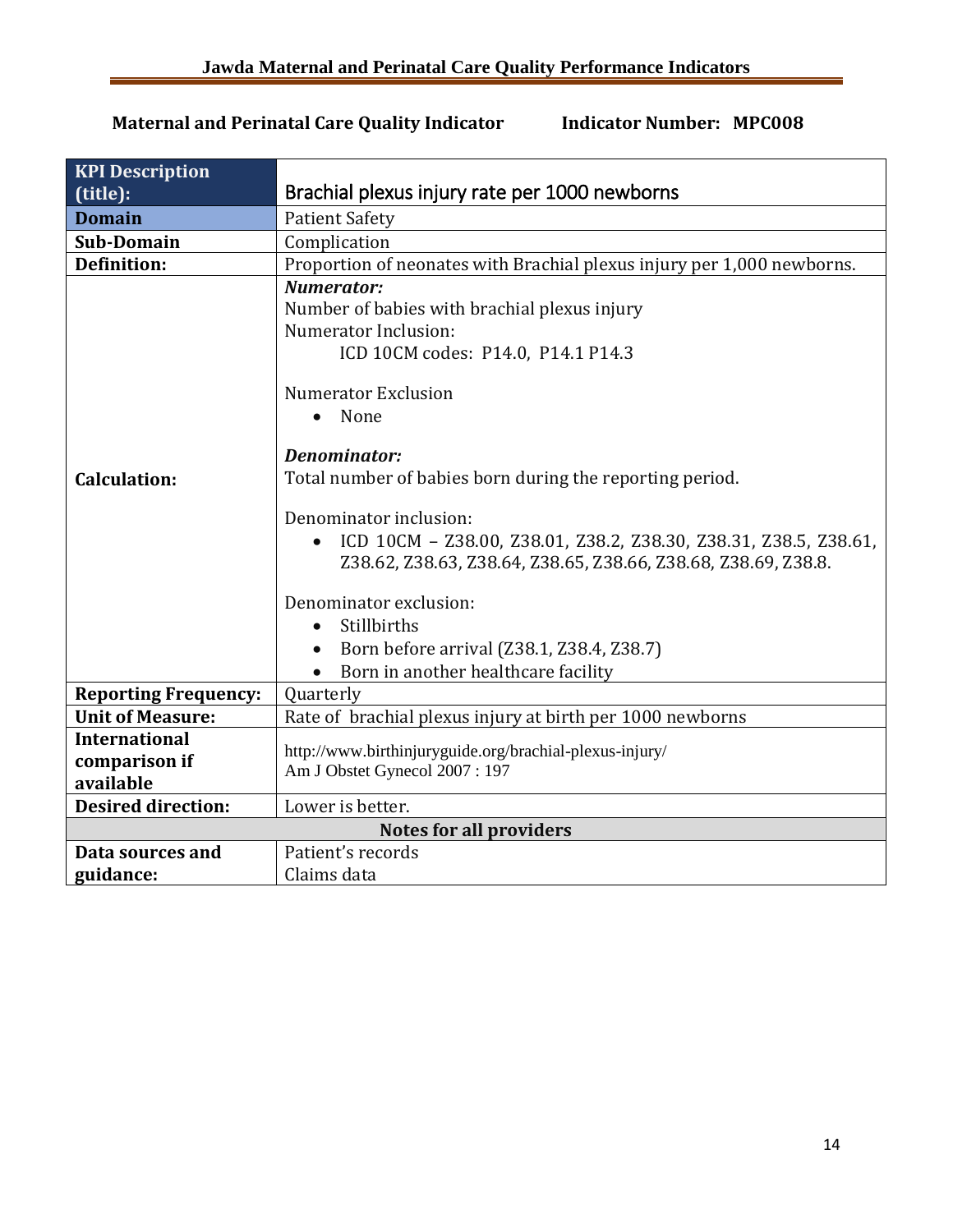<span id="page-14-0"></span>

| <b>KPI Description</b>      |                                                                                                      |
|-----------------------------|------------------------------------------------------------------------------------------------------|
| (title):                    | Neonate patients with hypoxic-ischemic encephalopathy (Moderate                                      |
|                             | or Severe) (HIE) rate per 1000 newborns                                                              |
| <b>Domain</b>               | <b>Patient Safety</b>                                                                                |
| <b>Sub-Domain</b>           | Complication                                                                                         |
| <b>Definition:</b>          | Proportion of Neonate patients with hypoxic-ischemic encephalopathy                                  |
|                             | (Moderate or Severe) (HIE) per 1,000 newborns.                                                       |
|                             | <b>Numerator:</b>                                                                                    |
|                             | Number of term babies born with moderate or severe hypoxic                                           |
|                             | encephalopathy requiring NICU admission                                                              |
|                             | Numerator Inclusion:                                                                                 |
|                             | ICD 10CM codes: P91.62, P91.63                                                                       |
|                             | <b>Numerator Exclusion</b>                                                                           |
|                             | None                                                                                                 |
|                             |                                                                                                      |
|                             | <b>Denominator:</b>                                                                                  |
| <b>Calculation:</b>         | Total number of babies born at term ( $\geq$ 37 weeks) during the reporting                          |
|                             | period.                                                                                              |
|                             |                                                                                                      |
|                             | Denominator inclusion:                                                                               |
|                             | ICD 10CM - Z38.00, Z38.01, Z38.2, Z38.30, Z38.31, Z38.5, Z38.61,                                     |
|                             | Z38.62, Z38.63, Z38.64, Z38.65, Z38.66, Z38.68, Z38.69, Z38.8.                                       |
|                             | Denominator exclusion:                                                                               |
|                             | Stillbirths<br>$\bullet$                                                                             |
|                             | Born before arrival (Z38.1, Z38.4, Z38.7)                                                            |
|                             | Born in another healthcare facility                                                                  |
| <b>Reporting Frequency:</b> | Quarterly                                                                                            |
|                             | Rate of hypoxic-ischemic encephalopathy (Moderate or Severe) (HIE) at                                |
| <b>Unit of Measure:</b>     | birth per 1000 newborns                                                                              |
| <b>International</b>        | http://www.rcog.org.uk/womens-health/clinical-guidance/maternity-dashboard-clinical-performance-and- |
| comparison if               | governance-score-card<br>https://fn.bmj.com/content/103/4/F301#T3                                    |
| available                   |                                                                                                      |
| <b>Desired direction:</b>   | Lower is better.                                                                                     |
|                             | <b>Notes for all providers</b>                                                                       |
| Data sources and            | Patient's records                                                                                    |
| guidance:                   | Claims data                                                                                          |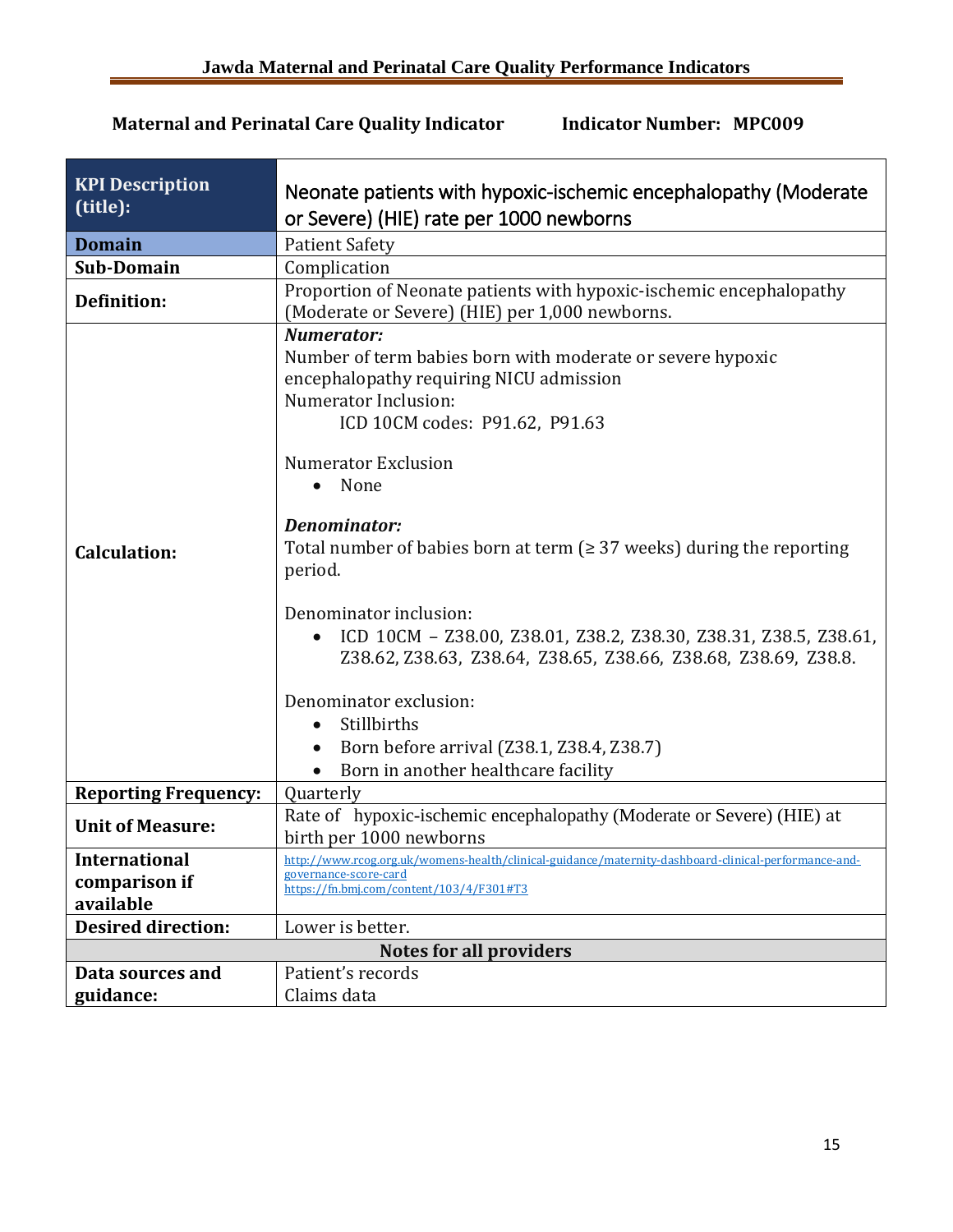٦

<span id="page-15-0"></span>

| <b>KPI Description (title):</b> | Neonatal Central line-associated Bloodstream Infections (CLABSI)                                                                                                                                                                                                                                                                                                                                |
|---------------------------------|-------------------------------------------------------------------------------------------------------------------------------------------------------------------------------------------------------------------------------------------------------------------------------------------------------------------------------------------------------------------------------------------------|
| <b>Domain</b>                   | <b>Patient Safety</b>                                                                                                                                                                                                                                                                                                                                                                           |
| <b>Sub-Domain</b>               | Adverse Events (AE) and Sentinel events                                                                                                                                                                                                                                                                                                                                                         |
| <b>Definition:</b>              | Central line-associated bloodstream infection (CLABSI):<br>A laboratory confirmed bloodstream infection where<br>An eligible BSI organism is identified and                                                                                                                                                                                                                                     |
|                                 | An eligible central line is present on the Laboratory Confirmed<br>$\bullet$<br>Bloodstream Infection (LCBI) date of event (DOE) or the day<br>before<br>For all inpatients up to 28 days of age<br>$\bullet$                                                                                                                                                                                   |
|                                 | Eligible Central Line: A Central Line (CL) that has been in place for more<br>than two consecutive calendar days (on or after CL day 3), following the<br>first access of the central line, in an inpatient location, during the<br>current admission. Such lines remain eligible for CLABSI events until the<br>day after removal from the body or patient discharge whichever comes<br>first. |
| <b>Calculation:</b>             | <b>Numerator</b><br>Numerator: Each CLABSI that is identified during the period selected for<br>surveillance in all inpatients up to 28 days of age.<br>ICD 10 CM code: T80.211A                                                                                                                                                                                                                |
|                                 | Must meet one of the following Laboratory-Confirmed Bloodstream<br>Infection (LCBI) criteria:                                                                                                                                                                                                                                                                                                   |
|                                 | LCBI 1:<br>Patient of up to 28 days of age has a recognized bacterial or fungal<br>pathogen, not included on the NHSN common commensal list:<br>1. Identified from one or more blood specimens obtained by a culture<br><b>OR</b><br>2. Identified to the genus or species level by non-culture based<br>microbiologic testing (NCT) methods.                                                   |
|                                 | <b>AND</b><br>Organism(s) identified in blood is not related to an infection at another<br>site.                                                                                                                                                                                                                                                                                                |
|                                 | <u>LCBI2:</u><br>Patient of up to 28 days of age has at least one of the following signs or<br>symptoms:<br>fever (>38.0oC), chills, or hypotension<br><b>AND</b>                                                                                                                                                                                                                               |
|                                 | Organism(s) identified in blood is not related to an infection at another<br>site                                                                                                                                                                                                                                                                                                               |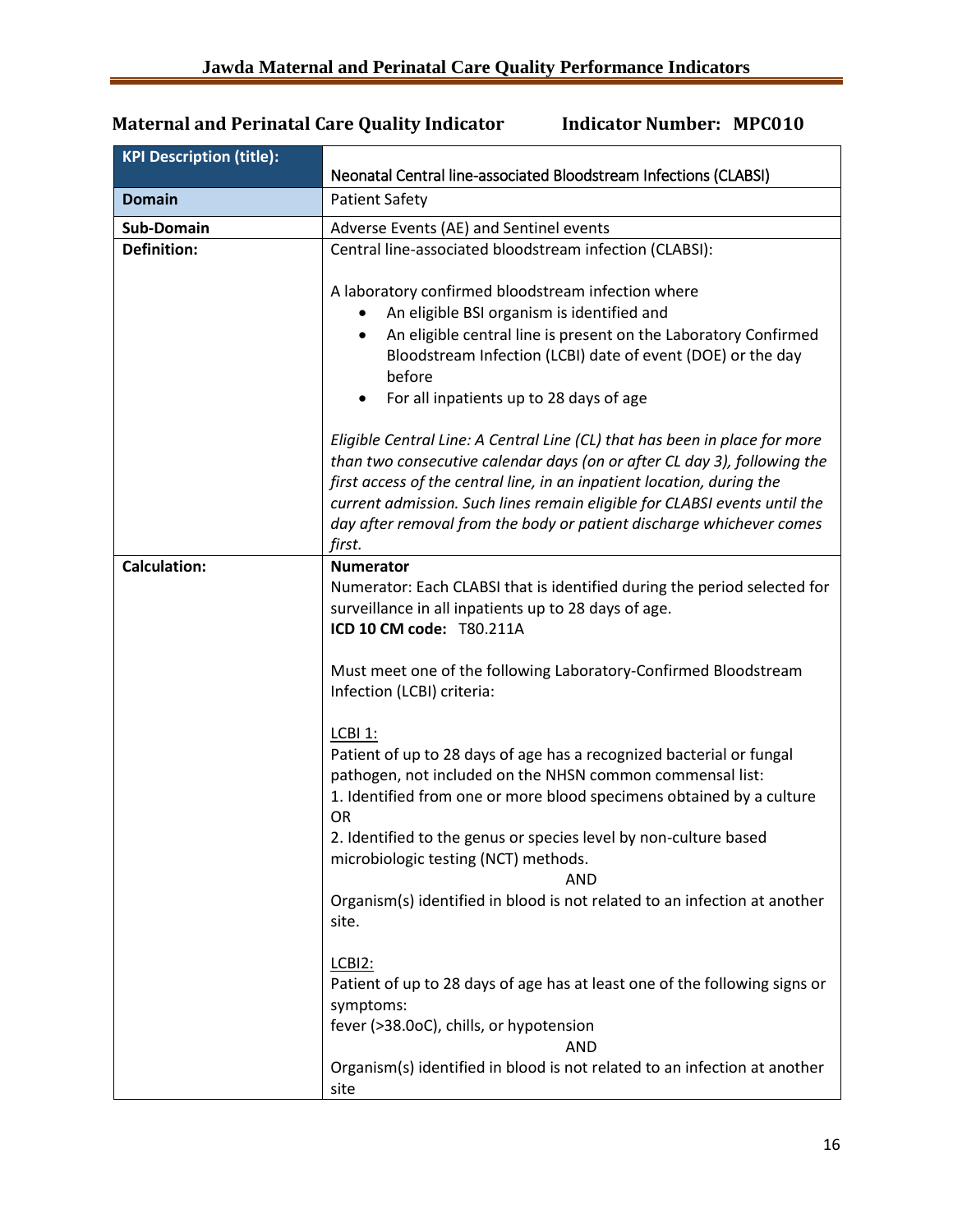|                                                 | <b>AND</b>                                                                                                                                                                                                                             |
|-------------------------------------------------|----------------------------------------------------------------------------------------------------------------------------------------------------------------------------------------------------------------------------------------|
|                                                 | The same NHSN common commensal is identified by a culture, from                                                                                                                                                                        |
|                                                 | two or more blood specimens collected on separate occasions.                                                                                                                                                                           |
|                                                 | LCBI3:                                                                                                                                                                                                                                 |
|                                                 | Patient of up to 28 days of age has at least one of the following signs or<br>symptoms:                                                                                                                                                |
|                                                 | fever (>38.0oC), hypothermia (<36.0oC), apnea, or bradycardia<br><b>AND</b>                                                                                                                                                            |
|                                                 | Organism(s) identified in blood is not related to an infection at another<br>site                                                                                                                                                      |
|                                                 | <b>AND</b>                                                                                                                                                                                                                             |
|                                                 | The same NHSN common commensal is identified by a culture, from<br>two or more blood specimens collected on separate occasions                                                                                                         |
|                                                 | <b>Numerator Exclusions:</b>                                                                                                                                                                                                           |
|                                                 | Extracorporeal life support (ECMO) or Ventricular Assist Device<br>(VAD) for more than 2 days and is still in place on the BSI date<br>of event or the day before.                                                                     |
|                                                 | Observed or suspected patient injection into the vascular<br>$\bullet$<br>access line                                                                                                                                                  |
|                                                 | Epidermolysis bullosa (EB) or Munchausen Syndrome by Proxy<br>$\bullet$<br>(MSBP) diagnosis during the current admission. (Q81.0, Q81.1,<br>Q81.2, Q81.8, Q81.9, L12.30, L12.31, L12.35, & L51.2, F68.10,<br>F68.11, F68.12, & F68.13) |
|                                                 | Pus at the vascular access site - T80.212A, T80.219A<br>$\bullet$                                                                                                                                                                      |
|                                                 | Group B Streptococcus identified from blood, with a date of<br>$\bullet$<br>event during the first 6 days of life (B95.1)                                                                                                              |
|                                                 | Denominator:                                                                                                                                                                                                                           |
|                                                 | Number of all central line days for all patients (in all inpatient settings)                                                                                                                                                           |
|                                                 | of up to 28 days of age during the reporting period.<br>It is not required for a BSI to be associated with a specific                                                                                                                  |
|                                                 | device when more than one line is present.                                                                                                                                                                                             |
|                                                 | Only one central line per patient is counted per calendar day<br>$\bullet$                                                                                                                                                             |
|                                                 | regardless of the number of central lines present.                                                                                                                                                                                     |
|                                                 | All central lines on inpatient units should be included in device                                                                                                                                                                      |
|                                                 | day counts regardless of access.                                                                                                                                                                                                       |
|                                                 |                                                                                                                                                                                                                                        |
| <b>Reporting Frequency:</b>                     | Quarterly                                                                                                                                                                                                                              |
| <b>Unit of Measure:</b>                         | Rate per 1000 central line days                                                                                                                                                                                                        |
| <b>International comparison</b><br>if available | https://www.cdc.gov/nhsn/pdfs/pscmanual/4psc_clabscurrent.pdf                                                                                                                                                                          |
| <b>Desired direction:</b>                       | Lower is better                                                                                                                                                                                                                        |
| <b>Notes for all providers</b>                  |                                                                                                                                                                                                                                        |
|                                                 |                                                                                                                                                                                                                                        |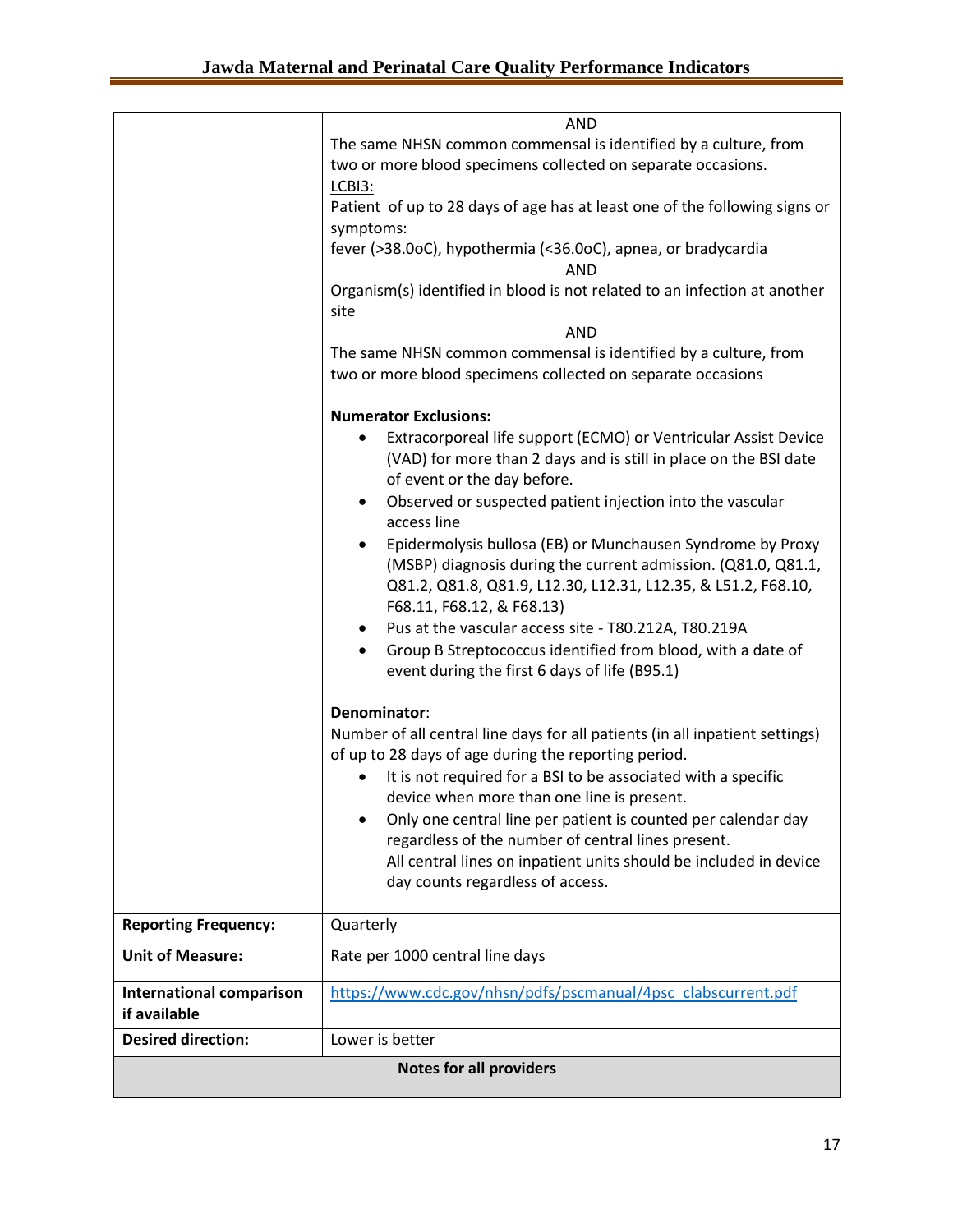| Data sources and | • Captured by infection control team                                 |
|------------------|----------------------------------------------------------------------|
| guidance:        | • Patient's records                                                  |
|                  | $\bullet$ Lab reports<br>• Hospital internal mortality and morbidity |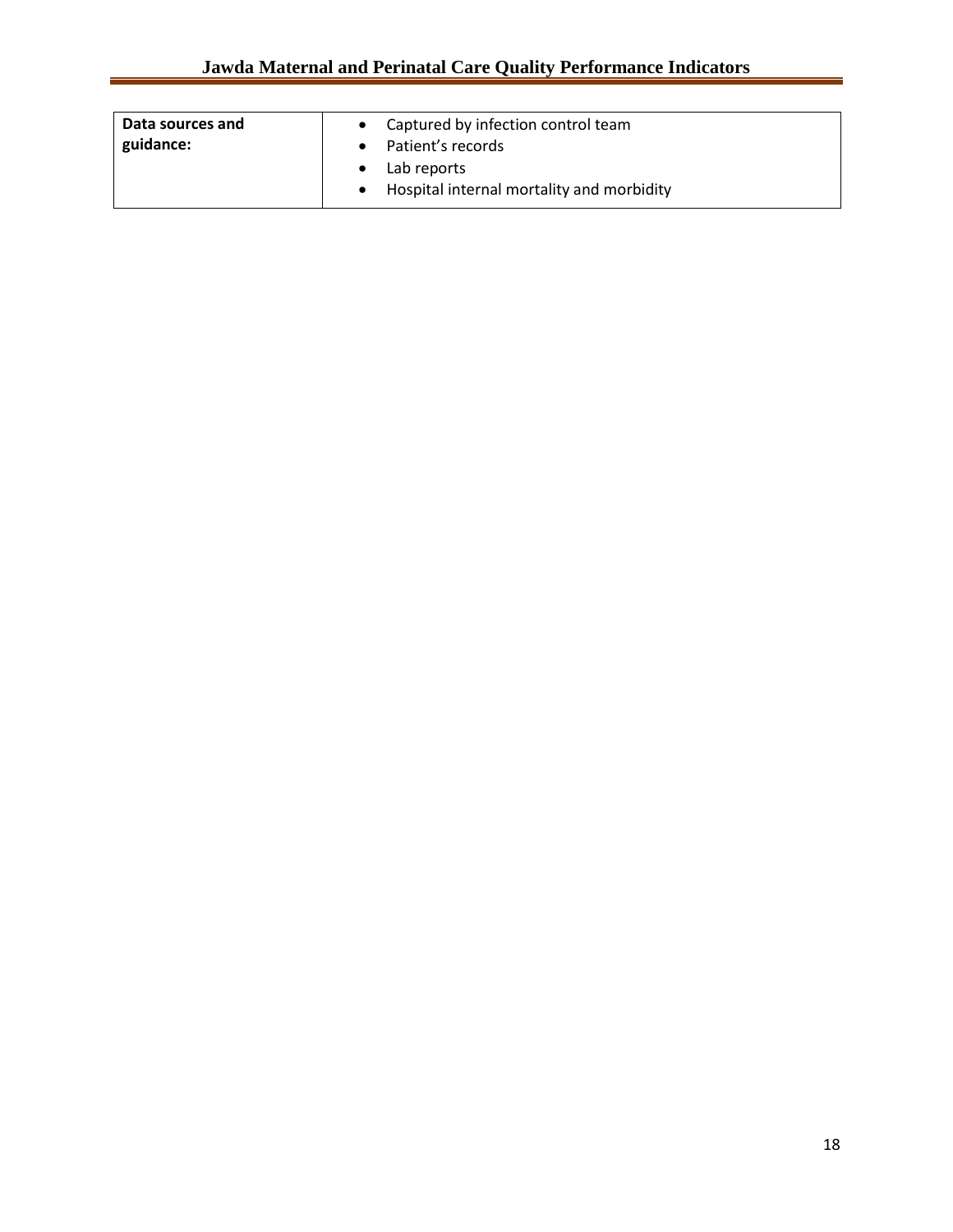<span id="page-18-0"></span>

| <b>KPI Description (title):</b>          | <b>Emergency Primary Caesarian Section rate</b>                                                                                                                                                                                                                                                |
|------------------------------------------|------------------------------------------------------------------------------------------------------------------------------------------------------------------------------------------------------------------------------------------------------------------------------------------------|
| <b>Domain</b>                            | Patient safety                                                                                                                                                                                                                                                                                 |
| Sub-Domain                               | <b>Evidence Based Medicine</b>                                                                                                                                                                                                                                                                 |
| Definition:                              | Percentage of unplanned cesarean deliveries woman without a prior history of<br>cesarean deliveries.                                                                                                                                                                                           |
|                                          | Numerator: Number of first time unplanned cesarean section deliveries,<br>Caesarian Section CPT Codes: (59510, 59514, 59515, 59618, 59620, 59622)<br><b>Denominator:</b> Total number of deliveries during the reporting period<br>Denominator exclusions criteria during reporting period.    |
| Calculation:                             | Denominator exclusions                                                                                                                                                                                                                                                                         |
|                                          | Exclude ICD-10-CM diagnosis codes from Appendix B (abnormal<br>$\bullet$<br>presentation, preterm labor with preterm delivery, fetal death, or<br>multiple gestation)<br>With any-listed below ICD-10-CM diagnosis codes for previous<br>Cesarean delivery (034.211, 034.212, 034.219, 066.41) |
| <b>Reporting Frequency:</b>              | Quarterly                                                                                                                                                                                                                                                                                      |
| Unit of Measure:                         | Rate per 100 emergency C-section                                                                                                                                                                                                                                                               |
| International<br>comparison if available | AHRQ                                                                                                                                                                                                                                                                                           |
| Desired direction:                       | Lower is better                                                                                                                                                                                                                                                                                |
| Notes for all providers                  |                                                                                                                                                                                                                                                                                                |
| Data sources and<br>guidance:            | Patient's records                                                                                                                                                                                                                                                                              |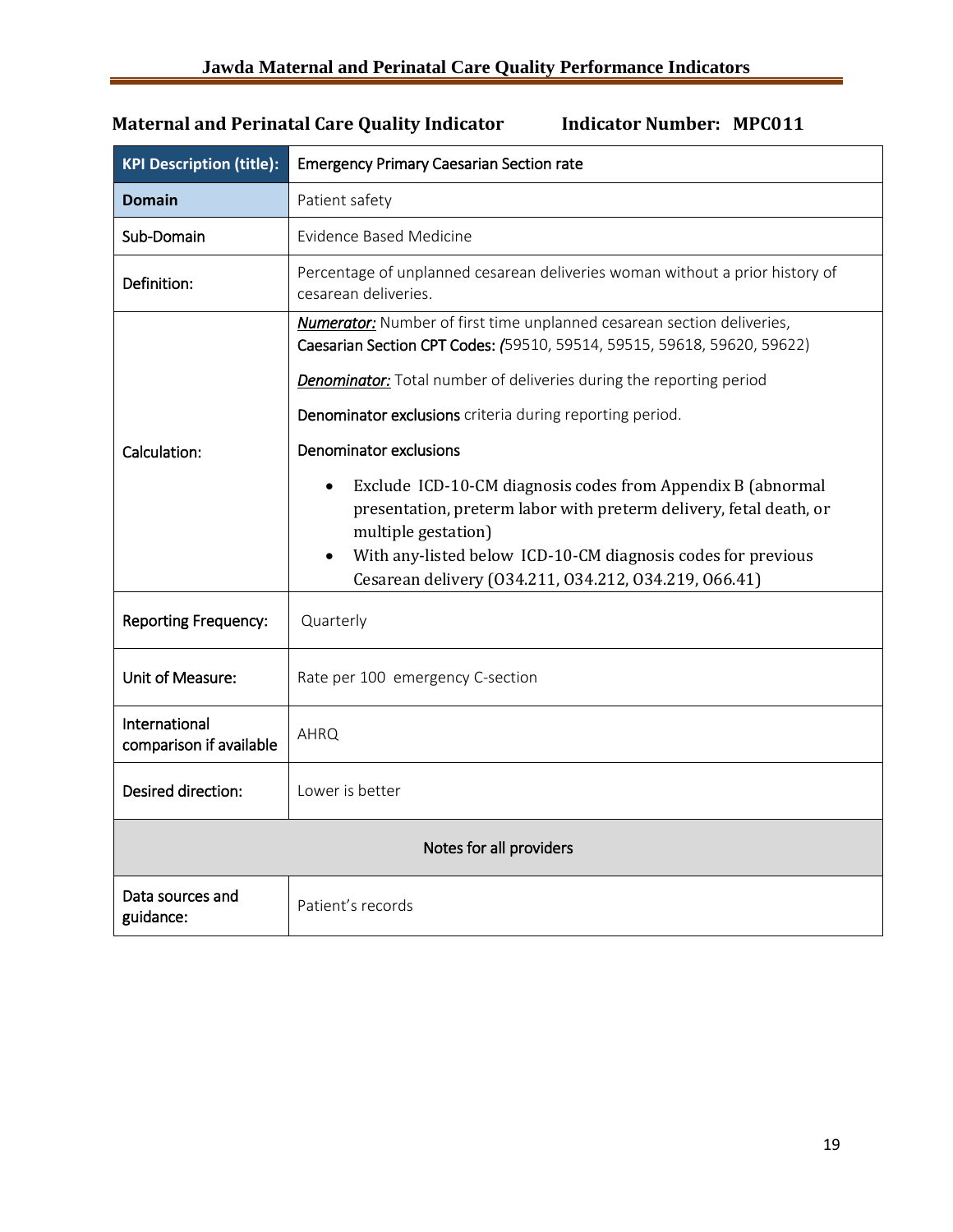<span id="page-19-0"></span>

| <b>KPI Description</b><br>(title):          | <b>Elective Primary Caesarian Section rate</b>                                                                                                                                                                                                                                                                                                                                                                                                                                                                                                                                                                                             |
|---------------------------------------------|--------------------------------------------------------------------------------------------------------------------------------------------------------------------------------------------------------------------------------------------------------------------------------------------------------------------------------------------------------------------------------------------------------------------------------------------------------------------------------------------------------------------------------------------------------------------------------------------------------------------------------------------|
| Domain                                      | Patient safety                                                                                                                                                                                                                                                                                                                                                                                                                                                                                                                                                                                                                             |
| Sub-Domain                                  | <b>Evidence Based Medicine</b>                                                                                                                                                                                                                                                                                                                                                                                                                                                                                                                                                                                                             |
| Definition:                                 | Percentage of planned cesarean deliveries for woman without a prior history of<br>cesarean deliveries.                                                                                                                                                                                                                                                                                                                                                                                                                                                                                                                                     |
| Calculation:                                | <b>Numerator:</b> Number of planned first time cesarean section deliveries.<br>Caesarian Section CPT Codes: (59510, 59514, 59515, 59618, 59620, 59622)<br><b>Denominator:</b> Total number of deliveries during the reporting period<br>Denominator exclusions criteria during reporting period.<br>Denominator exclusions:<br>Exclude ICD-10-CM diagnosis codes from Appendix B (abnormal<br>$\bullet$<br>presentation, preterm labor with preterm delivery, fetal death, or multiple<br>gestation)<br>With any-listed below ICD-10-CM diagnosis codes for previous Cesarean<br>$\bullet$<br>delivery (034.211, 034.212, 034.219, 066.41) |
| Reporting<br>Frequency:                     | Quarterly                                                                                                                                                                                                                                                                                                                                                                                                                                                                                                                                                                                                                                  |
| Unit of Measure:                            | Rate per 100 elective C-section                                                                                                                                                                                                                                                                                                                                                                                                                                                                                                                                                                                                            |
| International<br>comparison if<br>available | AHRQ                                                                                                                                                                                                                                                                                                                                                                                                                                                                                                                                                                                                                                       |
| Desired direction:                          | Lower is better                                                                                                                                                                                                                                                                                                                                                                                                                                                                                                                                                                                                                            |
| Notes for all providers                     |                                                                                                                                                                                                                                                                                                                                                                                                                                                                                                                                                                                                                                            |
| Data sources and<br>guidance:               | Patient's records                                                                                                                                                                                                                                                                                                                                                                                                                                                                                                                                                                                                                          |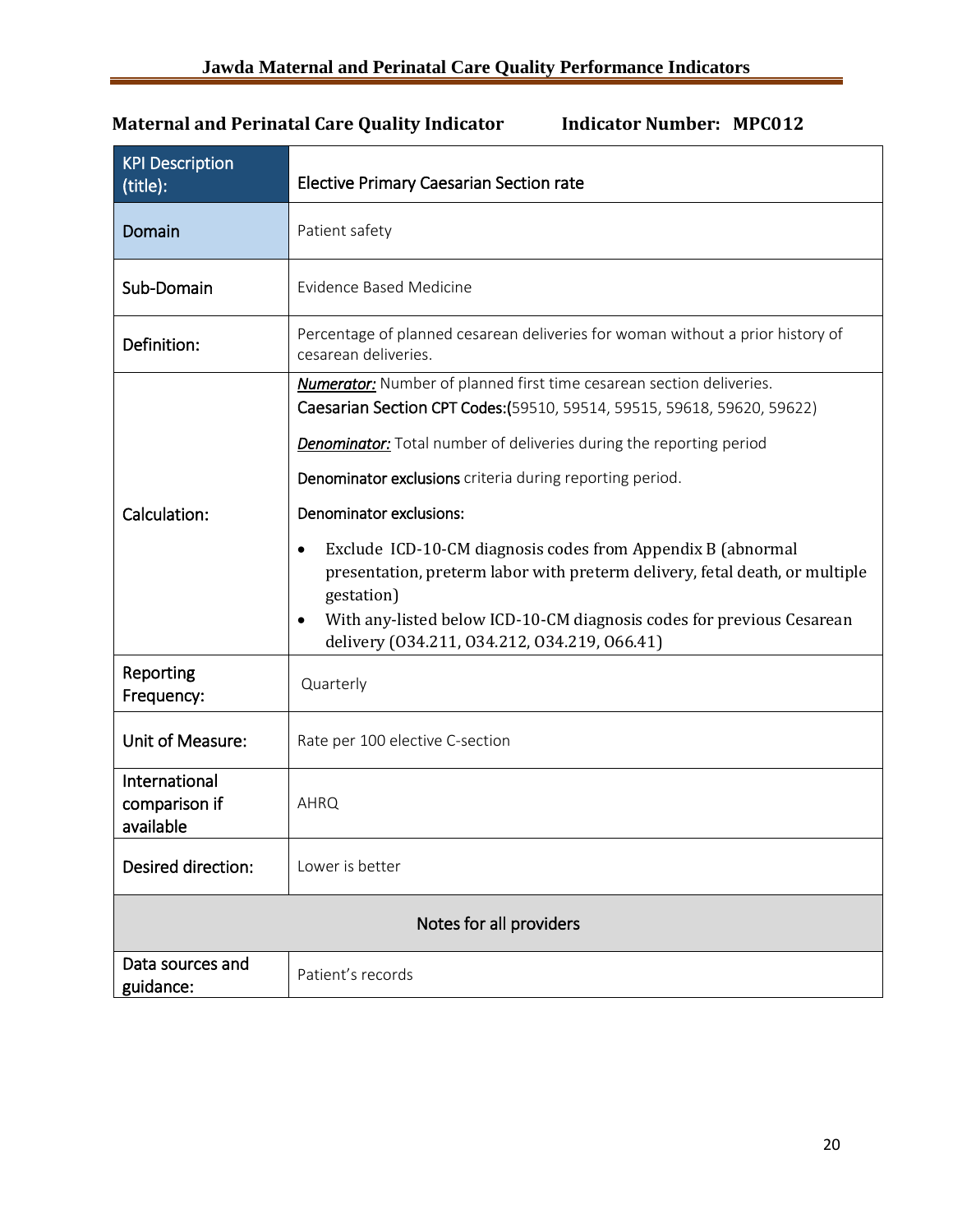<span id="page-20-0"></span>

| <b>KPI Description</b><br>(title):                                                        | Surgical site infection (SSI) for emergency caesarian section                                                                                                                                                                                                                                                                                                                                                                                                                                                                                                                                                                                                                                                                                                                                                                                                                                                                                                                                                                                                                                                                                                                                                                                                                                                                                                                                                        |
|-------------------------------------------------------------------------------------------|----------------------------------------------------------------------------------------------------------------------------------------------------------------------------------------------------------------------------------------------------------------------------------------------------------------------------------------------------------------------------------------------------------------------------------------------------------------------------------------------------------------------------------------------------------------------------------------------------------------------------------------------------------------------------------------------------------------------------------------------------------------------------------------------------------------------------------------------------------------------------------------------------------------------------------------------------------------------------------------------------------------------------------------------------------------------------------------------------------------------------------------------------------------------------------------------------------------------------------------------------------------------------------------------------------------------------------------------------------------------------------------------------------------------|
| Domain                                                                                    | Patient safety                                                                                                                                                                                                                                                                                                                                                                                                                                                                                                                                                                                                                                                                                                                                                                                                                                                                                                                                                                                                                                                                                                                                                                                                                                                                                                                                                                                                       |
| Sub-Domain                                                                                | Complication                                                                                                                                                                                                                                                                                                                                                                                                                                                                                                                                                                                                                                                                                                                                                                                                                                                                                                                                                                                                                                                                                                                                                                                                                                                                                                                                                                                                         |
| Definition:                                                                               | Percentage of patients meeting CDC NHSN SSI infection criteria within 30 days of<br>having emergency caesarian section                                                                                                                                                                                                                                                                                                                                                                                                                                                                                                                                                                                                                                                                                                                                                                                                                                                                                                                                                                                                                                                                                                                                                                                                                                                                                               |
| Calculation and<br>criteria to define SSI<br>following<br><b>Emergency C-</b><br>Section: | Numerator: Number of all SSI identified within 30 days for all patients who<br>underwent an unplanned Caesarean Section<br>Numerator Inclusion: PATOS (infection present at time of surgery)<br>Denominator: Total number of all patients undergoing unplanned Caesarean<br>Section in that facility during reporting period<br>Inclusion: All inpatients Cesarean section CPT codes; (59510, 59514, 59515, 59618,<br>59620, 59622)<br>SSI could be presented as:<br>Superficial incisional SSI: Must meet the following criteria:<br>Date of event for infection occurs within 30 days after any NHSN operative<br>procedure (where day $1 =$ the procedure date)<br><b>AND</b><br>involves only skin and subcutaneous tissue of the incision<br><b>AND</b><br>patient has at least one of the following:<br>purulent drainage from the superficial incision.<br>a)<br>organisms identified from an aseptically obtained specimen from the<br>b)<br>superficial incision or subcutaneous tissue by a culture or non-culture based<br>microbiologic testing method, which is performed for purposes of clinical<br>diagnosis or treatment (for example, not Active Surveillance Culture/Testing<br>(ASC/AST).<br>superficial incision that is deliberately opened by a surgeon, attending<br>$\mathsf{C}$<br>physician or other designee and culture or non-culture based testing is not<br>performed.<br><b>AND</b> |
|                                                                                           | patient has at least one of the following signs or symptoms: pain or<br>tenderness; localized swelling; erythema; or heat.<br>diagnosis of a superficial incisional SSI by the surgeon or attending<br>d)<br>physician** or other designee.                                                                                                                                                                                                                                                                                                                                                                                                                                                                                                                                                                                                                                                                                                                                                                                                                                                                                                                                                                                                                                                                                                                                                                          |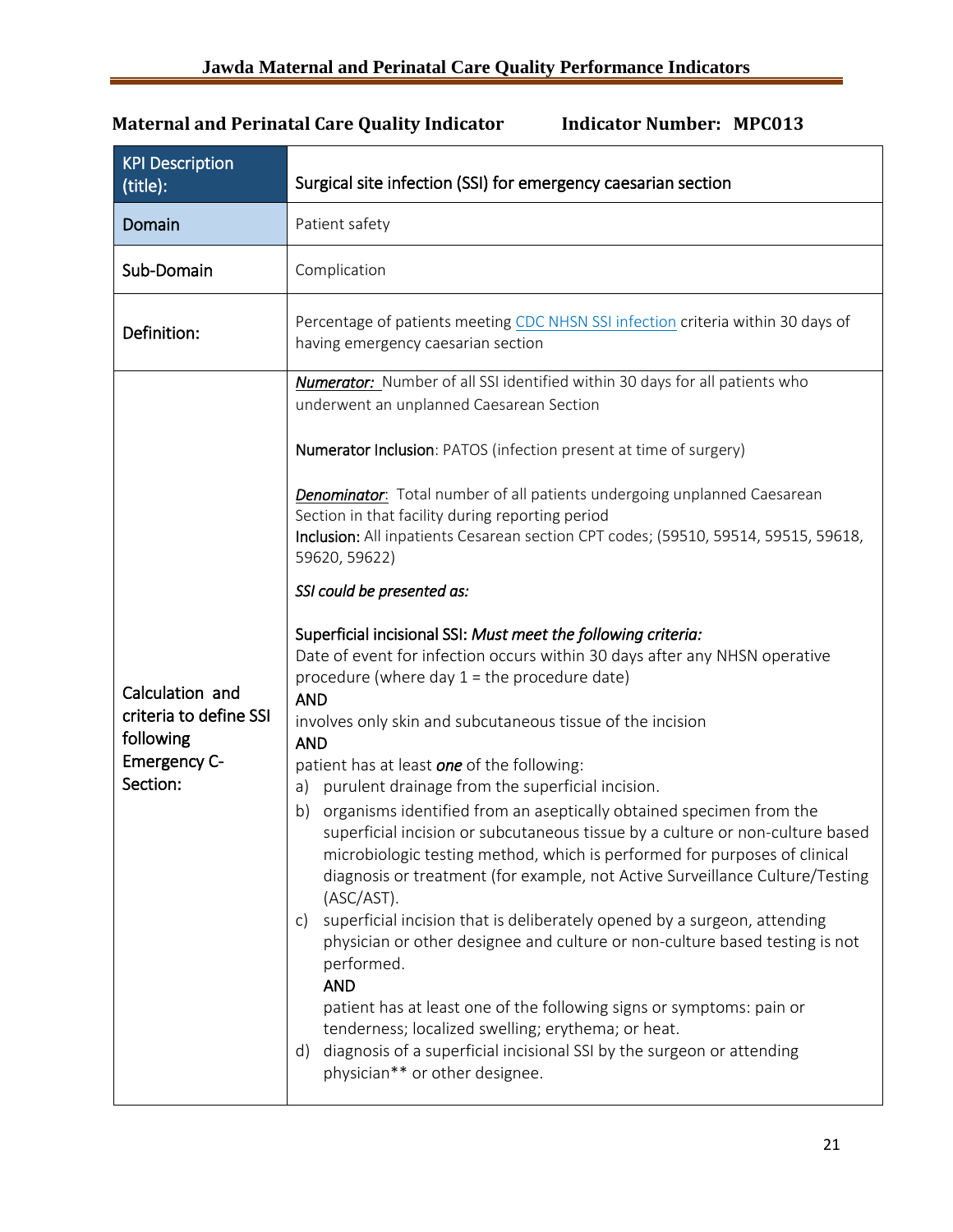#### Deep incisional SSI: Must meet the following criteria:

The date of event for infection occurs within 30 or 90 days after the NHSN operative procedure (where day  $1 =$  the procedure date) according to the list in [Table](https://www.cdc.gov/nhsn/pdfs/pscmanual/9pscssicurrent.pdf) 2

#### AND

involves deep soft tissues of the incision (for example, fascial and muscle layers) AND

patient has at least *one* of the following:

- a) purulent drainage from the deep incision.
- b) a deep incision that spontaneously dehisces, or is deliberately opened or aspirated by a surgeon, attending physician\*\* or other designee

#### AND

organism is identified by a culture or non-culture based microbiologic testing method which is performed for purposes of clinical diagnosis or treatment (for example, not Active Surveillance Culture/Testing (ASC/AST) or culture or non-culture based microbiologic testing method is not performed

#### AND

patient has at least *one* of the following signs or symptoms: fever (>38°C); localized pain or tenderness. A culture or non-culture based test that has a negative finding does not meet this criterion.

c) an abscess or other evidence of infection involving the deep incision that is detected on gross anatomical or histopathologic exam, or imaging test.

#### Organ/Space SSI: Must meet the following criteria:

Date of event for infection occurs within 30 or 90 days after the NHSN operative procedure (where day  $1$  = the procedure date) according to the list in [Table 2](https://www.cdc.gov/nhsn/pdfs/pscmanual/9pscssicurrent.pdf) AND

infection involves any part of the body deeper than the fascial/muscle layers, that is opened or manipulated during the operative procedure

#### AND

patient has at least *one* of the following:

- a) purulent drainage from a drain that is placed into the organ/space(for example, closed suction drainage system, open drain, T-tube drain, CT guided drainage)
- b) organisms are identified from fluid or tissue in the organ/space by a culture or non-culture based microbiologic testing method, which is performed for purposes of clinical diagnosis or treatment (for example, not Active Surveillance Culture/Testing (ASC/AST).
- c) an abscess or other evidence of infection involving the organ/space that is detected on gross anatomical or histopathologic exam, or imaging test evidence suggestive of infection.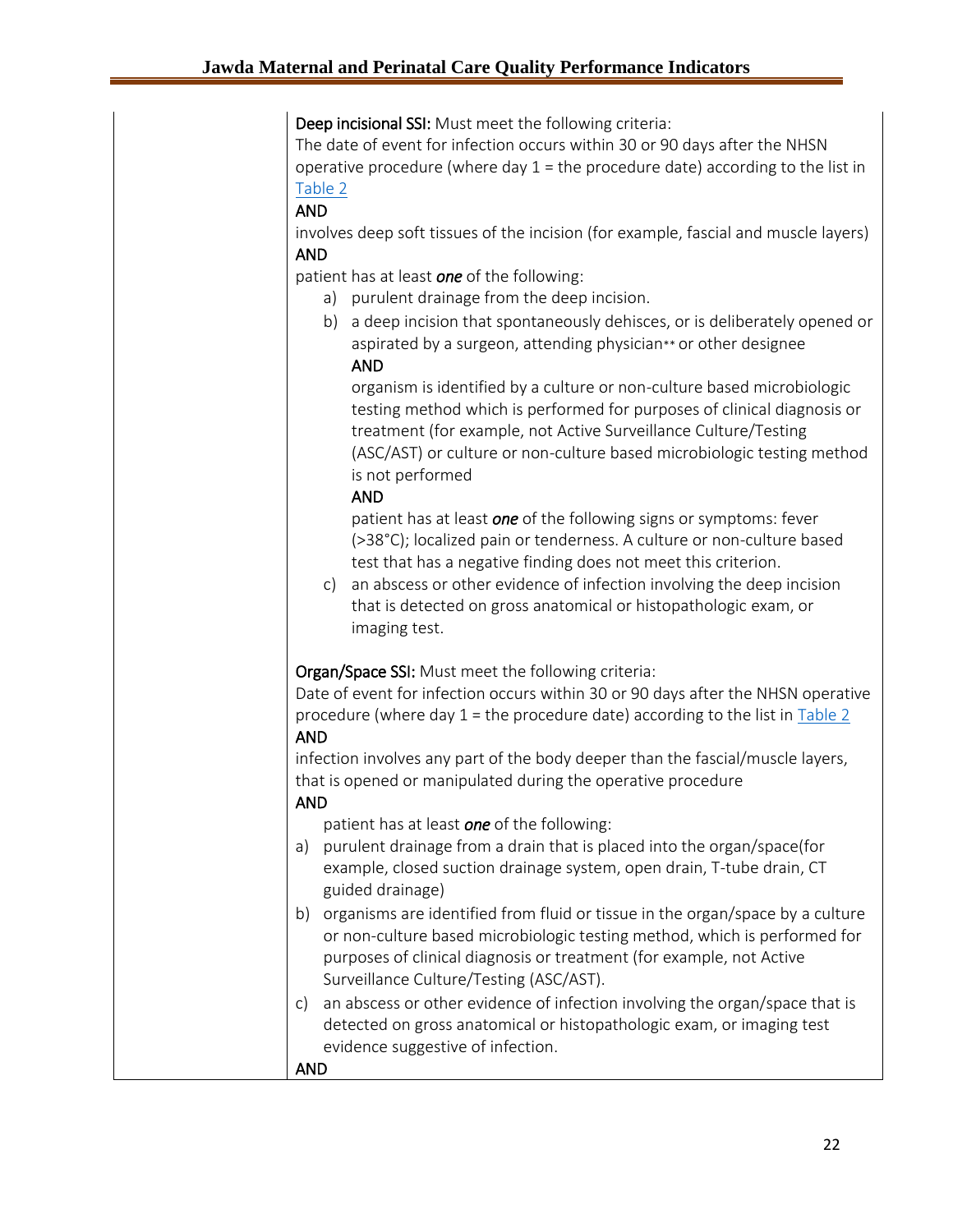|                         | meets at least <i>one</i> criterion for a specific organ/space infection site listed in   |
|-------------------------|-------------------------------------------------------------------------------------------|
|                         | Table 3. These criteria are found in the Surveillance Definitions for Specific            |
|                         | Types of Infections chapter.                                                              |
|                         | REPORTING INSTRUCTIONS for Superficial SSI                                                |
|                         | The following do not qualify as criteria for meeting the definition of superficial SSI:   |
|                         | a) A stitch abscess alone (minimal inflammation and discharge confined to the             |
|                         | points of suture penetration)                                                             |
|                         | b) A localized stab wound or pin site infection. While it would be considered             |
|                         | either a skin (SKIN) or soft tissue (ST) infection, depending on its depth, it is         |
|                         | not reportable under this guidance. Note: a laparoscopic trocar site for an               |
|                         | NHSN operative procedure is not considered a stab wound.                                  |
|                         | Diagnosis/treatment of "cellulitis" (redness/warmth/swelling), by itself,<br>$\mathsf{C}$ |
|                         | does not meet criterion for superficial incisional SSI. An incision that is               |
|                         | draining or culture (+) is not considered a cellulitis.                                   |
|                         | Circumcision is not an NHSN operative procedure. An infected circumcision<br>d)           |
|                         | site in newborns is classified as CIRC and is not reportable under this                   |
|                         | module.                                                                                   |
|                         | e) An infected burn wound is classified as BURN and is not reportable under               |
|                         | this module.                                                                              |
|                         | Definition of an NHSN Operative Procedure                                                 |
|                         | An NHSN Operative Procedure is a procedure:                                               |
|                         | a) that is included in the ICD-10-PCS or CPT NHSN operative procedure                     |
|                         | code mapping And                                                                          |
|                         | b) takes place during an operation where at least one incision (including                 |
|                         | laparoscopic approach and cranial Burr holes) is made through the skin                    |
|                         | or mucous membrane, or reoperation via an incision that was left open                     |
|                         | during a prior operative procedure And                                                    |
|                         | takes place in an operating room (OR), defined as a patient care area<br>c)               |
|                         | that met the Facilities Guidelines Institute's (FGI) or American Institute                |
|                         | of Architects' (AIA) criteria for an operating room when it was                           |
|                         | constructed or renovated11. This may include an operating room, C-                        |
|                         | section room, interventional radiology room, or a cardiac                                 |
|                         | catheterization lab.                                                                      |
|                         | Denominator exclusions: Procedures that are assigned an ASA score of 6 are not            |
|                         | eligible for NHSN SSI surveillance.                                                       |
| Reporting<br>Frequency: | Quarterly                                                                                 |
|                         |                                                                                           |
| Unit of Measure:        | SSI Rate per 100 emergency C-Section                                                      |
| International           | CDC/ NHSN chapter 9, Procedure-associated Module SSI: Surgical Site Infection (SSI)       |
| comparison if           | Event                                                                                     |
| available               |                                                                                           |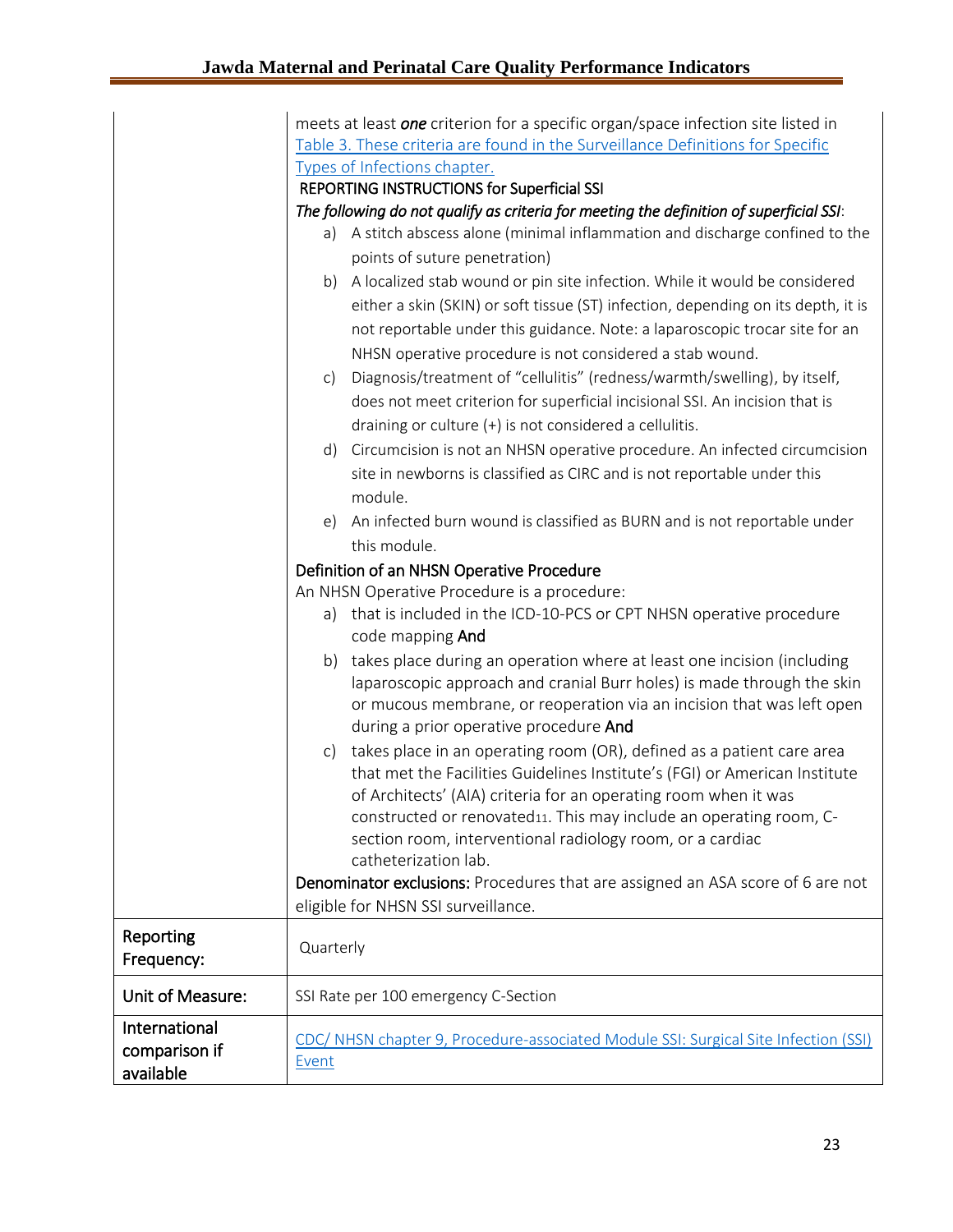| Desired direction:            | Lower is better                                                                                                                                    |  |
|-------------------------------|----------------------------------------------------------------------------------------------------------------------------------------------------|--|
| Notes for all providers       |                                                                                                                                                    |  |
| Data sources and<br>guidance: | Captured by infection control team/ nursing as part of regular surveillance<br>activities and infection control documentation<br>Patient's records |  |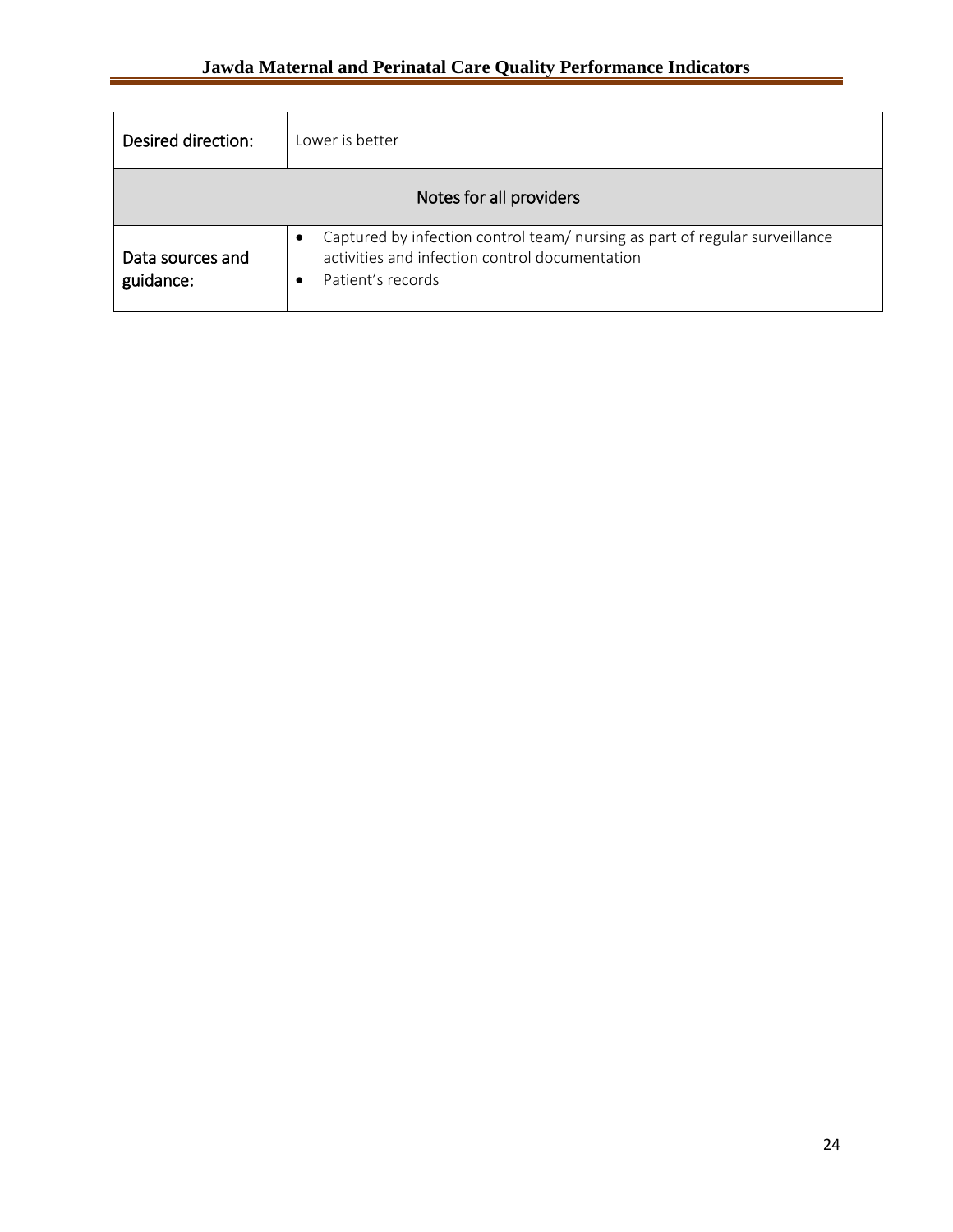<span id="page-24-0"></span>

| <b>KPI Description</b><br>(title):                                             | Surgical site infection (SSI) for elective caesarian section                                                                                                                                                                                                                                                                                                                                                                                                                                                                                                                                                                                                                                                                                                                                                                                                                                                                                                                                                                                                                                                                                                                                                                                                                                                                                                                                                                                                                                                                                                                                                                                                                                                                                                                                                                                                                                                                                                                                                                                                              |
|--------------------------------------------------------------------------------|---------------------------------------------------------------------------------------------------------------------------------------------------------------------------------------------------------------------------------------------------------------------------------------------------------------------------------------------------------------------------------------------------------------------------------------------------------------------------------------------------------------------------------------------------------------------------------------------------------------------------------------------------------------------------------------------------------------------------------------------------------------------------------------------------------------------------------------------------------------------------------------------------------------------------------------------------------------------------------------------------------------------------------------------------------------------------------------------------------------------------------------------------------------------------------------------------------------------------------------------------------------------------------------------------------------------------------------------------------------------------------------------------------------------------------------------------------------------------------------------------------------------------------------------------------------------------------------------------------------------------------------------------------------------------------------------------------------------------------------------------------------------------------------------------------------------------------------------------------------------------------------------------------------------------------------------------------------------------------------------------------------------------------------------------------------------------|
| Domain                                                                         | Patient safety                                                                                                                                                                                                                                                                                                                                                                                                                                                                                                                                                                                                                                                                                                                                                                                                                                                                                                                                                                                                                                                                                                                                                                                                                                                                                                                                                                                                                                                                                                                                                                                                                                                                                                                                                                                                                                                                                                                                                                                                                                                            |
| Sub-Domain                                                                     | Complication                                                                                                                                                                                                                                                                                                                                                                                                                                                                                                                                                                                                                                                                                                                                                                                                                                                                                                                                                                                                                                                                                                                                                                                                                                                                                                                                                                                                                                                                                                                                                                                                                                                                                                                                                                                                                                                                                                                                                                                                                                                              |
| Definition:                                                                    | Percentage of patients meeting CDC NHSN SSI infection criteria within 30 days of<br>having elective Caesarian Section                                                                                                                                                                                                                                                                                                                                                                                                                                                                                                                                                                                                                                                                                                                                                                                                                                                                                                                                                                                                                                                                                                                                                                                                                                                                                                                                                                                                                                                                                                                                                                                                                                                                                                                                                                                                                                                                                                                                                     |
| Calculation and<br>criteria to define SSI<br>following Elective C-<br>Section: | <b>Numerator:</b> Number of all SSI identified within 30 days for all patients who<br>underwent a planned caesarean section during the reporting period.<br>Numerator Inclusion: PATOS (infection present at time of surgery)<br><b>Denominator:</b> Total number of all patients that underwent a planned Caesarean<br>Section in that facility during the reporting period.<br>Numerator Inclusion: All inpatients Cesarean section CPT codes; 59510, 59514,<br>59515, 59618, 59620, 59622<br>SSI could be presented as:<br>Superficial incisional SSI: Must meet the following criteria:<br>Date of event for infection occurs within 30 days after any NHSN operative<br>procedure (where day $1 =$ the procedure date)<br><b>AND</b><br>involves only skin and subcutaneous tissue of the incision<br><b>AND</b><br>patient has at least one of the following:<br>purulent drainage from the superficial incision.<br>a)<br>organisms identified from an aseptically obtained specimen from the<br>b)<br>superficial incision or subcutaneous tissue by a culture or non-culture based<br>microbiologic testing method, which is performed for purposes of clinical<br>diagnosis or treatment (for example, not Active Surveillance Culture/Testing<br>(ASC/AST).<br>superficial incision that is deliberately opened by a surgeon, attending<br>$\mathsf{C}$<br>physician or other designee and culture or non-culture based testing is not<br>performed.<br><b>AND</b><br>patient has at least one of the following signs or symptoms: pain or tenderness;<br>localized swelling; erythema; or heat.<br>diagnosis of a superficial incisional SSI by the surgeon or attending<br>a)<br>physician** or other designee.<br>Deep incisional SSI: Must meet the following criteria:<br>The date of event for infection occurs within 30 or 90 days after the NHSN<br>operative procedure (where day $1$ = the procedure date) according to the list in<br>Table 2<br><b>AND</b><br>involves deep soft tissues of the incision (for example, fascial and muscle layers) |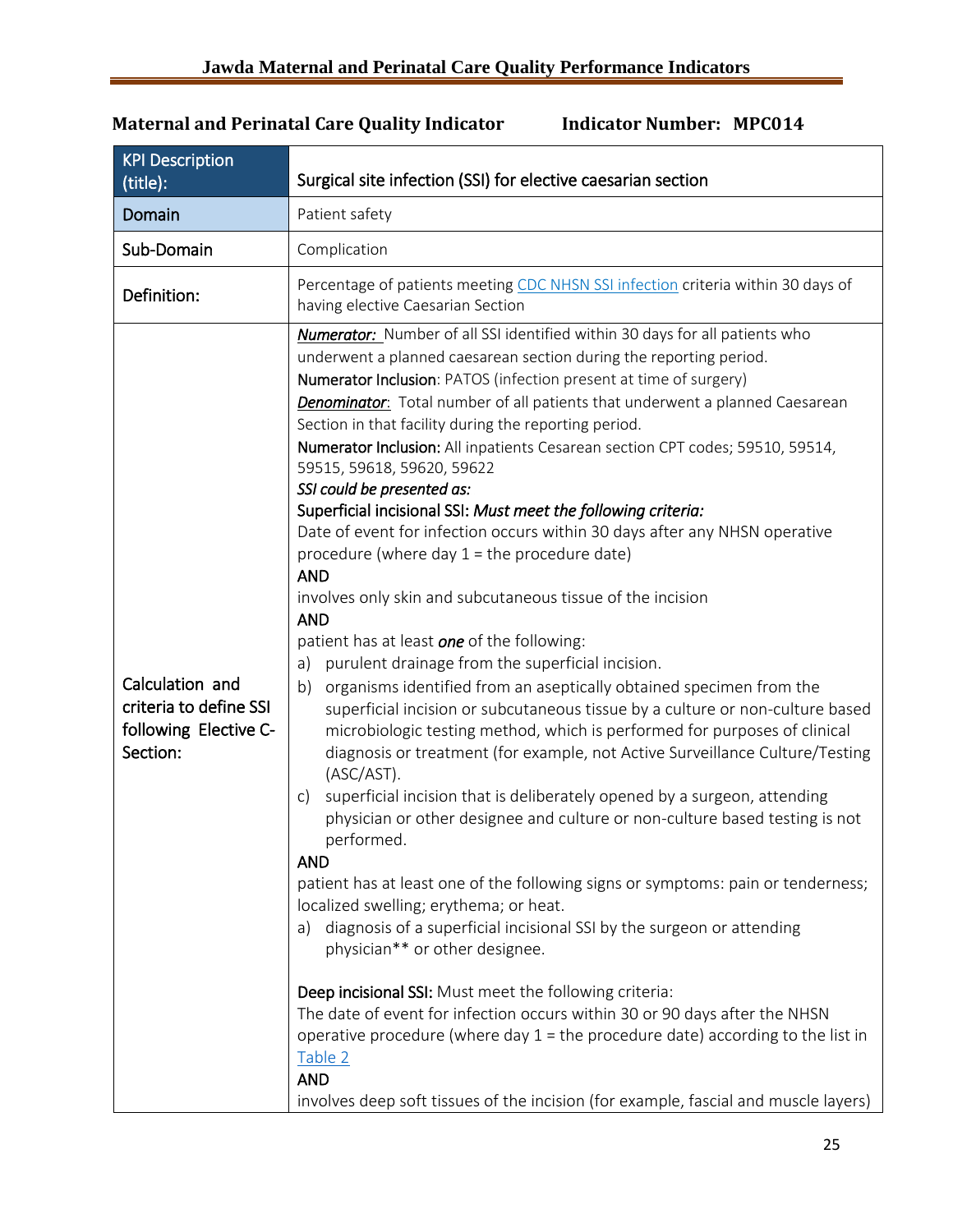#### AND

patient has at least *one* of the following:

- a) purulent drainage from the deep incision.
- b) a deep incision that spontaneously dehisces, or is deliberately opened or aspirated by a surgeon, attending physician\*\* or other designee
	- a. AND
	- b. organism is identified by a culture or non-culture based microbiologic testing method which is performed for purposes of clinical diagnosis or treatment (for example, not Active Surveillance Culture/Testing (ASC/AST) or culture or non-culture based microbiologic testing method is not performed

#### AND

patient has at least *one* of the following signs or symptoms: fever (>38°C); localized pain or tenderness. A culture or non-culture based test that has a negative finding does not meet this criterion.

c) an abscess or other evidence of infection involving the deep incision that is detected on gross anatomical or histopathologic exam, or imaging test.

Organ/Space SSI: Must meet the following criteria:

Date of event for infection occurs within 30 or 90 days after the NHSN operative procedure (where day 1 = the procedure date) according to the list in Table 2 AND

infection involves any part of the body deeper than the fascial/muscle layers, that is opened or manipulated during the operative procedure

#### AND

- a) patient has at least *one* of the following:
- b) purulent drainage from a drain that is placed into the organ/space(for example, closed suction drainage system, open drain, T-tube drain, CT guided drainage)
- c) organisms are identified from fluid or tissue in the organ/space by a culture or non-culture based microbiologic testing method, which is performed for purposes of clinical diagnosis or treatment (for example, not Active Surveillance Culture/Testing (ASC/AST).
- d) an abscess or other evidence of infection involving the organ/space that is detected on gross anatomical or histopathologic exam, or imaging test evidence suggestive of infection.

#### AND

meets at least *one* criterion for a specific organ/space infection site listed in [Table 3. These criteria are found in the Surveillance Definitions for Specific](https://www.cdc.gov/nhsn/pdfs/pscmanual/9pscssicurrent.pdf)  [Types of Infections chapter.](https://www.cdc.gov/nhsn/pdfs/pscmanual/9pscssicurrent.pdf)

#### REPORTING INSTRUCTIONS for Superficial SSI

*The following do not qualify as criteria for meeting the definition of superficial SSI*:

f) A stitch abscess alone (minimal inflammation and discharge confined to the points of suture penetration)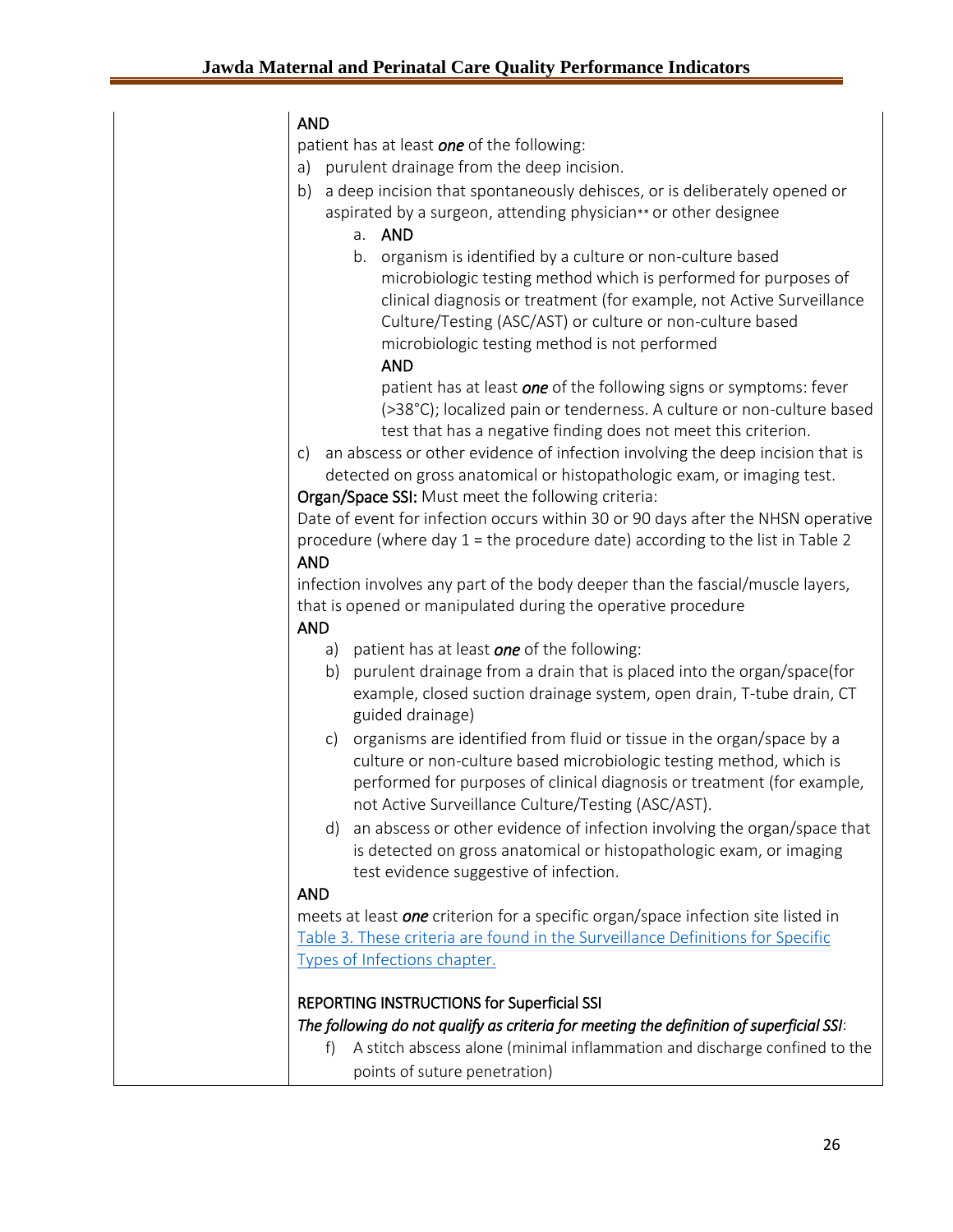|                                             | A localized stab wound or pin site infection. While it would be considered<br>g)<br>either a skin (SKIN) or soft tissue (ST) infection, depending on its depth, it is<br>not reportable under this guidance. Note: a laparoscopic trocar site for an<br>NHSN operative procedure is not considered a stab wound.<br>Diagnosis/treatment of "cellulitis" (redness/warmth/swelling), by itself,<br>h)<br>does not meet criterion for superficial incisional SSI. An incision that is<br>draining or culture (+) is not considered a cellulitis.<br>Circumcision is not an NHSN operative procedure. An infected circumcision<br>$\mathsf{i}$<br>site in newborns is classified as CIRC and is not reportable under this<br>module.<br>An infected burn wound is classified as BURN and is not reportable under<br>i) |
|---------------------------------------------|--------------------------------------------------------------------------------------------------------------------------------------------------------------------------------------------------------------------------------------------------------------------------------------------------------------------------------------------------------------------------------------------------------------------------------------------------------------------------------------------------------------------------------------------------------------------------------------------------------------------------------------------------------------------------------------------------------------------------------------------------------------------------------------------------------------------|
|                                             | this module.                                                                                                                                                                                                                                                                                                                                                                                                                                                                                                                                                                                                                                                                                                                                                                                                       |
|                                             | Definition of an NHSN Operative Procedure<br>An NHSN Operative Procedure is a procedure:                                                                                                                                                                                                                                                                                                                                                                                                                                                                                                                                                                                                                                                                                                                           |
|                                             | d) that is included in the ICD-10-PCS or CPT NHSN operative procedure<br>code mapping And                                                                                                                                                                                                                                                                                                                                                                                                                                                                                                                                                                                                                                                                                                                          |
|                                             | e) takes place during an operation where at least one incision (including<br>laparoscopic approach and cranial Burr holes) is made through the skin<br>or mucous membrane, or reoperation via an incision that was left open<br>during a prior operative procedure And                                                                                                                                                                                                                                                                                                                                                                                                                                                                                                                                             |
|                                             | takes place in an operating room (OR), defined as a patient care area<br>f)<br>that met the Facilities Guidelines Institute's (FGI) or American Institute<br>of Architects' (AIA) criteria for an operating room when it was<br>constructed or renovated11. This may include an operating room, C-<br>section room, interventional radiology room, or a cardiac<br>catheterization lab.                                                                                                                                                                                                                                                                                                                                                                                                                            |
|                                             | Denominator exclusions: Procedures that are assigned an ASA score of 6 are not                                                                                                                                                                                                                                                                                                                                                                                                                                                                                                                                                                                                                                                                                                                                     |
|                                             | eligible for NHSN SSI surveillance.                                                                                                                                                                                                                                                                                                                                                                                                                                                                                                                                                                                                                                                                                                                                                                                |
| Reporting<br>Frequency:                     | Quarterly                                                                                                                                                                                                                                                                                                                                                                                                                                                                                                                                                                                                                                                                                                                                                                                                          |
| Unit of Measure:                            | SSI Rate per 100 elective C-Section                                                                                                                                                                                                                                                                                                                                                                                                                                                                                                                                                                                                                                                                                                                                                                                |
| International<br>comparison if<br>available | CDC/ NHSN chapter 9, Procedure-associated Module SSI: Surgical Site Infection (SSI)<br>Event                                                                                                                                                                                                                                                                                                                                                                                                                                                                                                                                                                                                                                                                                                                       |
| Desired direction:                          | Lower is better                                                                                                                                                                                                                                                                                                                                                                                                                                                                                                                                                                                                                                                                                                                                                                                                    |
|                                             | Notes for all providers                                                                                                                                                                                                                                                                                                                                                                                                                                                                                                                                                                                                                                                                                                                                                                                            |
| Data sources and<br>guidance:               | Captured by infection control team/ nursing as part of regular surveillance<br>activities and infection control documentation<br>Patient's records<br>Hospital internal mortality and morbidity                                                                                                                                                                                                                                                                                                                                                                                                                                                                                                                                                                                                                    |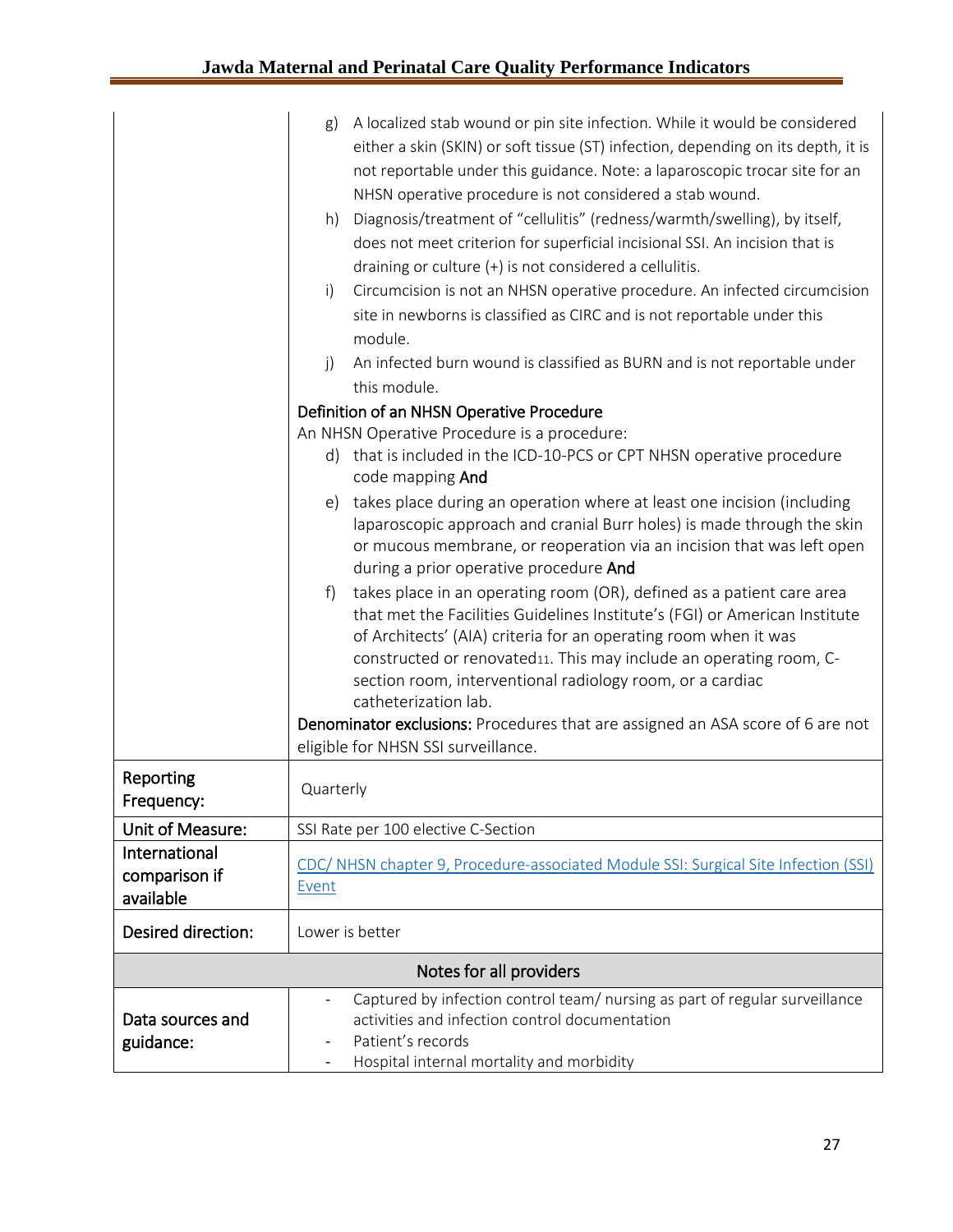<span id="page-27-0"></span>

| <b>KPI Description (title):</b>          | Early Perinatal Mortality rate per 1000 births                                                                                                                                                                                                                                                                                       |
|------------------------------------------|--------------------------------------------------------------------------------------------------------------------------------------------------------------------------------------------------------------------------------------------------------------------------------------------------------------------------------------|
| Domain                                   | Outcome                                                                                                                                                                                                                                                                                                                              |
| Sub-Domain                               | Perinatal Mortality rate per 1000 births                                                                                                                                                                                                                                                                                             |
| Definition:                              | Perinatal Mortality: Rate of all still births and early neonatal death out of all births<br>during the reporting period.                                                                                                                                                                                                             |
|                                          | Early Perinatal mortality: Fetal deaths (stillbirths) after 24 completed weeks of<br>gestation and neonatal death before 7 completed days.                                                                                                                                                                                           |
|                                          | <b>Numerator:</b> Number of :                                                                                                                                                                                                                                                                                                        |
| Calculation:                             | Fetal deaths (stillbirths from ≥24 weeks of gestation or ≥500g birth weight) (at<br>$\bullet$<br>least one of the 2 criteria must be met) and<br>Early neonatal deaths (birth to age 7 days of life)<br>$\bullet$                                                                                                                    |
|                                          | <b>Denominator:</b> All births in the facility and/ or babies being cared for in the specified<br>facility.                                                                                                                                                                                                                          |
|                                          | Denominator inclusion:<br>Births in the facility: Z38.00, Z38.01, Z38.2, Z38.30, Z38.31, Z38.5, Z38.61,<br>Z38.62, Z38.63, Z38.64, Z38.65, Z38.66, Z38.68, Z38.69, Z38.8.<br>Born before arrival (Z38.1, Z38.4, Z38.7)<br>٠<br>Stillbirth: P95<br>$\bullet$<br>Transferred from other facilities and admitted as inpatient encounter |
| <b>Reporting Frequency:</b>              | during age $\leq 7$ days of life.<br>Quarterly                                                                                                                                                                                                                                                                                       |
| Unit of Measure:                         | Rate per 1000 births                                                                                                                                                                                                                                                                                                                 |
| International<br>comparison if available | http://www.pi.nhs.uk/pnm/definitions.htm<br>http://www.pi.nhs.uk/pnm/KHD_2008-9.pdf                                                                                                                                                                                                                                                  |
| Desired direction:                       | Lower is better                                                                                                                                                                                                                                                                                                                      |
| Notes for all providers                  |                                                                                                                                                                                                                                                                                                                                      |
| Data sources and<br>guidance:            | Manual Data Collection<br>Patient's Records                                                                                                                                                                                                                                                                                          |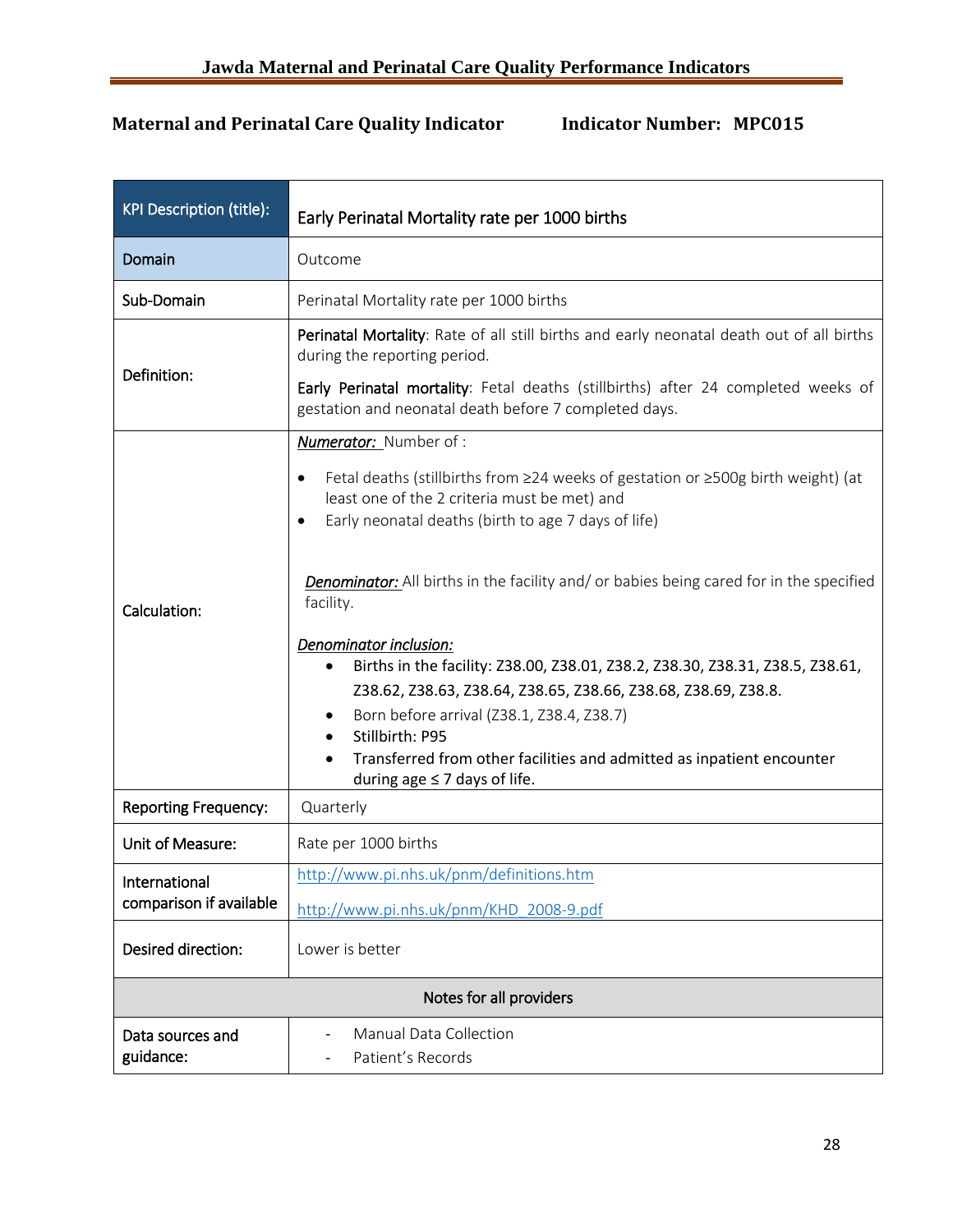<span id="page-28-0"></span>

| KPI Description (title):                 | Early Perinatal Mortality - Corrected rate per 1000 births                                                                                                                                                                                                                                                                                                                                                                                                                                                                                                                                                                                                                                                                                                                                                                                                                                                                                                                                                                                                                                                                                                                                                                                                                                              |
|------------------------------------------|---------------------------------------------------------------------------------------------------------------------------------------------------------------------------------------------------------------------------------------------------------------------------------------------------------------------------------------------------------------------------------------------------------------------------------------------------------------------------------------------------------------------------------------------------------------------------------------------------------------------------------------------------------------------------------------------------------------------------------------------------------------------------------------------------------------------------------------------------------------------------------------------------------------------------------------------------------------------------------------------------------------------------------------------------------------------------------------------------------------------------------------------------------------------------------------------------------------------------------------------------------------------------------------------------------|
| Domain                                   | Outcome                                                                                                                                                                                                                                                                                                                                                                                                                                                                                                                                                                                                                                                                                                                                                                                                                                                                                                                                                                                                                                                                                                                                                                                                                                                                                                 |
| Sub-Domain                               | Perinatal Mortality - corrected rate per 1000 births                                                                                                                                                                                                                                                                                                                                                                                                                                                                                                                                                                                                                                                                                                                                                                                                                                                                                                                                                                                                                                                                                                                                                                                                                                                    |
| Definition:                              | Perinatal Mortality: Rate of all stillbirths and early neonatal death out of all births<br>during the reporting period. Early Perinatal mortality: Fetal deaths (stillbirths) after<br>24 completed weeks of gestation and neonatal death before 7 completed days.<br>Corrected Perinatal Mortality = excluding major congenital anomalies, <24 weeks<br>gestation or <500g birth weight                                                                                                                                                                                                                                                                                                                                                                                                                                                                                                                                                                                                                                                                                                                                                                                                                                                                                                                |
| Calculation:                             | Numerator: Number of :<br>Fetal deaths (stillbirths from ≥24 weeks of gestation or ≥500g birth weight) (at<br>least one of the 2 criteria must be met) and<br>Early neonatal deaths (birth to age 7 days of life)<br>$\bullet$<br>Numerator exclusions:<br>Major congenital anomalies<br>$\bullet$<br><24 weeks gestation and <500g birth weight<br>٠<br>Stillbirths / Newborns of unbooked mothers i.e. mothers present to the<br>$\bullet$<br>reporting facility for the first time in that pregnancy and the index visit results<br>in delivery. If the mother was booked in any other of that facility network<br>(group), she is considered booked.<br>Died before arrival to the reporting facility (during transfer from home, another<br>٠<br>facility or any other location to the reporting facility).<br><b>Denominator:</b> All births in the facility and/ or babies being cared for in the<br>specified facility.<br>Denominator inclusion:<br>Births in the facility: Z38.00, Z38.01, Z38.2, Z38.30, Z38.31, Z38.5, Z38.61,<br>$\bullet$<br>Z38.62, Z38.63, Z38.64, Z38.65, Z38.66, Z38.68, Z38.69, Z38.8.<br>Born before arrival (Z38.1, Z38.4, Z38.7)<br>Stillbirth: P95<br>Transferred from other facilities and admitted as inpatient encounter<br>during age $\leq 7$ days of life. |
| <b>Reporting Frequency:</b>              | Quarterly                                                                                                                                                                                                                                                                                                                                                                                                                                                                                                                                                                                                                                                                                                                                                                                                                                                                                                                                                                                                                                                                                                                                                                                                                                                                                               |
| Unit of Measure:                         | Rate per 1000 births                                                                                                                                                                                                                                                                                                                                                                                                                                                                                                                                                                                                                                                                                                                                                                                                                                                                                                                                                                                                                                                                                                                                                                                                                                                                                    |
| International<br>comparison if available | http://www.pi.nhs.uk/pnm/definitions.htm<br>http://www.pi.nhs.uk/pnm/KHD 2008-9.pdf                                                                                                                                                                                                                                                                                                                                                                                                                                                                                                                                                                                                                                                                                                                                                                                                                                                                                                                                                                                                                                                                                                                                                                                                                     |
| Desired direction:                       | Lower is better                                                                                                                                                                                                                                                                                                                                                                                                                                                                                                                                                                                                                                                                                                                                                                                                                                                                                                                                                                                                                                                                                                                                                                                                                                                                                         |
|                                          | Notes for all providers                                                                                                                                                                                                                                                                                                                                                                                                                                                                                                                                                                                                                                                                                                                                                                                                                                                                                                                                                                                                                                                                                                                                                                                                                                                                                 |
| Data sources and<br>guidance:            | Manual Data Collection<br>Patient's Records                                                                                                                                                                                                                                                                                                                                                                                                                                                                                                                                                                                                                                                                                                                                                                                                                                                                                                                                                                                                                                                                                                                                                                                                                                                             |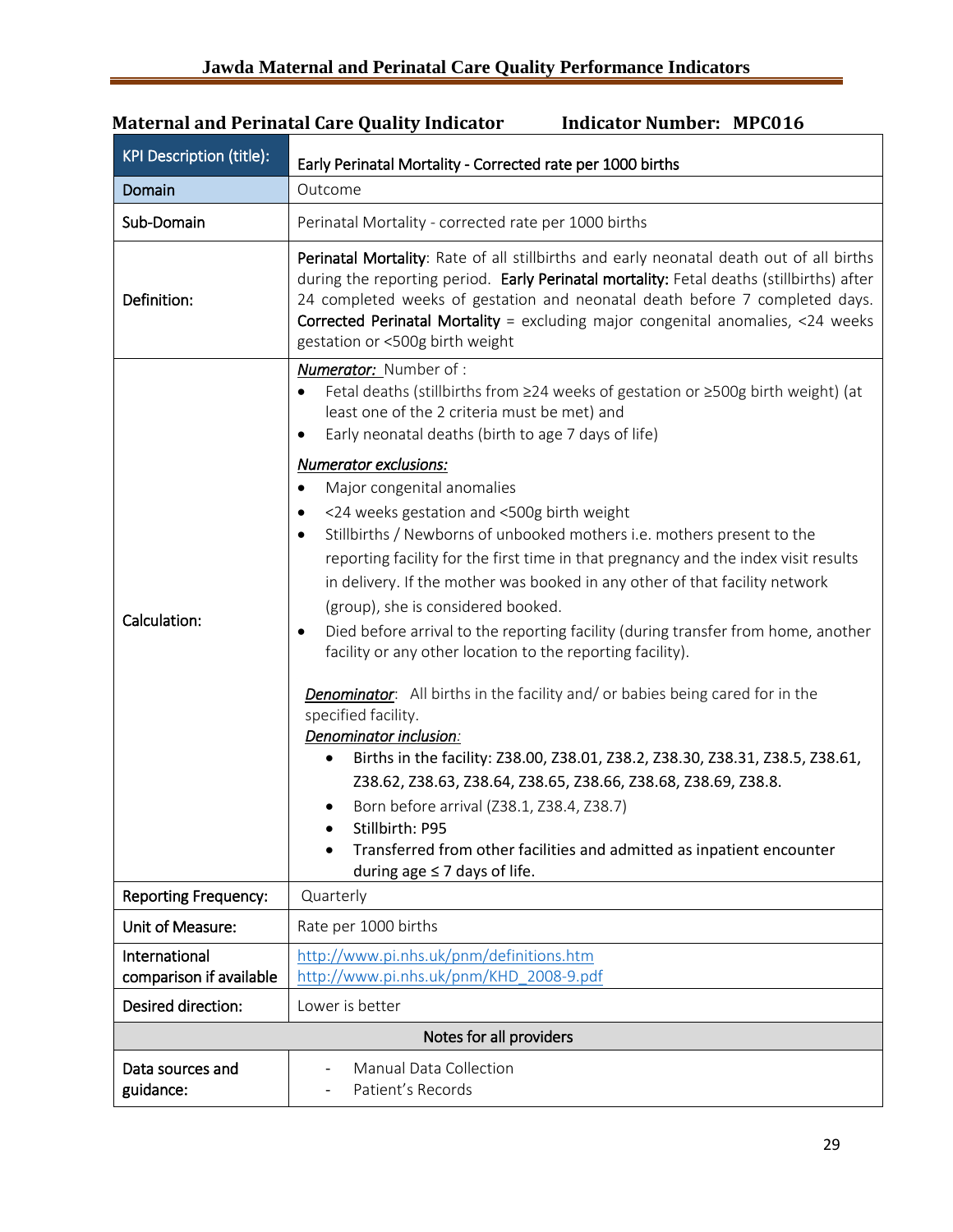# <span id="page-29-0"></span>KPI Description (title): Neonatal Mortality rate per 1000 live births Domain **Domain Outcome** Sub-Domain Reonatal Mortality rate per 1000 live births Definition: **Neonatal mortality**: Death before the age of 28 completed days following live birth. Calculation: *Numerator:* Number of neonatal death during first 28 days of life during hospital stay *Numerator inclusion*: All patients age up to 28 days of life *Numerator exclusion*: • Deaths on or after 28 days of life • Stillbirths *Denominator*: All live babies born in the facility and/or being cared for in the specified facility Denominator inclusion*:* • Total live births in the facility: Z38.00, Z38.01, Z38.2, Z38.30, Z38.31, Z38.5, Z38.61, Z38.62, Z38.63, Z38.64, Z38.65, Z38.66, Z38.68, Z38.69, Z38.8. • Born before arrival (Z38.1, Z38.4, Z38.7) • Transferred from other facilities and admitted as inpatient encounter during first 28 days of life. Reporting Frequency: | Quarterly Unit of Measure: **Rate per 1000 live births** International comparison if available <http://www.pi.nhs.uk/pnm/definitions.htm> [http://www.pi.nhs.uk/pnm/KHD\\_2008-9.pdf](http://www.pi.nhs.uk/pnm/KHD_2008-9.pdf) Desired direction: **Lower** is better Notes for all providers Data sources and guidance: - Manual Data Collection Patient's Records - Mortality and Morbidity Patient's follow up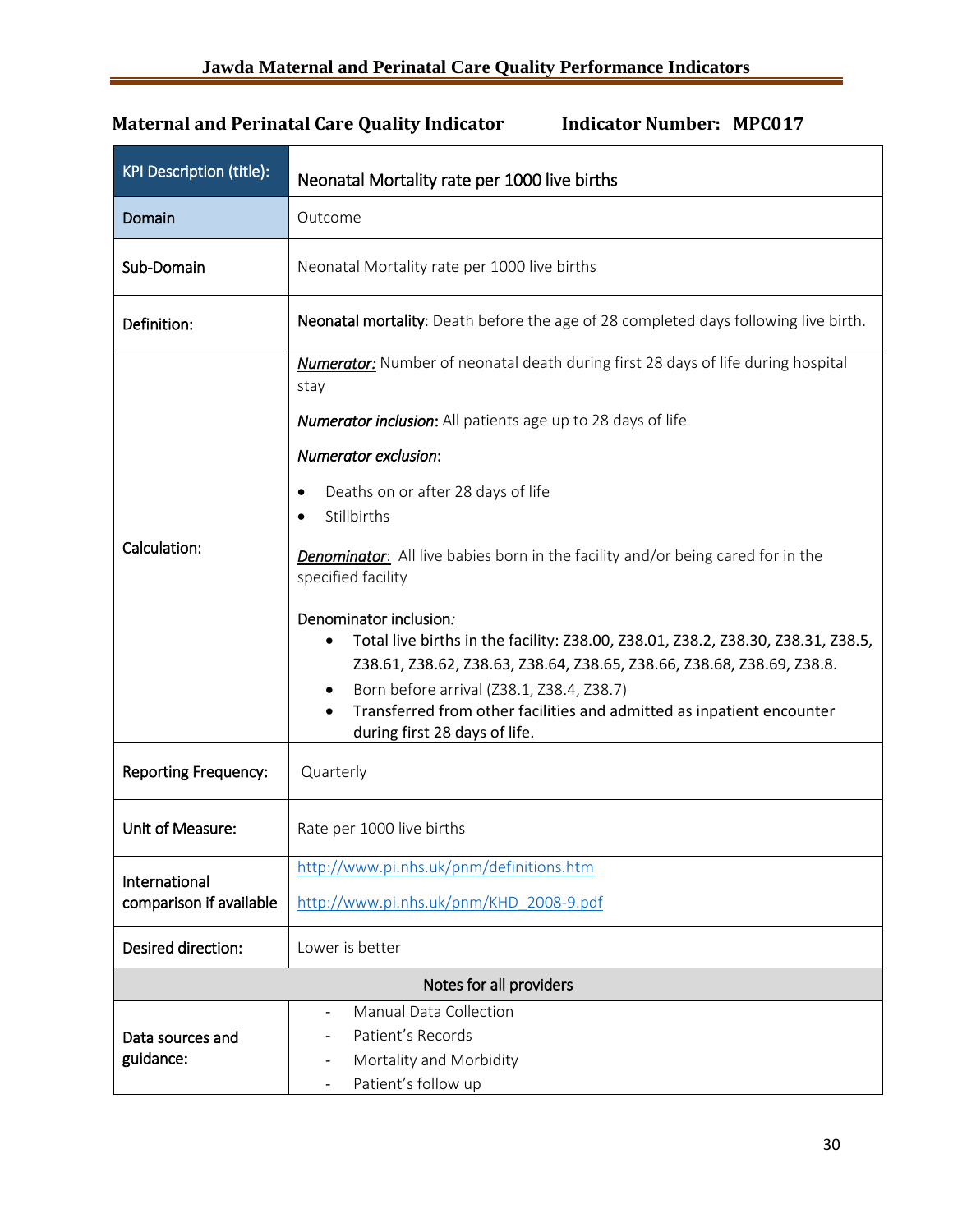<span id="page-30-0"></span>

| KPI Description (title):                 | Neonatal Mortality - corrected rate per 1000 live births                                                                                                                                                                                                                                                   |
|------------------------------------------|------------------------------------------------------------------------------------------------------------------------------------------------------------------------------------------------------------------------------------------------------------------------------------------------------------|
| Domain                                   | Outcome                                                                                                                                                                                                                                                                                                    |
| Sub-Domain                               | Neonatal Mortality - corrected rate per 1000 live births                                                                                                                                                                                                                                                   |
| Definition:                              | Neonatal mortality: Death before the age of 28 completed days following live birth.<br>Corrected Neonatal Mortality = excluding major congenital anomalies irrespective<br>of gestation; also < 24weeks gestation and those <500g.                                                                         |
|                                          | Numerator: Number of neonatal death during first 28 days of life during hospital<br>stay                                                                                                                                                                                                                   |
|                                          | Numerator inclusion: All patients age up to 28 days of life                                                                                                                                                                                                                                                |
|                                          | Numerator exclusion:                                                                                                                                                                                                                                                                                       |
|                                          | Deaths on or after 28 days of life<br>$\bullet$                                                                                                                                                                                                                                                            |
|                                          | Stillbirths<br>$\bullet$                                                                                                                                                                                                                                                                                   |
|                                          | Major congenital anomalies irrespective of gestation<br>$\bullet$                                                                                                                                                                                                                                          |
|                                          | Born at < 24 weeks gestation and those <= 500g in weight<br>٠                                                                                                                                                                                                                                              |
| Calculation:                             | Died before arrival to the reporting facility (during transfer from home, another<br>facility or any other location to the reporting facility).                                                                                                                                                            |
|                                          | <b>Denominator:</b> All live babies born in the facility and/or being cared for in the<br>specified facility                                                                                                                                                                                               |
|                                          | Denominator Inclusion:<br>Total live births in the facility: Z38.00, Z38.01, Z38.2, Z38.30, Z38.31, Z38.5,<br>Z38.61, Z38.62, Z38.63, Z38.64, Z38.65, Z38.66, Z38.68, Z38.69, Z38.8.<br>Born before arrival (Z38.1, Z38.4, Z38.7)<br>Transferred from other facilities and admitted as inpatient encounter |
|                                          | during first 28 days of life.<br>Quarterly                                                                                                                                                                                                                                                                 |
| Unit of Measure:                         | Rate per 1000 live births                                                                                                                                                                                                                                                                                  |
| International<br>comparison if available | http://www.pi.nhs.uk/pnm/definitions.htm<br>http://www.pi.nhs.uk/pnm/KHD_2008-9.pdf                                                                                                                                                                                                                        |
| Desired direction:                       | Lower is better                                                                                                                                                                                                                                                                                            |
| Notes for all providers                  |                                                                                                                                                                                                                                                                                                            |
|                                          | Manual Data Collection                                                                                                                                                                                                                                                                                     |
| Data sources and                         | Patient's Records                                                                                                                                                                                                                                                                                          |
| guidance:                                | Mortality and Morbidity<br>$\overline{\phantom{a}}$                                                                                                                                                                                                                                                        |
|                                          | Patient's follow up                                                                                                                                                                                                                                                                                        |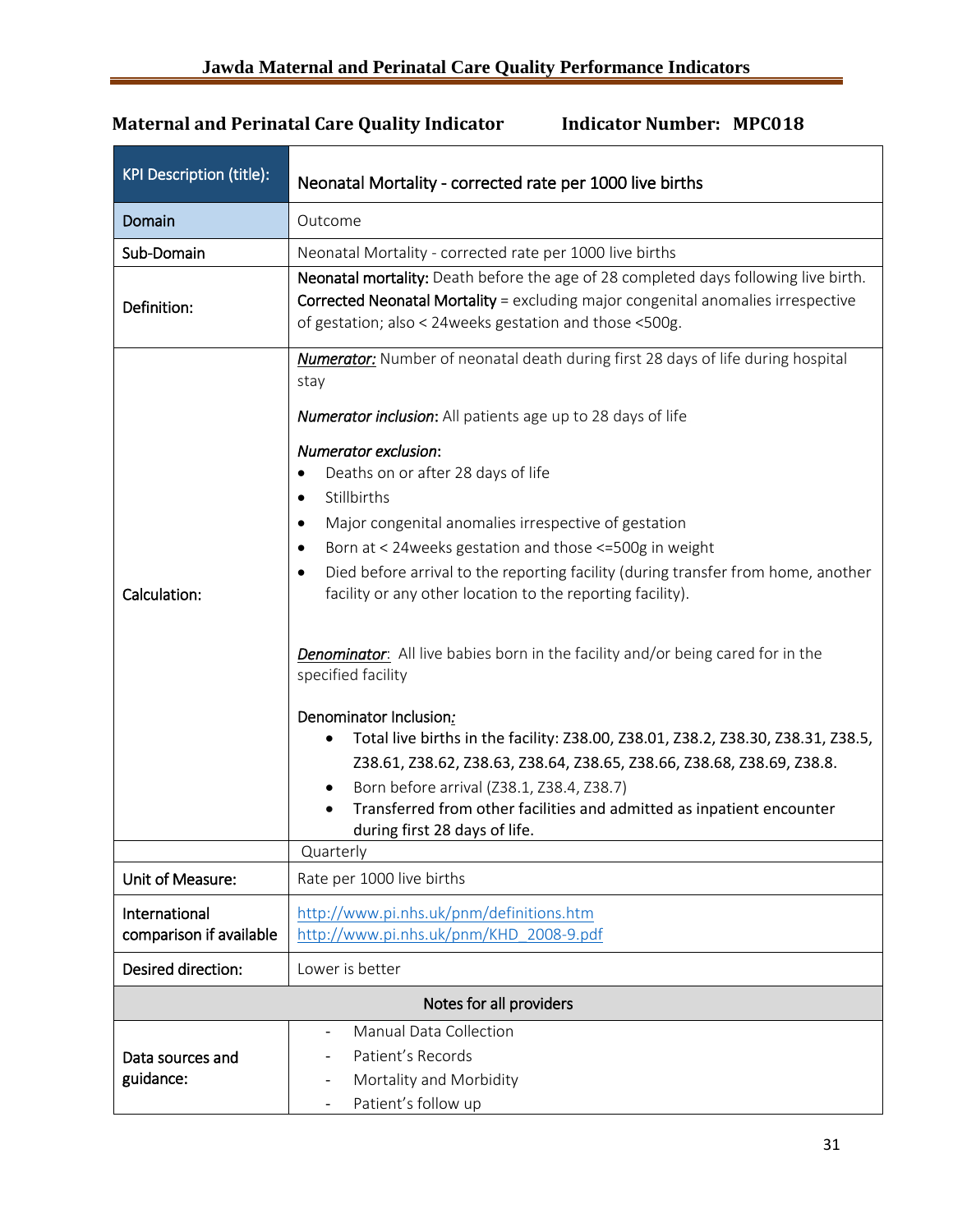### Appendix A: Excluded ICD10 – CM Codes for MPC 005 Proportion of vaginal births following a previous caesarean section

| <b>ICD Code</b> | <b>Description</b>                                                                                               |
|-----------------|------------------------------------------------------------------------------------------------------------------|
| 030.001         | Twin pregnancy, unspecified number of placenta and unspecified number of                                         |
|                 | amniotic                                                                                                         |
|                 | sacs, first trimester                                                                                            |
| O31.8X10        | Other complications specific to multiple gestation, first trimester, not applicable or<br>unspecified            |
|                 | Twin pregnancy, unspecified number of placenta and unspecified number of                                         |
| O30.002         | amniotic                                                                                                         |
|                 | sacs, second trimester                                                                                           |
| O31.8X11        | Other complications specific to multiple gestation, first trimester, fetus 1                                     |
|                 | Twin pregnancy, unspecified number of placenta and unspecified number of                                         |
| O30.003         | amniotic                                                                                                         |
|                 | sacs, third trimester                                                                                            |
| O31.8X12        | Other complications specific to multiple gestation, first trimester, fetus 2                                     |
| O30.009         | Twin pregnancy, unspecified number of placenta and unspecified number of<br>amniotic sacs, unspecified trimester |
| O31.8X13        | Other complications specific to multiple gestation, first trimester, fetus 3                                     |
| 030.011         | Twin pregnancy, monochorionic/monoamniotic, first trimester                                                      |
| O31.8X14        | Other complications specific to multiple gestation, first trimester, fetus 4                                     |
| 030.012         | Twin pregnancy, monochorionic/monoamniotic, second trimester                                                     |
| O31.8X15        | Other complications specific to multiple gestation, first trimester, fetus 5                                     |
| 030.013         | Twin pregnancy, monochorionic/monoamniotic, third trimester                                                      |
| O31.8X19        | Other complications specific to multiple gestation, first trimester, other fetus                                 |
| 030.019         | Twin pregnancy, monochorionic/monoamniotic, unspecified trimester                                                |
| O31.8X20        | Other complications specific to multiple gestation, second trimester, not                                        |
|                 | applicable or unspecified                                                                                        |
| 030.021         | Conjoined twin pregnancy, first trimester                                                                        |
| O31.8X21        | Other complications specific to multiple gestation, second trimester, fetus 1                                    |
| O30.022         | Conjoined twin pregnancy, second trimester                                                                       |
| O31.8X22        | Other complications specific to multiple gestation, second trimester, fetus 2                                    |
| 030.023         | Conjoined twin pregnancy, third trimester                                                                        |
| O31.8X23        | Other complications specific to multiple gestation, second trimester, fetus 3                                    |
| 030.029         | Conjoined twin pregnancy, unspecified trimester                                                                  |
| O31.8X24        | Other complications specific to multiple gestation, second trimester, fetus 4                                    |
| 030.031         | Twin pregnancy, monochorionic/diamniotic, first trimester                                                        |
| O31.8X25        | Other complications specific to multiple gestation, second trimester, fetus 5                                    |
| 030.032         | Twin pregnancy, monochorionic/diamniotic, second trimester                                                       |
| O31.8X29        | Other complications specific to multiple gestation, second trimester, other fetus                                |
| 030.033         | Twin pregnancy, monochorionic/diamniotic, third trimester                                                        |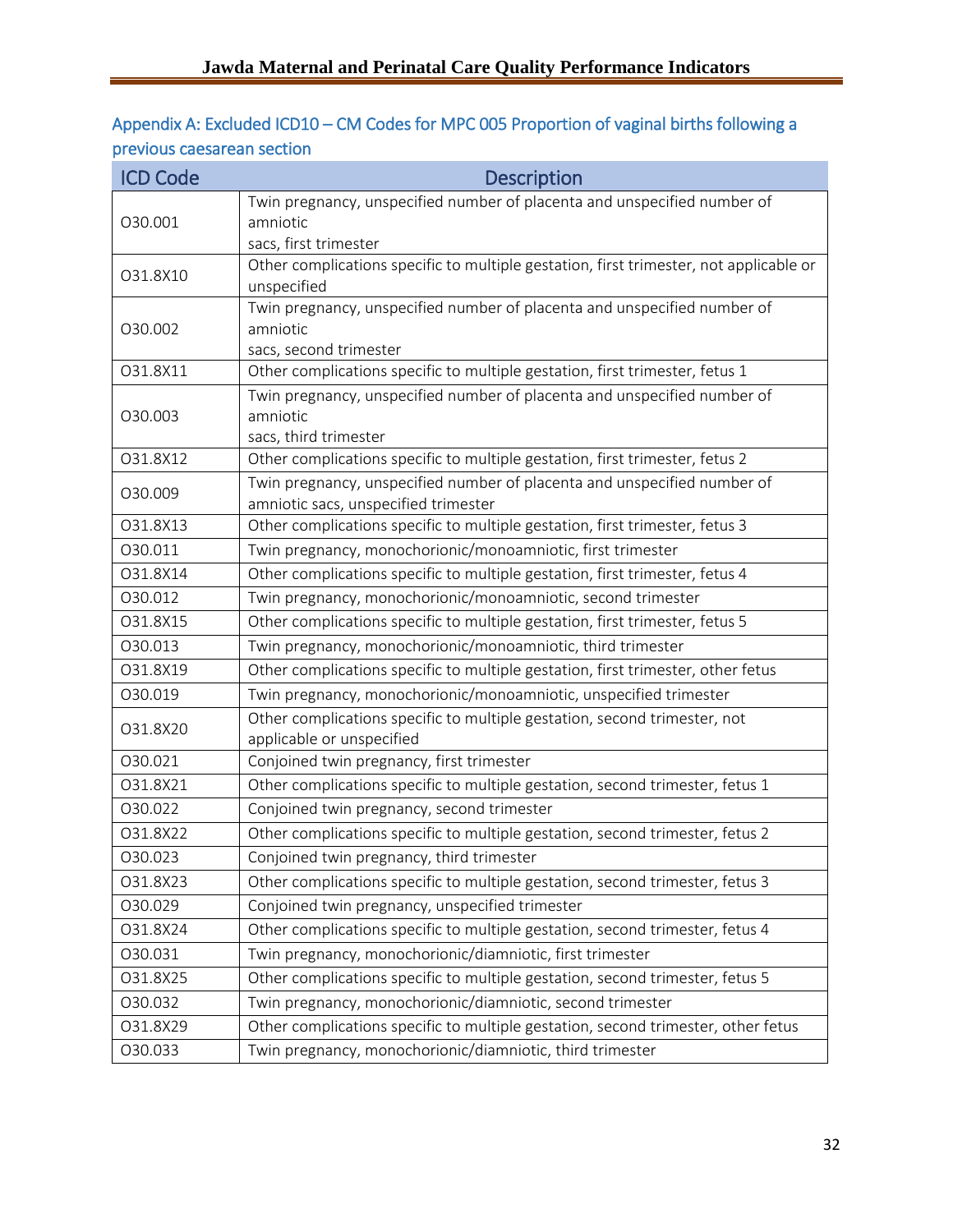|          | Other complications specific to multiple gestation, third trimester, not applicable     |
|----------|-----------------------------------------------------------------------------------------|
| O31.8X30 | or                                                                                      |
|          | unspecified                                                                             |
| 030.039  | Twin pregnancy, monochorionic/diamniotic, unspecified trimester                         |
| O31.8X31 | Other complications specific to multiple gestation, third trimester, fetus 1            |
| 030.041  | Twin pregnancy, dichorionic/diamniotic, first trimester                                 |
| O31.8X32 | Other complications specific to multiple gestation, third trimester, fetus 2            |
| O30.042  | Twin pregnancy, dichorionic/diamniotic, second trimester                                |
| O31.8X33 | Other complications specific to multiple gestation, third trimester, fetus 3            |
| O30.043  | Twin pregnancy, dichorionic/diamniotic, third trimester                                 |
| O31.8X34 | Other complications specific to multiple gestation, third trimester, fetus 4            |
| O30.049  | Twin pregnancy, dichorionic/diamniotic, unspecified trimester                           |
| O31.8X35 | Other complications specific to multiple gestation, third trimester, fetus 5            |
|          | Twin pregnancy, unable to determine number of placenta and number of amniotic           |
| 030.091  | sacs,                                                                                   |
|          | first trimester                                                                         |
| O31.8X39 | Other complications specific to multiple gestation, third trimester, other fetus        |
| O30.092  | Twin pregnancy, unable to determine number of placenta and number of amniotic           |
|          | sacs, second trimester                                                                  |
|          | Other complications specific to multiple gestation, unspecified trimester, not          |
| O31.8X90 | applicable<br>or unspecified                                                            |
|          | Twin pregnancy, unable to determine number of placenta and number of amniotic           |
| O30.093  | sacs,                                                                                   |
|          | third trimester                                                                         |
| O31.8X91 | Other complications specific to multiple gestation, unspecified trimester, fetus 1      |
|          | Twin pregnancy, unable to determine number of placenta and number of amniotic           |
| O30.099  | sacs, unspecified trimester                                                             |
| O31.8X92 | Other complications specific to multiple gestation, unspecified trimester, fetus 2      |
|          | Triplet pregnancy, unspecified number of placenta and unspecified number of             |
| 030.101  | amniotic                                                                                |
|          | sacs, first trimester                                                                   |
| O31.8X93 | Other complications specific to multiple gestation, unspecified trimester, fetus 3      |
|          | Triplet pregnancy, unspecified number of placenta and unspecified number of             |
| 030.102  | amniotic                                                                                |
|          | sacs, second trimester                                                                  |
| O31.8X94 | Other complications specific to multiple gestation, unspecified trimester, fetus 4      |
| 030.103  | Triplet pregnancy, unspecified number of placenta and unspecified number of             |
|          | amniotic sacs, third trimester                                                          |
| O31.8X95 | Other complications specific to multiple gestation, unspecified trimester, fetus 5      |
| 030.109  | Triplet pregnancy, unspecified number of placenta and unspecified number of<br>amniotic |
|          | sacs, unspecified trimester                                                             |
| O31.8X99 | Other complications specific to multiple gestation, unspecified trimester, other        |
|          | fetus                                                                                   |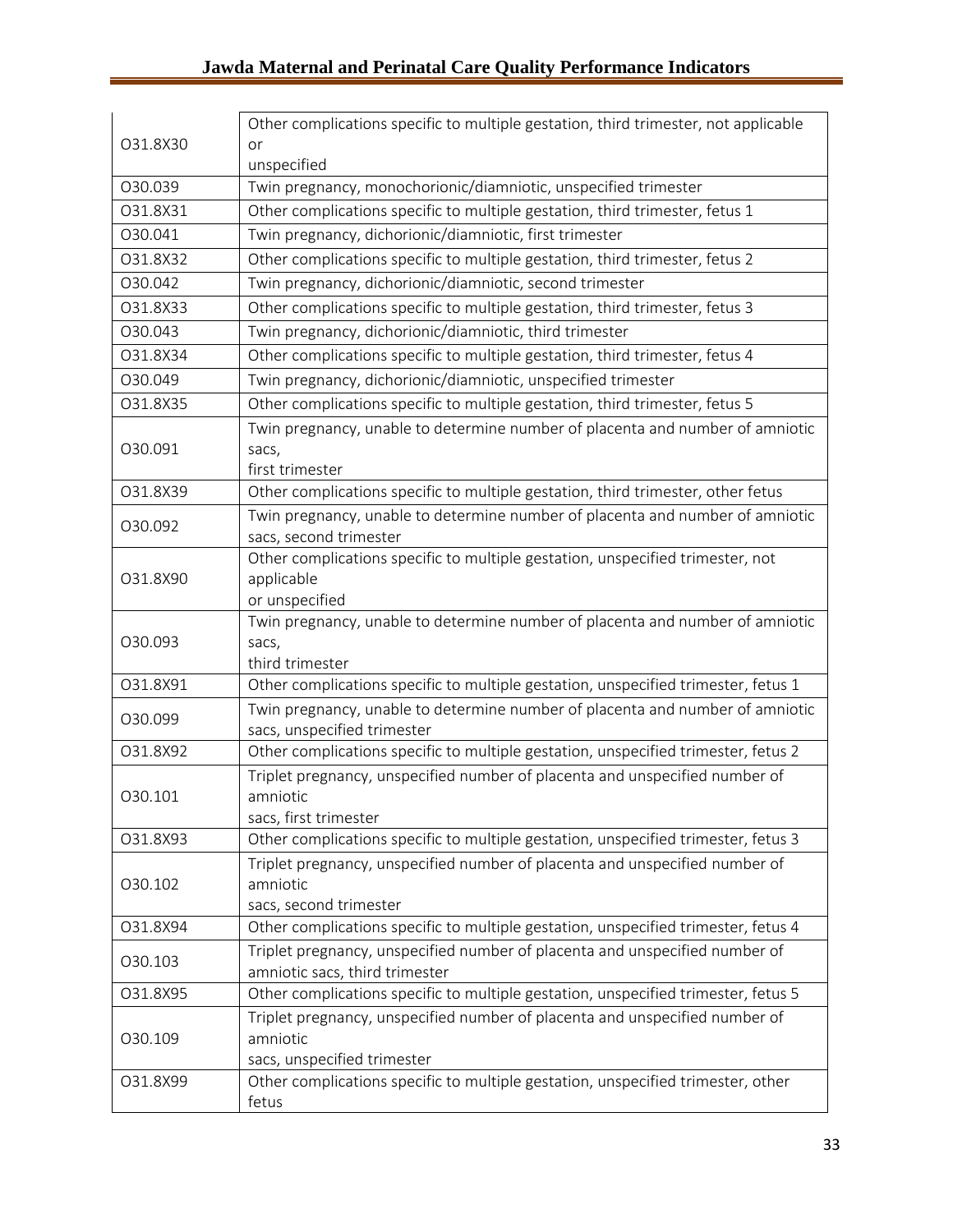| 030.111  | Triplet pregnancy with two or more monochorionic fetuses, first trimester                                        |
|----------|------------------------------------------------------------------------------------------------------------------|
| O32.1XX0 | Maternal care for breech presentation, not applicable or unspecified                                             |
| 030.112  | Triplet pregnancy with two or more monochorionic fetuses, second trimester                                       |
| O32.1XX1 | Maternal care for breech presentation, fetus 1                                                                   |
| 030.113  | Triplet pregnancy with two or more monochorionic fetuses, third trimester                                        |
| O32.1XX2 | Maternal care for breech presentation, fetus 2                                                                   |
| 030.119  | Triplet pregnancy with two or more monochorionic fetuses, unspecified trimester                                  |
| O32.1XX3 | Maternal care for breech presentation, fetus 3                                                                   |
| 030.121  | Triplet pregnancy with two or more monoamniotic fetuses, first trimester                                         |
| O32.1XX4 | Maternal care for breech presentation, fetus 4                                                                   |
| 030.122  | Triplet pregnancy with two or more monoamniotic fetuses, second trimester                                        |
| O32.1XX5 | Maternal care for breech presentation, fetus 5                                                                   |
| 030.123  | Triplet pregnancy with two or more monoamniotic fetuses, third trimester                                         |
| O32.1XX9 | Maternal care for breech presentation, other fetus                                                               |
| 030.129  | Triplet pregnancy with two or more monoamniotic fetuses, unspecified trimester                                   |
| O32.2XX0 | Maternal care for transverse and oblique lie, not applicable or unspecified                                      |
| 030.191  | Triplet pregnancy, unable to determine number of placenta and number of                                          |
|          | amniotic sacs, first trimester                                                                                   |
| O32.2XX1 | Maternal care for transverse and oblique lie, fetus 1                                                            |
| 030.192  | Triplet pregnancy, unable to determine number of placenta and number of                                          |
|          | amniotic sacs, second trimester                                                                                  |
| O32.2XX2 | Maternal care for transverse and oblique lie, fetus 2                                                            |
| 030.193  | Triplet pregnancy, unable to determine number of placenta and number of<br>amniotic sacs,                        |
|          | third trimester                                                                                                  |
| O32.2XX3 | Maternal care for transverse and oblique lie, fetus 3                                                            |
|          | Triplet pregnancy, unable to determine number of placenta and number of                                          |
| 030.199  | amniotic sacs, unspecified trimester                                                                             |
| O32.2XX4 | Maternal care for transverse and oblique lie, fetus 4                                                            |
| 030.201  | Quadruplet pregnancy, unspecified number of placenta and unspecified number of<br>amniotic sacs, first trimester |
| O32.2XX5 | Maternal care for transverse and oblique lie, fetus 5                                                            |
| 030.202  | Quadruplet pregnancy, unspecified number of placenta and unspecified number of                                   |
|          | amniotic sacs, second trimester                                                                                  |
| O32.2XX9 | Maternal care for transverse and oblique lie, other fetus                                                        |
| 030.203  | Quadruplet pregnancy, unspecified number of placenta and unspecified number of<br>amniotic sacs, third trimester |
| O32.3XX0 | Maternal care for face, brow and chin presentation, not applicable or unspecified                                |
|          | Quadruplet pregnancy, unspecified number of placenta and unspecified number of                                   |
| 030.209  | amniotic sacs, unspecified trimester                                                                             |
| O32.3XX1 | Maternal care for face, brow and chin presentation, fetus 1                                                      |
| 030.211  | Quadruplet pregnancy with two or more monochorionic fetuses, first trimester                                     |
| O32.3XX2 | Maternal care for face, brow and chin presentation, fetus 2                                                      |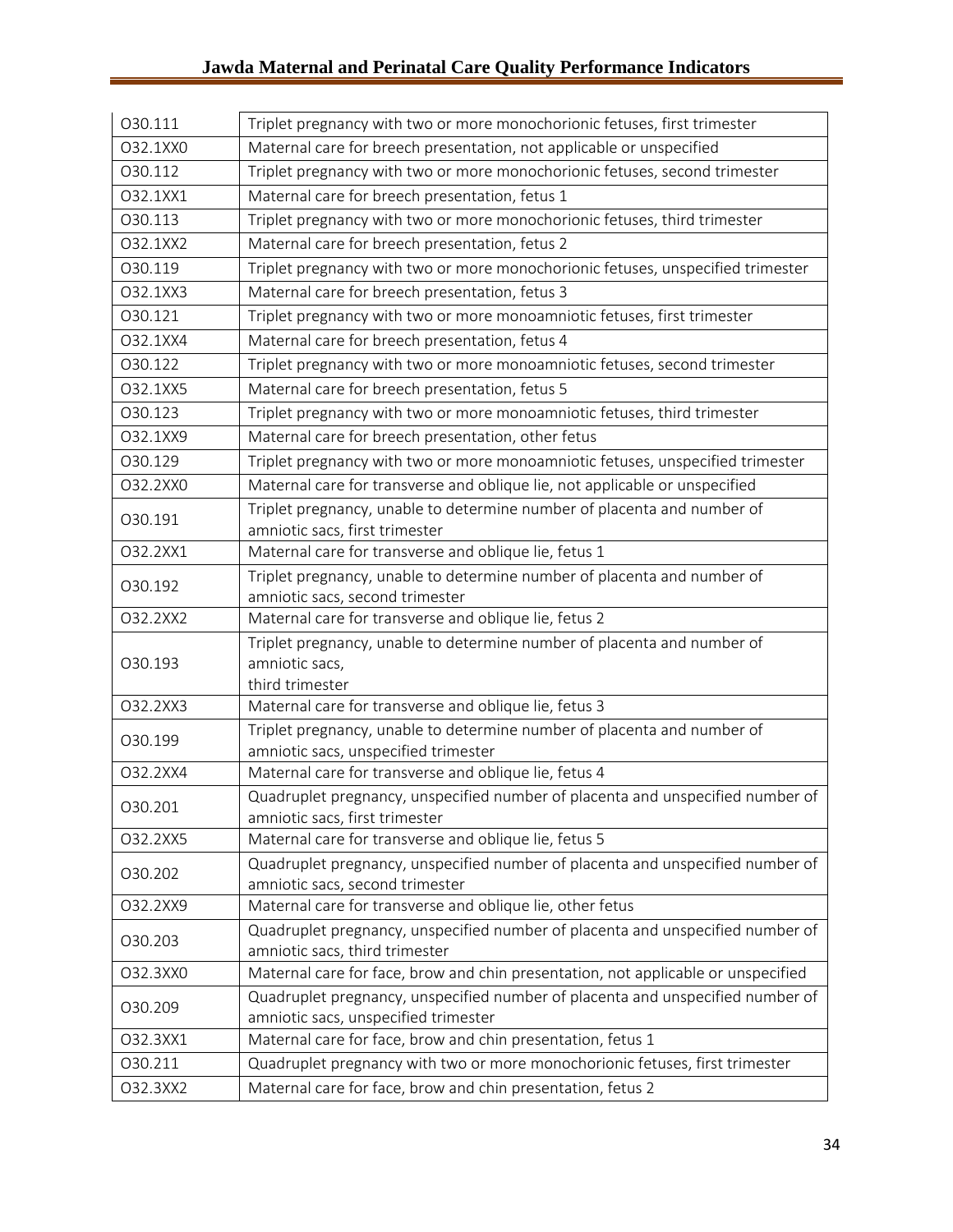| 030.212  | Quadruplet pregnancy with two or more monochorionic fetuses, second trimester                                               |
|----------|-----------------------------------------------------------------------------------------------------------------------------|
| O32.3XX3 | Maternal care for face, brow and chin presentation, fetus 3                                                                 |
| 030.213  | Quadruplet pregnancy with two or more monochorionic fetuses, third trimester                                                |
| O32.3XX4 | Maternal care for face, brow and chin presentation, fetus 4                                                                 |
| 030.219  | Quadruplet pregnancy with two or more monochorionic fetuses, unspecified                                                    |
|          | trimester                                                                                                                   |
| O32.3XX5 | Maternal care for face, brow and chin presentation, fetus 5                                                                 |
| 030.221  | Quadruplet pregnancy with two or more monoamniotic fetuses, first trimester                                                 |
| O32.3XX9 | Maternal care for face, brow and chin presentation, other fetus                                                             |
| 030.222  | Quadruplet pregnancy with two or more monoamniotic fetuses, second trimester                                                |
| O32.9XX0 | Maternal care for malpresentation of fetus, unspecified, not applicable or<br>unspecified                                   |
| 030.223  | Quadruplet pregnancy with two or more monoamniotic fetuses, third trimester                                                 |
| O32.9XX1 | Maternal care for malpresentation of fetus, unspecified, fetus 1                                                            |
| 030.229  | Quadruplet pregnancy with two or more monoamniotic fetuses, unspecified<br>trimester                                        |
| O32.9XX2 | Maternal care for malpresentation of fetus, unspecified, fetus 2                                                            |
|          | Quadruplet pregnancy, unable to determine number of placenta and number of                                                  |
| 030.291  | amniotic                                                                                                                    |
|          | sacs, first trimester                                                                                                       |
| O32.9XX3 | Maternal care for malpresentation of fetus, unspecified, fetus 3                                                            |
| 030.292  | Quadruplet pregnancy, unable to determine number of placenta and number of<br>amniotic sacs, second trimester               |
| O32.9XX4 | Maternal care for malpresentation of fetus, unspecified, fetus 4                                                            |
|          | Quadruplet pregnancy, unable to determine number of placenta and number of                                                  |
| 030.293  | amniotic sacs, third trimester                                                                                              |
| O32.9XX5 | Maternal care for malpresentation of fetus, unspecified, fetus 5                                                            |
|          | Quadruplet pregnancy, unable to determine number of placenta and number of                                                  |
| 030.299  | amniotic                                                                                                                    |
|          | sacs, unspecified trimester                                                                                                 |
| O32.9XX9 | Maternal care for malpresentation of fetus, unspecified, other fetus                                                        |
| 030.801  | Other specified multiple gestation, unspecified number of placenta and                                                      |
| O36.4XX0 | unspecified number of amniotic sacs, first trimester<br>Maternal care for intrauterine death, not applicable or unspecified |
|          | Other specified multiple gestation, unspecified number of placenta and                                                      |
| 030.802  | unspecified number of amniotic sacs, second trimester                                                                       |
| O36.4XX1 | Maternal care for intrauterine death, fetus 1                                                                               |
|          | Other specified multiple gestation, unspecified number of placenta and                                                      |
| O30.803  | unspecified                                                                                                                 |
|          | number of amniotic sacs, third trimester                                                                                    |
| O36.4XX2 | Maternal care for intrauterine death, fetus 2                                                                               |
| 030.809  | Other specified multiple gestation, unspecified number of placenta and                                                      |
|          | unspecified number of amniotic sacs, unspecified trimester                                                                  |
| O36.4XX3 | Maternal care for intrauterine death, fetus 3                                                                               |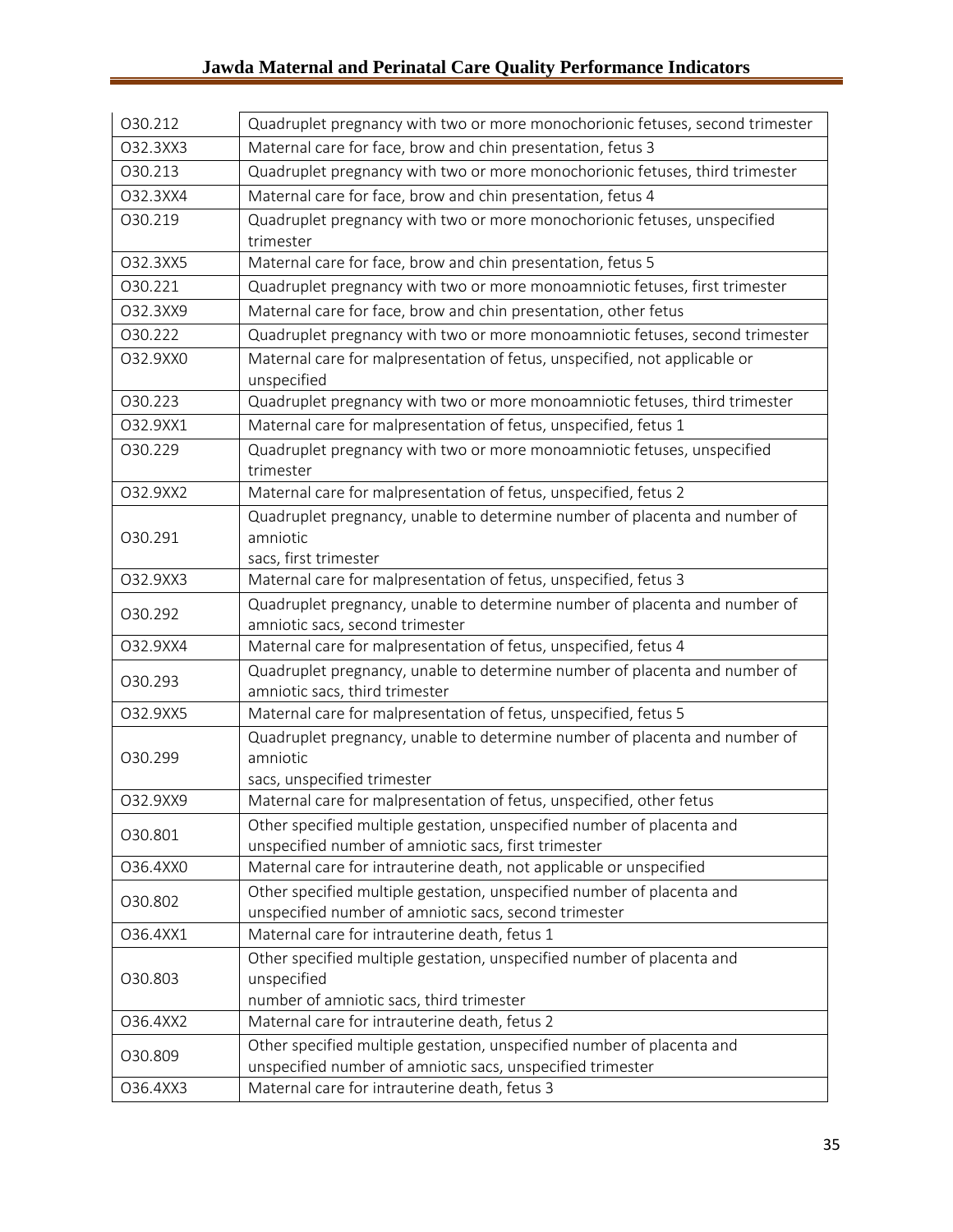| 030.811  | Other specified multiple gestation with two or more monochorionic fetuses, first<br>trimester                                       |
|----------|-------------------------------------------------------------------------------------------------------------------------------------|
| O36.4XX4 | Maternal care for intrauterine death, fetus 4                                                                                       |
| 030.812  | Other specified multiple gestation with two or more monochorionic fetuses,<br>second<br>trimester                                   |
| O36.4XX5 | Maternal care for intrauterine death, fetus 5                                                                                       |
| 030.813  | Other specified multiple gestation with two or more monochorionic fetuses, third<br>trimester                                       |
| O36.4XX9 | Maternal care for intrauterine death, other fetus                                                                                   |
| 030.819  | Other specified multiple gestation with two or more monochorionic fetuses,<br>unspecified trimester                                 |
| 030.821  | Other specified multiple gestation with two or more monoamniotic fetuses, first<br>trimester                                        |
| 030.822  | Other specified multiple gestation with two or more monoamniotic fetuses,<br>second<br>trimester                                    |
| 030.823  | Other specified multiple gestation with two or more monoamniotic fetuses, third<br>trimester                                        |
| 030.829  | Other specified multiple gestation with two or more monoamniotic fetuses,<br>unspecified<br>trimester                               |
| 030.891  | Other specified multiple gestation, unable to determine number of placenta and<br>number of amniotic sacs, first trimester          |
| 030.892  | Other specified multiple gestation, unable to determine number of placenta and<br>number of amniotic sacs, second trimester         |
| 030.893  | Other specified multiple gestation, unable to determine number of placenta and<br>number<br>of amniotic sacs, third trimester       |
| O30.899  | Other specified multiple gestation, unable to determine number of placenta and<br>number<br>of amniotic sacs, unspecified trimester |
| 030.90   | Multiple gestation, unspecified, unspecified trimester                                                                              |
| 030.91   | Multiple gestation, unspecified, first trimester                                                                                    |
| 030.92   | Multiple gestation, unspecified, second trimester                                                                                   |
| 030.93   | Multiple gestation, unspecified, third trimester                                                                                    |
| O31.10X0 | Continuing pregnancy after spontaneous abortion of one fetus or more,<br>unspecified trimester, not applicable or unspecified       |
| O31.10X1 | Continuing pregnancy after spontaneous abortion of one fetus or more,<br>unspecified<br>trimester, fetus 1                          |
| O31.10X2 | Continuing pregnancy after spontaneous abortion of one fetus or more,<br>unspecified trimester, fetus 2                             |
| O31.10X3 | Continuing pregnancy after spontaneous abortion of one fetus or more,<br>unspecified<br>trimester, fetus 3                          |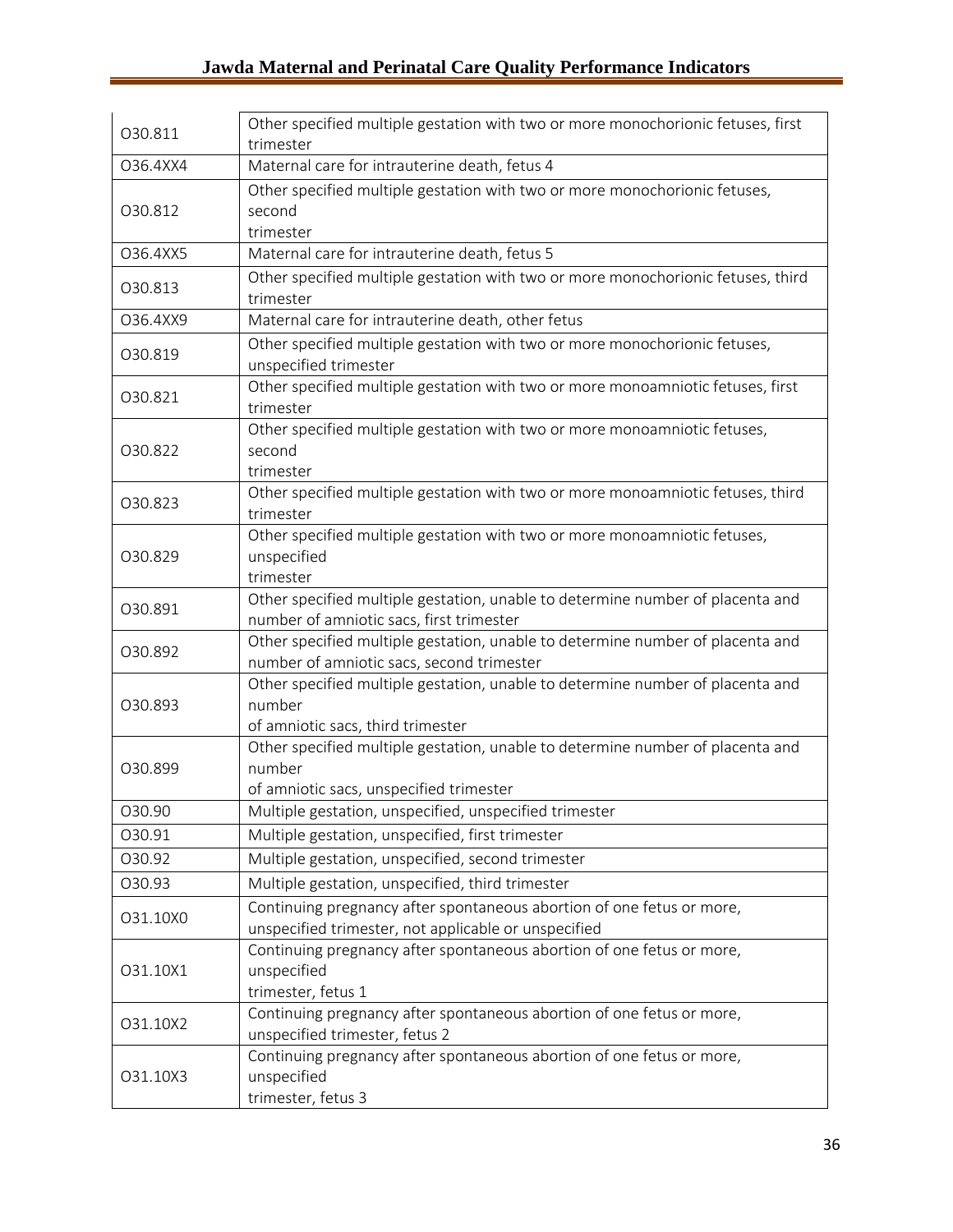| O31.10X4 | Continuing pregnancy after spontaneous abortion of one fetus or more,                                  |
|----------|--------------------------------------------------------------------------------------------------------|
|          | unspecified                                                                                            |
| O31.10X5 | trimester, fetus 4<br>Continuing pregnancy after spontaneous abortion of one fetus or more,            |
|          | unspecified trimester, fetus 5                                                                         |
|          | Continuing pregnancy after spontaneous abortion of one fetus or more,                                  |
| O31.10X9 | unspecified                                                                                            |
|          | trimester, other fetus                                                                                 |
| O31.11X0 | Continuing pregnancy after spontaneous abortion of one fetus or more, first                            |
|          | trimester, not applicable or unspecified                                                               |
|          | Continuing pregnancy after spontaneous abortion of one fetus or more, first                            |
| O31.11X1 | trimester,                                                                                             |
|          | fetus 1                                                                                                |
| O31.11X2 | Continuing pregnancy after spontaneous abortion of one fetus or more, first                            |
|          | trimester, fetus 2                                                                                     |
|          | Continuing pregnancy after spontaneous abortion of one fetus or more, first<br>trimester,              |
| O31.11X3 | fetus 3                                                                                                |
|          | Continuing pregnancy after spontaneous abortion of one fetus or more, first                            |
| O31.11X4 | trimester,                                                                                             |
|          | fetus 4                                                                                                |
|          | Continuing pregnancy after spontaneous abortion of one fetus or more, first                            |
| O31.11X5 | trimester, fetus 5                                                                                     |
|          | Continuing pregnancy after spontaneous abortion of one fetus or more, first                            |
| O31.11X9 | trimester,                                                                                             |
|          | other fetus                                                                                            |
| O31.12X0 | Continuing pregnancy after spontaneous abortion of one fetus or more, second                           |
|          | trimester, not applicable or unspecified                                                               |
| O31.12X1 | Continuing pregnancy after spontaneous abortion of one fetus or more, second<br>trimester, fetus 1     |
| O63.2    | Delayed delivery of second twin, triplet, etc.                                                         |
|          | Continuing pregnancy after spontaneous abortion of one fetus or more, second                           |
| O31.12X2 | trimester, fetus 2                                                                                     |
| O64.1XX0 | Obstructed labor due to breech presentation, not applicable or unspecified                             |
|          | Continuing pregnancy after spontaneous abortion of one fetus or more, second                           |
| O31.12X3 | trimester, fetus 3                                                                                     |
| O64.1XX1 | Obstructed labor due to breech presentation, fetus 1                                                   |
|          | Continuing pregnancy after spontaneous abortion of one fetus or more, second                           |
| O31.12X4 | trimester, fetus 4                                                                                     |
| O64.1XX2 | Obstructed labor due to breech presentation, fetus 2                                                   |
|          | Continuing pregnancy after spontaneous abortion of one fetus or more, second                           |
| O31.12X5 | trimester, fetus 5                                                                                     |
| O64.1XX3 | Obstructed labor due to breech presentation, fetus 3                                                   |
| O31.12X9 | Continuing pregnancy after spontaneous abortion of one fetus or more, second<br>trimester, other fetus |
| O64.1XX4 | Obstructed labor due to breech presentation, fetus 4                                                   |
|          |                                                                                                        |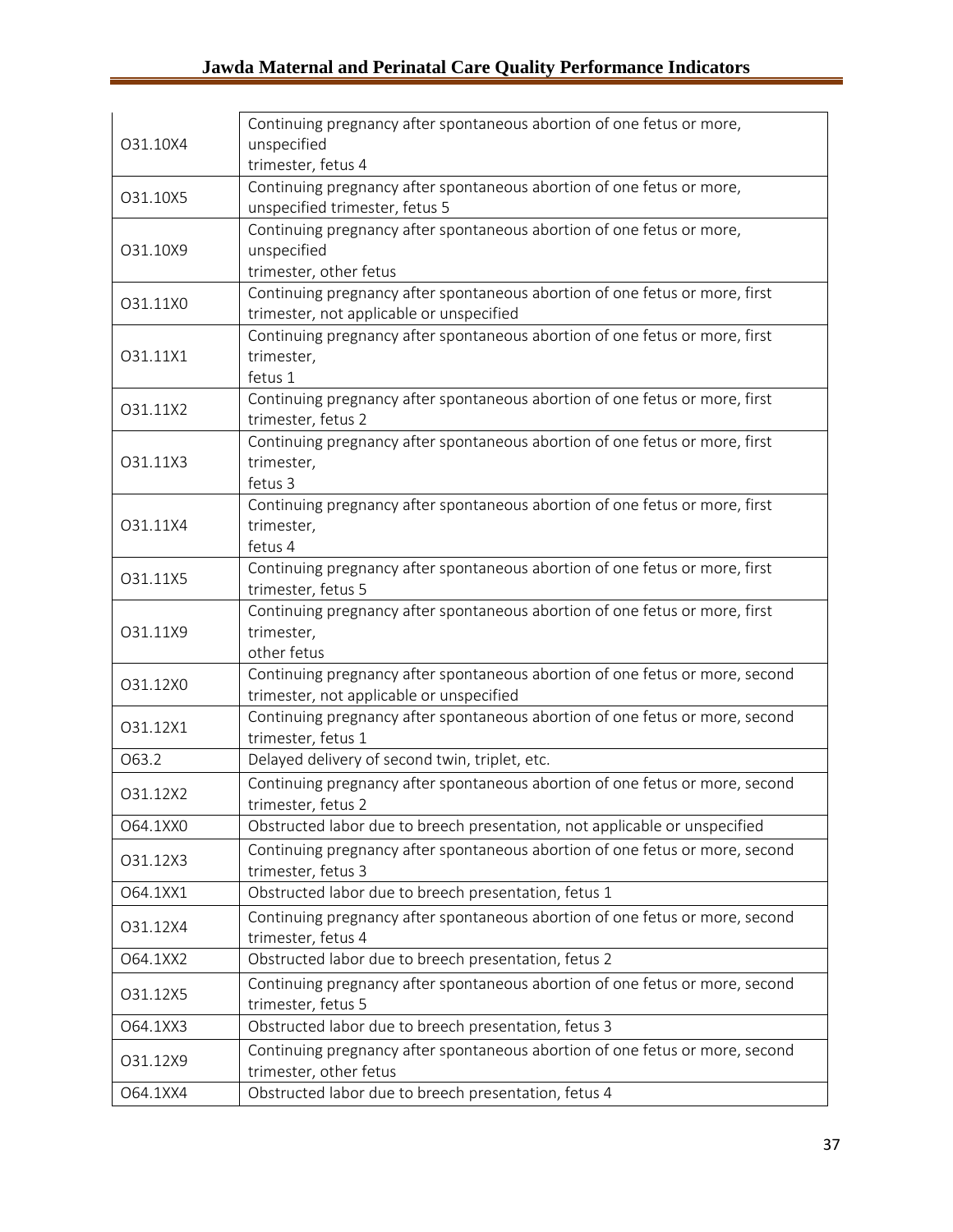| O31.13X0 | Continuing pregnancy after spontaneous abortion of one fetus or more, third                                                 |
|----------|-----------------------------------------------------------------------------------------------------------------------------|
|          | trimester,<br>not applicable or unspecified                                                                                 |
| O64.1XX5 | Obstructed labor due to breech presentation, fetus 5                                                                        |
|          | Continuing pregnancy after spontaneous abortion of one fetus or more, third                                                 |
| O31.13X1 | trimester, fetus 1                                                                                                          |
| O64.1XX9 | Obstructed labor due to breech presentation, other fetus                                                                    |
| O31.13X2 | Continuing pregnancy after spontaneous abortion of one fetus or more, third<br>trimester,<br>fetus 2                        |
| O64.2XX0 | Obstructed labor due to face presentation, not applicable or unspecified                                                    |
| O31.13X3 | Continuing pregnancy after spontaneous abortion of one fetus or more, third<br>trimester,<br>fetus 3                        |
| O64.2XX1 | Obstructed labor due to face presentation, fetus 1                                                                          |
| O31.13X4 | Continuing pregnancy after spontaneous abortion of one fetus or more, third<br>trimester, fetus 4                           |
| O64.2XX2 | Obstructed labor due to face presentation, fetus 2                                                                          |
| O31.13X5 | Continuing pregnancy after spontaneous abortion of one fetus or more, third<br>trimester, fetus 5                           |
| O64.2XX3 | Obstructed labor due to face presentation, fetus 3                                                                          |
| O31.13X9 | Continuing pregnancy after spontaneous abortion of one fetus or more, third<br>trimester,<br>other fetus                    |
| O64.2XX4 | Obstructed labor due to face presentation, fetus 4                                                                          |
| O31.20X0 | Continuing pregnancy after intrauterine death of one fetus or more, unspecified<br>trimester, not applicable or unspecified |
| O64.2XX5 | Obstructed labor due to face presentation, fetus 5                                                                          |
| O31.20X1 | Continuing pregnancy after intrauterine death of one fetus or more, unspecified<br>trimester, fetus 1                       |
| O64.2XX9 | Obstructed labor due to face presentation, other fetus                                                                      |
| O31.20X2 | Continuing pregnancy after intrauterine death of one fetus or more, unspecified<br>trimester, fetus 2                       |
| O64.3XX0 | Obstructed labor due to brow presentation, not applicable or unspecified                                                    |
| O31.20X3 | Continuing pregnancy after intrauterine death of one fetus or more, unspecified<br>trimester, fetus 3                       |
| O64.3XX1 | Obstructed labor due to brow presentation, fetus 1                                                                          |
| O31.20X4 | Continuing pregnancy after intrauterine death of one fetus or more, unspecified<br>trimester, fetus 4                       |
| O64.3XX2 | Obstructed labor due to brow presentation, fetus 2                                                                          |
| O31.20X5 | Continuing pregnancy after intrauterine death of one fetus or more, unspecified<br>trimester, fetus 5                       |
| O64.3XX3 | Obstructed labor due to brow presentation, fetus 3                                                                          |
| O31.20X9 | Continuing pregnancy after intrauterine death of one fetus or more, unspecified<br>trimester, other fetus                   |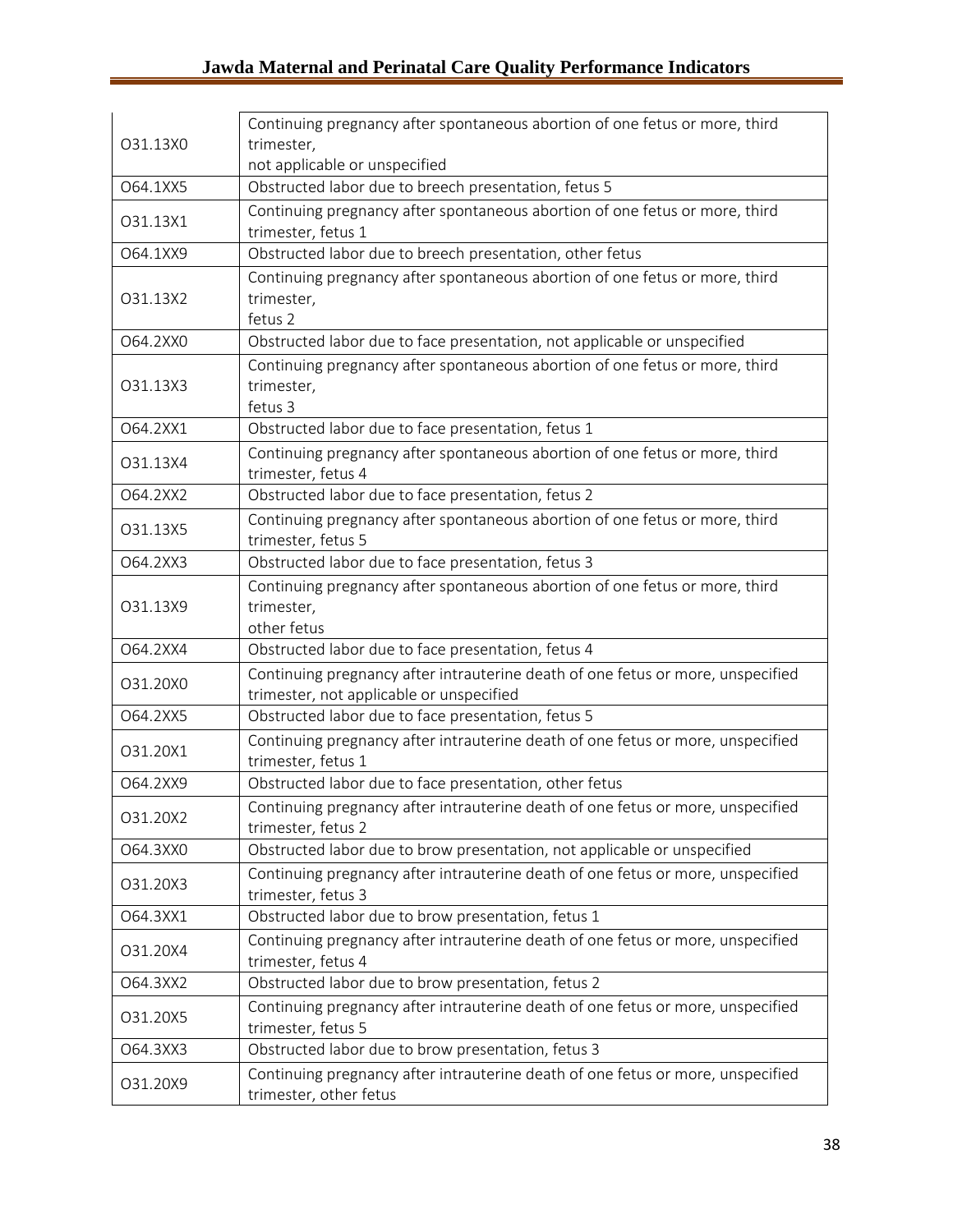| O64.3XX4 | Obstructed labor due to brow presentation, fetus 4                                                                        |
|----------|---------------------------------------------------------------------------------------------------------------------------|
| O31.21X0 | Continuing pregnancy after intrauterine death of one fetus or more, first trimester,<br>not applicable or unspecified     |
| O64.3XX5 | Obstructed labor due to brow presentation, fetus 5                                                                        |
| O31.21X1 | Continuing pregnancy after intrauterine death of one fetus or more, first trimester,<br>fetus<br>1                        |
| O64.3XX9 | Obstructed labor due to brow presentation, other fetus                                                                    |
| O31.21X2 | Continuing pregnancy after intrauterine death of one fetus or more, first trimester,<br>fetus <sub>2</sub>                |
| 066.1    | Obstructed labor due to locked twins                                                                                      |
| O31.21X3 | Continuing pregnancy after intrauterine death of one fetus or more, first trimester,<br>fetus<br>3                        |
| 066.6    | Obstructed labor due to other multiple fetuses                                                                            |
| O31.21X4 | Continuing pregnancy after intrauterine death of one fetus or more, first trimester,<br>fetus<br>4                        |
| Z37.1    | Single stillbirth                                                                                                         |
| O31.21X5 | Continuing pregnancy after intrauterine death of one fetus or more, first trimester,<br>fetus 5                           |
| Z37.2    | Twins, both liveborn                                                                                                      |
| O31.21X9 | Continuing pregnancy after intrauterine death of one fetus or more, first trimester,<br>other fetus                       |
| Z37.3    | Twins, one liveborn and one stillborn                                                                                     |
| O31.22X0 | Continuing pregnancy after intrauterine death of one fetus or more, second<br>trimester,<br>not applicable or unspecified |
| Z37.4    | Twins, both stillborn                                                                                                     |
| O31.22X1 | Continuing pregnancy after intrauterine death of one fetus or more, second<br>trimester, fetus 1                          |
| Z37.50   | Multiple births, unspecified, all liveborn                                                                                |
| O31.22X2 | Continuing pregnancy after intrauterine death of one fetus or more, second<br>trimester, fetus 2                          |
| Z37.51   | Triplets, all liveborn                                                                                                    |
| O31.22X3 | Continuing pregnancy after intrauterine death of one fetus or more, second<br>trimester,<br>fetus 3                       |
| Z37.52   | Quadruplets, all liveborn                                                                                                 |
| O31.22X4 | Continuing pregnancy after intrauterine death of one fetus or more, second<br>trimester, fetus 4                          |
| Z37.53   | Quintuplets, all liveborn                                                                                                 |
| O31.22X5 | Continuing pregnancy after intrauterine death of one fetus or more, second<br>trimester, fetus 5                          |
| Z37.54   | Sextuplets, all liveborn                                                                                                  |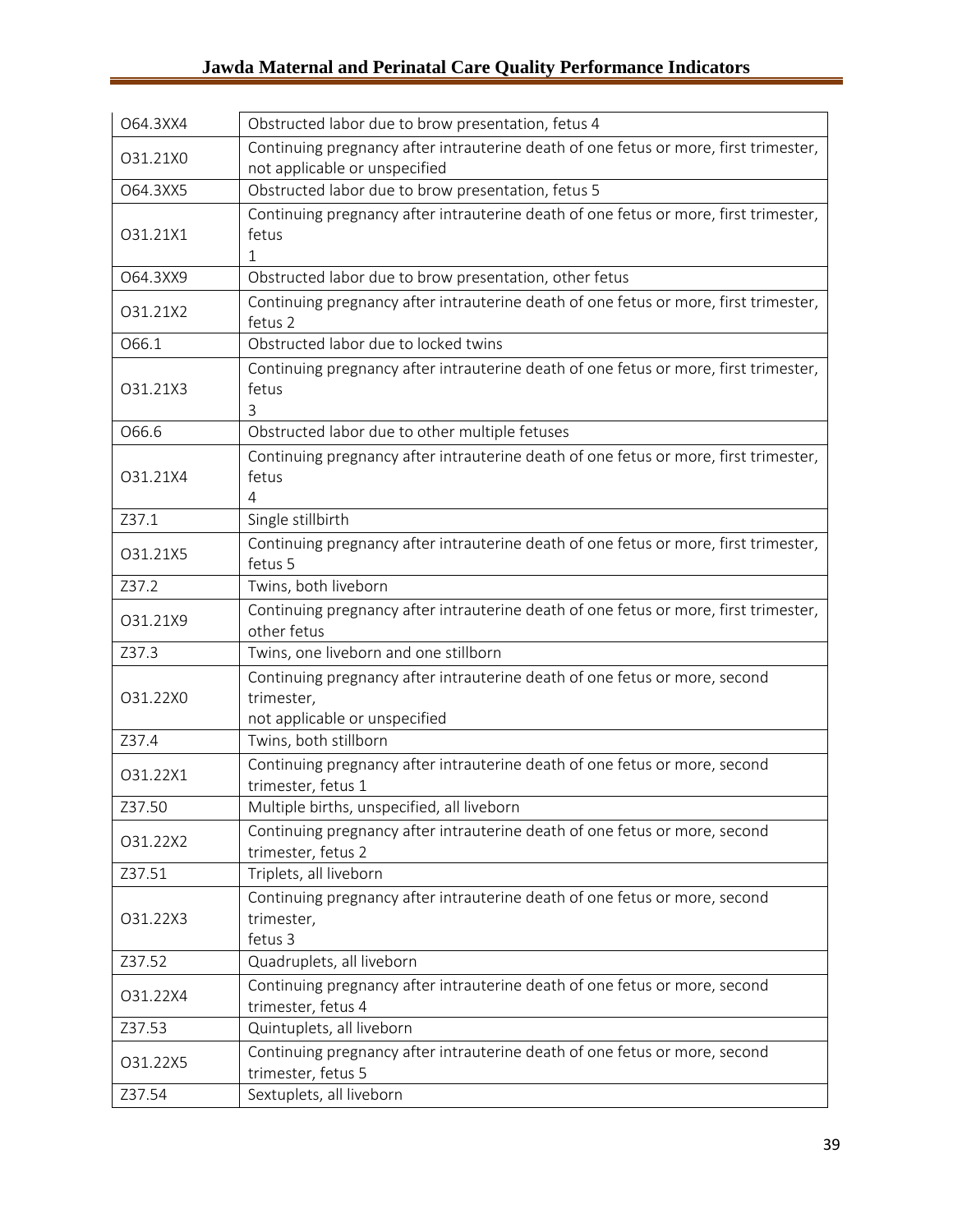F

| O31.22X9 | Continuing pregnancy after intrauterine death of one fetus or more, second<br>trimester,<br>other fetus               |
|----------|-----------------------------------------------------------------------------------------------------------------------|
| Z37.59   | Other multiple births, all liveborn                                                                                   |
| O31.23X0 | Continuing pregnancy after intrauterine death of one fetus or more, third<br>trimester, not applicable or unspecified |
| Z37.60   | Multiple births, unspecified, some liveborn                                                                           |
| O31.23X1 | Continuing pregnancy after intrauterine death of one fetus or more, third<br>trimester, fetus 1                       |
| Z37.61   | Triplets, some liveborn                                                                                               |
| O31.23X2 | Continuing pregnancy after intrauterine death of one fetus or more, third<br>trimester, fetus<br>$\mathcal{P}$        |
| Z37.62   | Quadruplets, some liveborn                                                                                            |
| O31.23X3 | Continuing pregnancy after intrauterine death of one fetus or more, third<br>trimester, fetus 3                       |
| Z37.63   | Quintuplets, some liveborn                                                                                            |
| O31.23X4 | Continuing pregnancy after intrauterine death of one fetus or more, third<br>trimester, fetus<br>$\overline{4}$       |
| Z37.64   | Sextuplets, some liveborn                                                                                             |
| O31.23X5 | Continuing pregnancy after intrauterine death of one fetus or more, third<br>trimester, fetus<br>5                    |
| Z37.69   | Other multiple births, some liveborn                                                                                  |
| O31.23X9 | Continuing pregnancy after intrauterine death of one fetus or more, third<br>trimester, other fetus                   |
| Z37.7    | Other multiple births, all stillborn                                                                                  |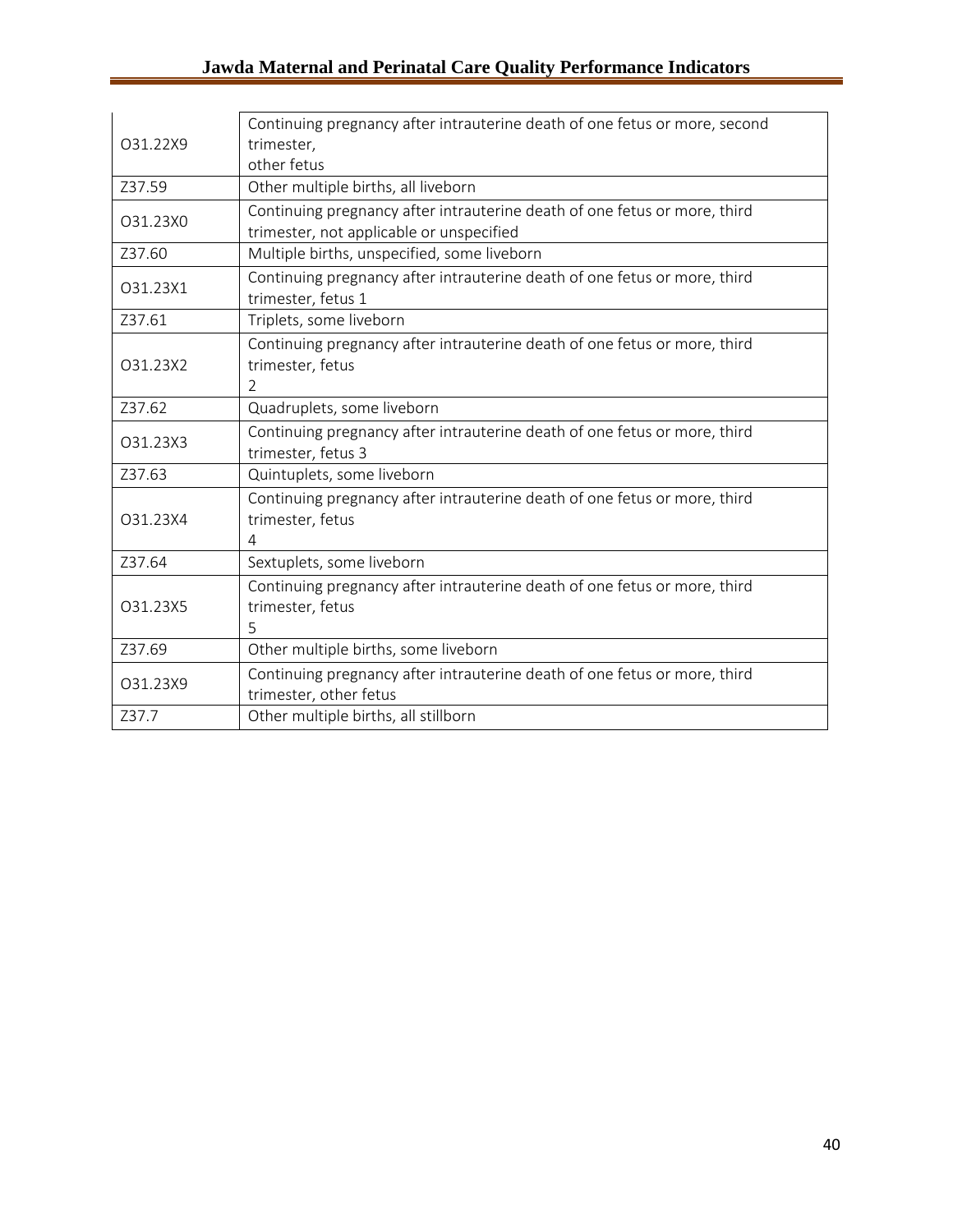|          | Appendix Billexciuded iCD10 = Civi Codes for iVIPC 011 and iVIPC012 Emergency and Elective                  |
|----------|-------------------------------------------------------------------------------------------------------------|
|          | primary Caesarian Section rate                                                                              |
|          | Twin pregnancy, unspecified number of placenta and unspecified number of amniotic                           |
| 030.001  | sacs, first trimester                                                                                       |
|          | Other complications specific to multiple gestation, first trimester, not applicable or                      |
| O31.8X10 | unspecified                                                                                                 |
|          | Twin pregnancy, unspecified number of placenta and unspecified number of amniotic                           |
| 030.002  | sacs, second trimester                                                                                      |
| O31.8X11 | Other complications specific to multiple gestation, first trimester, fetus 1                                |
|          | Twin pregnancy, unspecified number of placenta and unspecified number of amniotic                           |
| 030.003  | sacs, third trimester                                                                                       |
| O31.8X12 | Other complications specific to multiple gestation, first trimester, fetus 2                                |
| O30.009  | Twin pregnancy, unspecified number of placenta and unspecified number of amniotic                           |
|          | sacs, unspecified trimester<br>Other complications specific to multiple gestation, first trimester, fetus 3 |
| O31.8X13 |                                                                                                             |
| 030.011  | Twin pregnancy, monochorionic/monoamniotic, first trimester                                                 |
| O31.8X14 | Other complications specific to multiple gestation, first trimester, fetus 4                                |
| 030.012  | Twin pregnancy, monochorionic/monoamniotic, second trimester                                                |
| O31.8X15 | Other complications specific to multiple gestation, first trimester, fetus 5                                |
| 030.013  | Twin pregnancy, monochorionic/monoamniotic, third trimester                                                 |
| O31.8X19 | Other complications specific to multiple gestation, first trimester, other fetus                            |
| 030.019  | Twin pregnancy, monochorionic/monoamniotic, unspecified trimester                                           |
|          | Other complications specific to multiple gestation, second trimester, not applicable or                     |
| O31.8X20 | unspecified                                                                                                 |
| 030.021  | Conjoined twin pregnancy, first trimester                                                                   |
| O31.8X21 | Other complications specific to multiple gestation, second trimester, fetus 1                               |
| 030.022  | Conjoined twin pregnancy, second trimester                                                                  |
| O31.8X22 | Other complications specific to multiple gestation, second trimester, fetus 2                               |
| 030.023  | Conjoined twin pregnancy, third trimester                                                                   |
| O31.8X23 | Other complications specific to multiple gestation, second trimester, fetus 3                               |
| 030.029  | Conjoined twin pregnancy, unspecified trimester                                                             |
| O31.8X24 | Other complications specific to multiple gestation, second trimester, fetus 4                               |
| 030.031  | Twin pregnancy, monochorionic/diamniotic, first trimester                                                   |
| O31.8X25 | Other complications specific to multiple gestation, second trimester, fetus 5                               |
| 030.032  | Twin pregnancy, monochorionic/diamniotic, second trimester                                                  |
| O31.8X29 | Other complications specific to multiple gestation, second trimester, other fetus                           |
| 030.033  | Twin pregnancy, monochorionic/diamniotic, third trimester                                                   |
|          | Other complications specific to multiple gestation, third trimester, not applicable or                      |
| O31.8X30 | unspecified                                                                                                 |
| 030.039  | Twin pregnancy, monochorionic/diamniotic, unspecified trimester                                             |
| O31.8X31 | Other complications specific to multiple gestation, third trimester, fetus 1                                |
| 030.041  | Twin pregnancy, dichorionic/diamniotic, first trimester                                                     |
| O31.8X32 | Other complications specific to multiple gestation, third trimester, fetus 2                                |
| 030.042  | Twin pregnancy, dichorionic/diamniotic, second trimester                                                    |

# <span id="page-40-0"></span>Appendix B Excluded ICD10 – [CM Codes for MPC 011 and MPC012 Emergency and Elective](file:///C:/Users/odualeh/AppData/Local/Microsoft/Windows/INetCache/Content.Outlook/L3EDJJO2/JawdaHospital-Appendix1_3%20Codes.xlsx)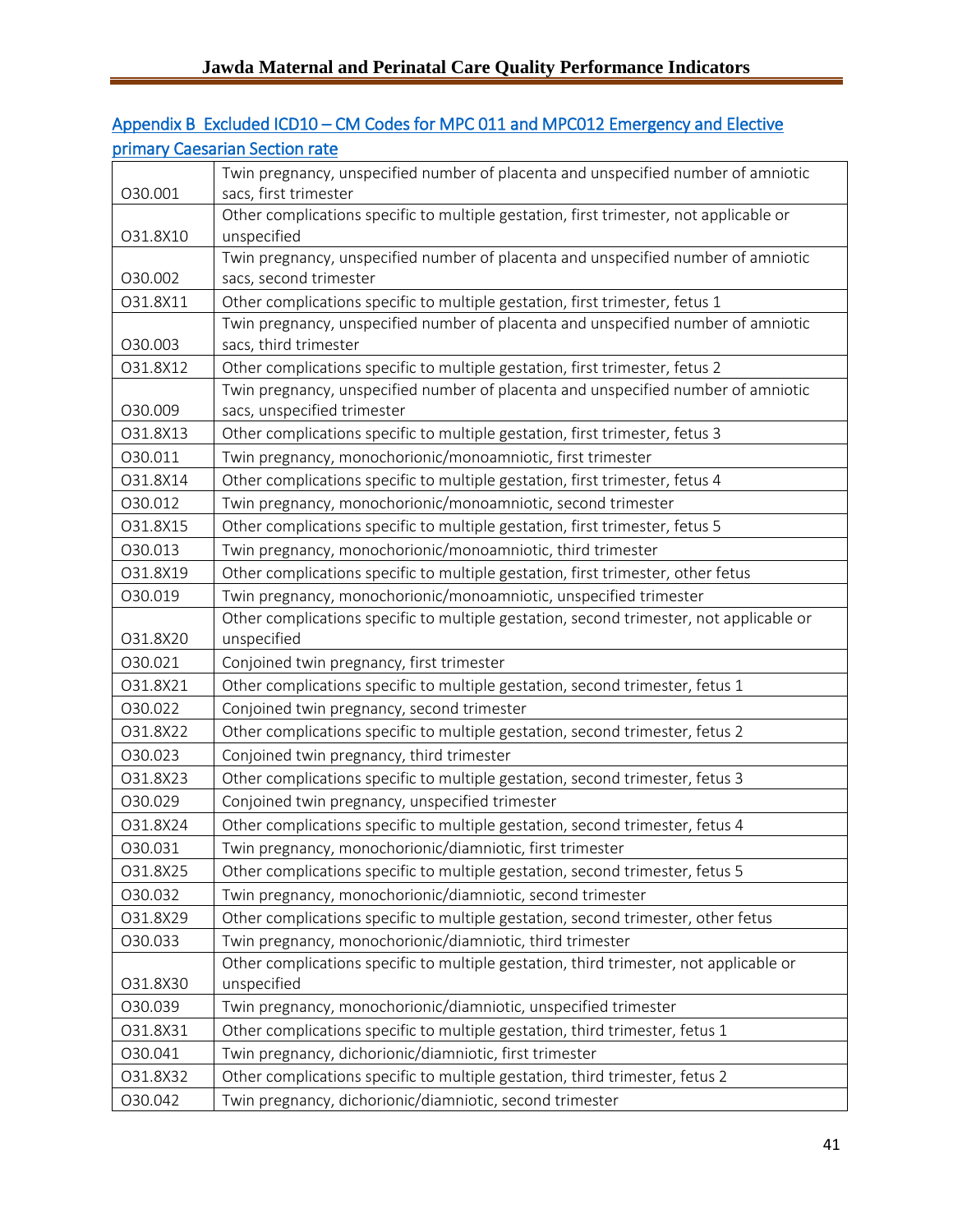| O31.8X33 | Other complications specific to multiple gestation, third trimester, fetus 3                                                                                               |  |
|----------|----------------------------------------------------------------------------------------------------------------------------------------------------------------------------|--|
| 030.043  | Twin pregnancy, dichorionic/diamniotic, third trimester                                                                                                                    |  |
| O31.8X34 | Other complications specific to multiple gestation, third trimester, fetus 4                                                                                               |  |
| O30.049  | Twin pregnancy, dichorionic/diamniotic, unspecified trimester                                                                                                              |  |
| O31.8X35 | Other complications specific to multiple gestation, third trimester, fetus 5                                                                                               |  |
|          | Twin pregnancy, unable to determine number of placenta and number of amniotic sacs,                                                                                        |  |
| 030.091  | first trimester                                                                                                                                                            |  |
| O31.8X39 | Other complications specific to multiple gestation, third trimester, other fetus                                                                                           |  |
|          | Twin pregnancy, unable to determine number of placenta and number of amniotic sacs,                                                                                        |  |
| O30.092  | second trimester                                                                                                                                                           |  |
|          | Other complications specific to multiple gestation, unspecified trimester, not applicable                                                                                  |  |
| O31.8X90 | or unspecified                                                                                                                                                             |  |
|          | Twin pregnancy, unable to determine number of placenta and number of amniotic sacs,                                                                                        |  |
| O30.093  | third trimester                                                                                                                                                            |  |
| O31.8X91 | Other complications specific to multiple gestation, unspecified trimester, fetus 1                                                                                         |  |
|          | Twin pregnancy, unable to determine number of placenta and number of amniotic sacs,                                                                                        |  |
| O30.099  | unspecified trimester                                                                                                                                                      |  |
| O31.8X92 | Other complications specific to multiple gestation, unspecified trimester, fetus 2                                                                                         |  |
|          | Triplet pregnancy, unspecified number of placenta and unspecified number of amniotic                                                                                       |  |
| 030.101  | sacs, first trimester                                                                                                                                                      |  |
| O31.8X93 | Other complications specific to multiple gestation, unspecified trimester, fetus 3<br>Triplet pregnancy, unspecified number of placenta and unspecified number of amniotic |  |
| 030.102  | sacs, second trimester                                                                                                                                                     |  |
| O31.8X94 | Other complications specific to multiple gestation, unspecified trimester, fetus 4                                                                                         |  |
|          |                                                                                                                                                                            |  |
| 030.103  | Triplet pregnancy, unspecified number of placenta and unspecified number of amniotic<br>sacs, third trimester                                                              |  |
| O31.8X95 | Other complications specific to multiple gestation, unspecified trimester, fetus 5                                                                                         |  |
|          | Triplet pregnancy, unspecified number of placenta and unspecified number of amniotic                                                                                       |  |
| 030.109  | sacs, unspecified trimester                                                                                                                                                |  |
| O31.8X99 | Other complications specific to multiple gestation, unspecified trimester, other fetus                                                                                     |  |
| 030.111  | Triplet pregnancy with two or more monochorionic fetuses, first trimester                                                                                                  |  |
| O32.1XX0 | Maternal care for breech presentation, not applicable or unspecified                                                                                                       |  |
| 030.112  | Triplet pregnancy with two or more monochorionic fetuses, second trimester                                                                                                 |  |
| O32.1XX1 | Maternal care for breech presentation, fetus 1                                                                                                                             |  |
| 030.113  | Triplet pregnancy with two or more monochorionic fetuses, third trimester                                                                                                  |  |
| O32.1XX2 | Maternal care for breech presentation, fetus 2                                                                                                                             |  |
| 030.119  | Triplet pregnancy with two or more monochorionic fetuses, unspecified trimester                                                                                            |  |
| O32.1XX3 | Maternal care for breech presentation, fetus 3                                                                                                                             |  |
| 030.121  | Triplet pregnancy with two or more monoamniotic fetuses, first trimester                                                                                                   |  |
| O32.1XX4 | Maternal care for breech presentation, fetus 4                                                                                                                             |  |
| 030.122  | Triplet pregnancy with two or more monoamniotic fetuses, second trimester                                                                                                  |  |
| O32.1XX5 | Maternal care for breech presentation, fetus 5                                                                                                                             |  |
| 030.123  | Triplet pregnancy with two or more monoamniotic fetuses, third trimester                                                                                                   |  |
|          |                                                                                                                                                                            |  |
| O32.1XX9 | Maternal care for breech presentation, other fetus                                                                                                                         |  |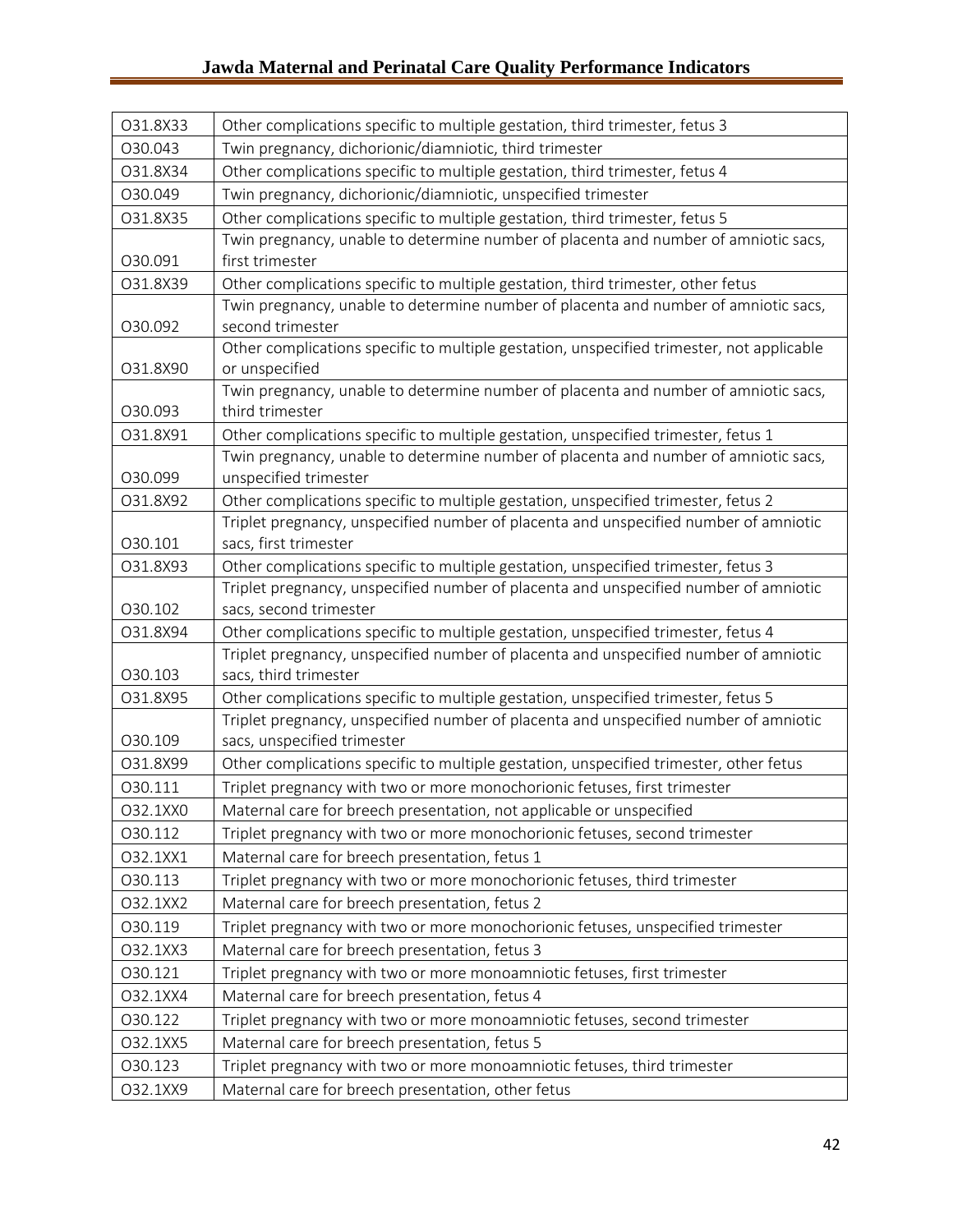| 030.129  | Triplet pregnancy with two or more monoamniotic fetuses, unspecified trimester                                   |  |  |
|----------|------------------------------------------------------------------------------------------------------------------|--|--|
| O32.2XX0 | Maternal care for transverse and oblique lie, not applicable or unspecified                                      |  |  |
|          | Triplet pregnancy, unable to determine number of placenta and number of amniotic sacs,                           |  |  |
| 030.191  | first trimester                                                                                                  |  |  |
| O32.2XX1 | Maternal care for transverse and oblique lie, fetus 1                                                            |  |  |
|          | Triplet pregnancy, unable to determine number of placenta and number of amniotic sacs,                           |  |  |
| 030.192  | second trimester                                                                                                 |  |  |
| O32.2XX2 | Maternal care for transverse and oblique lie, fetus 2                                                            |  |  |
|          | Triplet pregnancy, unable to determine number of placenta and number of amniotic sacs,                           |  |  |
| 030.193  | third trimester                                                                                                  |  |  |
| O32.2XX3 | Maternal care for transverse and oblique lie, fetus 3                                                            |  |  |
|          | Triplet pregnancy, unable to determine number of placenta and number of amniotic sacs,                           |  |  |
| 030.199  | unspecified trimester                                                                                            |  |  |
| O32.2XX4 | Maternal care for transverse and oblique lie, fetus 4                                                            |  |  |
| 030.201  | Quadruplet pregnancy, unspecified number of placenta and unspecified number of<br>amniotic sacs, first trimester |  |  |
| O32.2XX5 | Maternal care for transverse and oblique lie, fetus 5                                                            |  |  |
|          | Quadruplet pregnancy, unspecified number of placenta and unspecified number of                                   |  |  |
| 030.202  | amniotic sacs, second trimester                                                                                  |  |  |
| O32.2XX9 | Maternal care for transverse and oblique lie, other fetus                                                        |  |  |
|          | Quadruplet pregnancy, unspecified number of placenta and unspecified number of                                   |  |  |
| 030.203  | amniotic sacs, third trimester                                                                                   |  |  |
| O32.3XX0 | Maternal care for face, brow and chin presentation, not applicable or unspecified                                |  |  |
|          | Quadruplet pregnancy, unspecified number of placenta and unspecified number of                                   |  |  |
| 030.209  | amniotic sacs, unspecified trimester                                                                             |  |  |
| O32.3XX1 | Maternal care for face, brow and chin presentation, fetus 1                                                      |  |  |
| 030.211  | Quadruplet pregnancy with two or more monochorionic fetuses, first trimester                                     |  |  |
| O32.3XX2 | Maternal care for face, brow and chin presentation, fetus 2                                                      |  |  |
| 030.212  | Quadruplet pregnancy with two or more monochorionic fetuses, second trimester                                    |  |  |
| O32.3XX3 | Maternal care for face, brow and chin presentation, fetus 3                                                      |  |  |
| 030.213  | Quadruplet pregnancy with two or more monochorionic fetuses, third trimester                                     |  |  |
| O32.3XX4 | Maternal care for face, brow and chin presentation, fetus 4                                                      |  |  |
| 030.219  | Quadruplet pregnancy with two or more monochorionic fetuses, unspecified trimester                               |  |  |
| O32.3XX5 | Maternal care for face, brow and chin presentation, fetus 5                                                      |  |  |
| 030.221  | Quadruplet pregnancy with two or more monoamniotic fetuses, first trimester                                      |  |  |
| O32.3XX9 | Maternal care for face, brow and chin presentation, other fetus                                                  |  |  |
| 030.222  | Quadruplet pregnancy with two or more monoamniotic fetuses, second trimester                                     |  |  |
| O32.9XX0 | Maternal care for malpresentation of fetus, unspecified, not applicable or unspecified                           |  |  |
| 030.223  | Quadruplet pregnancy with two or more monoamniotic fetuses, third trimester                                      |  |  |
| O32.9XX1 | Maternal care for malpresentation of fetus, unspecified, fetus 1                                                 |  |  |
| 030.229  | Quadruplet pregnancy with two or more monoamniotic fetuses, unspecified trimester                                |  |  |
| O32.9XX2 | Maternal care for malpresentation of fetus, unspecified, fetus 2                                                 |  |  |
|          | Quadruplet pregnancy, unable to determine number of placenta and number of amniotic                              |  |  |
| 030.291  | sacs, first trimester                                                                                            |  |  |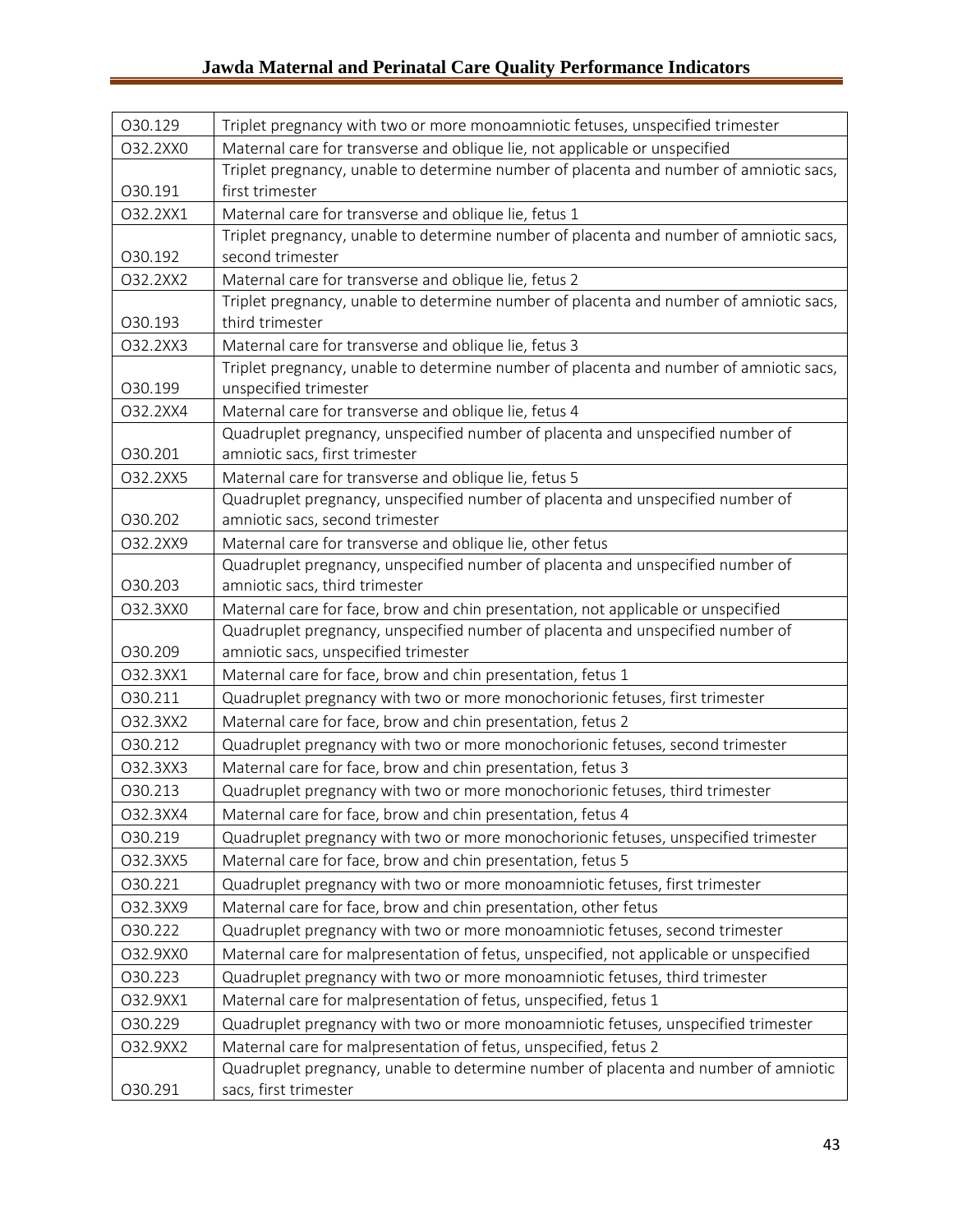| O32.9XX3 | Maternal care for malpresentation of fetus, unspecified, fetus 3                              |  |  |
|----------|-----------------------------------------------------------------------------------------------|--|--|
|          | Quadruplet pregnancy, unable to determine number of placenta and number of amniotic           |  |  |
| 030.292  | sacs, second trimester                                                                        |  |  |
| O32.9XX4 | Maternal care for malpresentation of fetus, unspecified, fetus 4                              |  |  |
|          | Quadruplet pregnancy, unable to determine number of placenta and number of amniotic           |  |  |
| 030.293  | sacs, third trimester                                                                         |  |  |
| O32.9XX5 | Maternal care for malpresentation of fetus, unspecified, fetus 5                              |  |  |
|          | Quadruplet pregnancy, unable to determine number of placenta and number of amniotic           |  |  |
| 030.299  | sacs, unspecified trimester                                                                   |  |  |
| O32.9XX9 | Maternal care for malpresentation of fetus, unspecified, other fetus                          |  |  |
|          | Other specified multiple gestation, unspecified number of placenta and unspecified            |  |  |
| 030.801  | number of amniotic sacs, first trimester                                                      |  |  |
| O36.4XX0 | Maternal care for intrauterine death, not applicable or unspecified                           |  |  |
|          | Other specified multiple gestation, unspecified number of placenta and unspecified            |  |  |
| 030.802  | number of amniotic sacs, second trimester                                                     |  |  |
| O36.4XX1 | Maternal care for intrauterine death, fetus 1                                                 |  |  |
| O30.803  | Other specified multiple gestation, unspecified number of placenta and unspecified            |  |  |
|          | number of amniotic sacs, third trimester                                                      |  |  |
| O36.4XX2 | Maternal care for intrauterine death, fetus 2                                                 |  |  |
| O30.809  | Other specified multiple gestation, unspecified number of placenta and unspecified            |  |  |
|          | number of amniotic sacs, unspecified trimester                                                |  |  |
| O36.4XX3 | Maternal care for intrauterine death, fetus 3                                                 |  |  |
| 030.811  | Other specified multiple gestation with two or more monochorionic fetuses, first<br>trimester |  |  |
| O36.4XX4 | Maternal care for intrauterine death, fetus 4                                                 |  |  |
|          | Other specified multiple gestation with two or more monochorionic fetuses, second             |  |  |
| 030.812  | trimester                                                                                     |  |  |
| O36.4XX5 | Maternal care for intrauterine death, fetus 5                                                 |  |  |
|          | Other specified multiple gestation with two or more monochorionic fetuses, third              |  |  |
| 030.813  | trimester                                                                                     |  |  |
| O36.4XX9 | Maternal care for intrauterine death, other fetus                                             |  |  |
|          | Other specified multiple gestation with two or more monochorionic fetuses, unspecified        |  |  |
| 030.819  | trimester                                                                                     |  |  |
| O60.10X0 | Preterm labor with preterm delivery, unspecified trimester, not applicable or unspecified     |  |  |
|          | Other specified multiple gestation with two or more monoamniotic fetuses, first               |  |  |
| 030.821  | trimester                                                                                     |  |  |
| O60.10X1 | Preterm labor with preterm delivery, unspecified trimester, fetus 1                           |  |  |
|          | Other specified multiple gestation with two or more monoamniotic fetuses, second              |  |  |
| 030.822  | trimester                                                                                     |  |  |
| O60.10X2 | Preterm labor with preterm delivery, unspecified trimester, fetus 2                           |  |  |
|          | Other specified multiple gestation with two or more monoamniotic fetuses, third               |  |  |
| 030.823  | trimester                                                                                     |  |  |
| O60.10X3 | Preterm labor with preterm delivery, unspecified trimester, fetus 3                           |  |  |
|          | Other specified multiple gestation with two or more monoamniotic fetuses, unspecified         |  |  |
| 030.829  | trimester                                                                                     |  |  |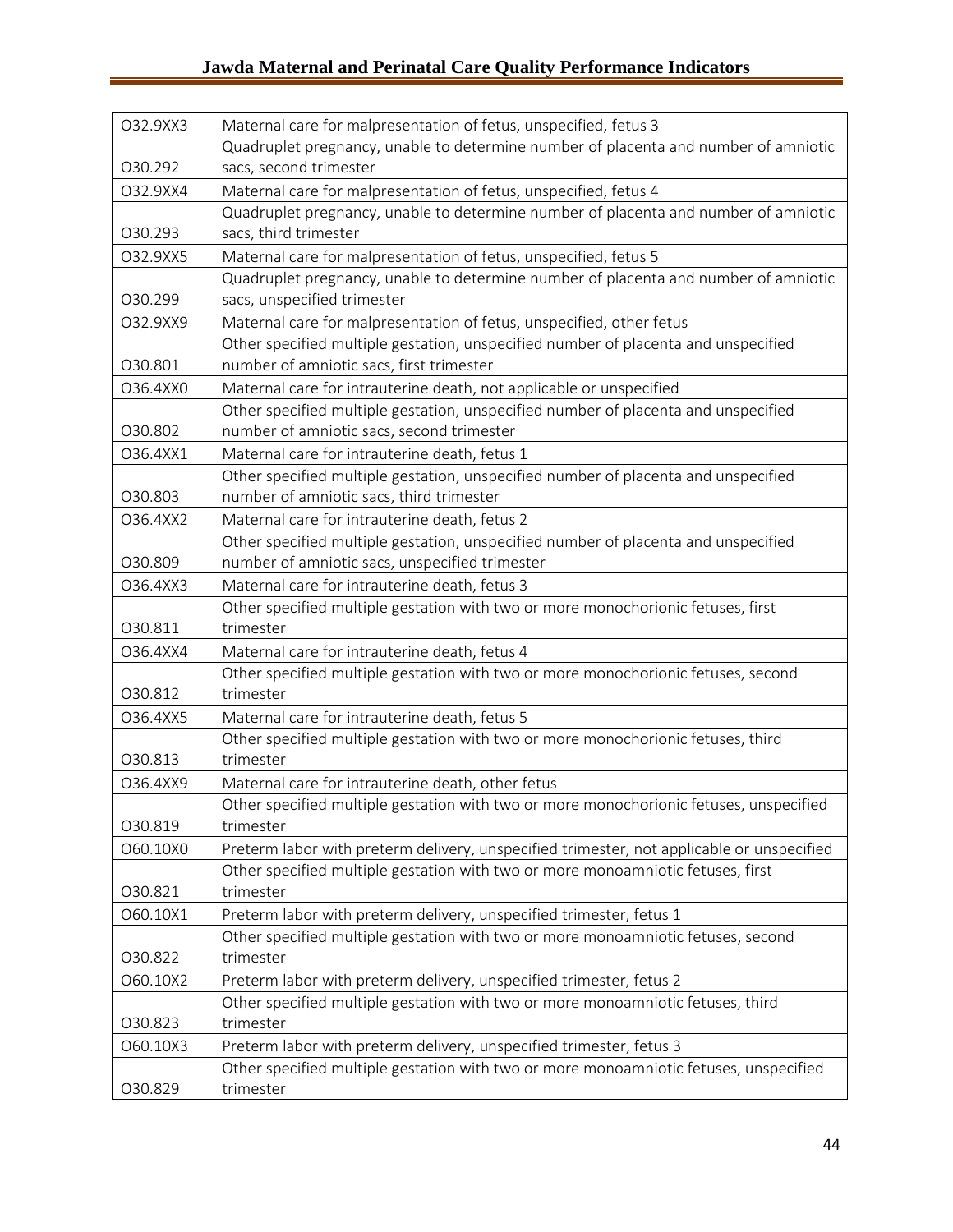| O60.10X4 | Preterm labor with preterm delivery, unspecified trimester, fetus 4                                         |  |  |
|----------|-------------------------------------------------------------------------------------------------------------|--|--|
|          | Other specified multiple gestation, unable to determine number of placenta and number                       |  |  |
| 030.891  | of amniotic sacs, first trimester                                                                           |  |  |
| O60.10X5 | Preterm labor with preterm delivery, unspecified trimester, fetus 5                                         |  |  |
|          | Other specified multiple gestation, unable to determine number of placenta and number                       |  |  |
| 030.892  | of amniotic sacs, second trimester                                                                          |  |  |
| O60.10X9 | Preterm labor with preterm delivery, unspecified trimester, other fetus                                     |  |  |
|          | Other specified multiple gestation, unable to determine number of placenta and number                       |  |  |
| 030.893  | of amniotic sacs, third trimester                                                                           |  |  |
|          | Preterm labor second trimester with preterm delivery second trimester, not applicable or                    |  |  |
| O60.12X0 | unspecified                                                                                                 |  |  |
|          | Other specified multiple gestation, unable to determine number of placenta and number                       |  |  |
| 030.899  | of amniotic sacs, unspecified trimester                                                                     |  |  |
| O60.12X1 | Preterm labor second trimester with preterm delivery second trimester, fetus 1                              |  |  |
| 030.90   | Multiple gestation, unspecified, unspecified trimester                                                      |  |  |
| O60.12X2 | Preterm labor second trimester with preterm delivery second trimester, fetus 2                              |  |  |
| 030.91   | Multiple gestation, unspecified, first trimester                                                            |  |  |
| O60.12X3 | Preterm labor second trimester with preterm delivery second trimester, fetus 3                              |  |  |
| 030.92   | Multiple gestation, unspecified, second trimester                                                           |  |  |
| O60.12X4 | Preterm labor second trimester with preterm delivery second trimester, fetus 4                              |  |  |
| 030.93   | Multiple gestation, unspecified, third trimester                                                            |  |  |
| O60.12X5 | Preterm labor second trimester with preterm delivery second trimester, fetus 5                              |  |  |
|          | Continuing pregnancy after spontaneous abortion of one fetus or more, unspecified                           |  |  |
| O31.10X0 | trimester, not applicable or unspecified                                                                    |  |  |
| O60.12X9 | Preterm labor second trimester with preterm delivery second trimester, other fetus                          |  |  |
|          | Continuing pregnancy after spontaneous abortion of one fetus or more, unspecified                           |  |  |
| O31.10X1 | trimester, fetus 1                                                                                          |  |  |
|          | Preterm labor second trimester with preterm delivery third trimester, not applicable or                     |  |  |
| O60.13X0 | unspecified                                                                                                 |  |  |
|          | Continuing pregnancy after spontaneous abortion of one fetus or more, unspecified                           |  |  |
| O31.10X2 | trimester, fetus 2                                                                                          |  |  |
| O60.13X1 | Preterm labor second trimester with preterm delivery third trimester, fetus 1                               |  |  |
|          | Continuing pregnancy after spontaneous abortion of one fetus or more, unspecified                           |  |  |
| O31.10X3 | trimester, fetus 3                                                                                          |  |  |
| O60.13X2 | Preterm labor second trimester with preterm delivery third trimester, fetus 2                               |  |  |
|          | Continuing pregnancy after spontaneous abortion of one fetus or more, unspecified                           |  |  |
| O31.10X4 | trimester, fetus 4                                                                                          |  |  |
| O60.13X3 | Preterm labor second trimester with preterm delivery third trimester, fetus 3                               |  |  |
|          | Continuing pregnancy after spontaneous abortion of one fetus or more, unspecified                           |  |  |
| O31.10X5 | trimester, fetus 5                                                                                          |  |  |
| O60.13X4 | Preterm labor second trimester with preterm delivery third trimester, fetus 4                               |  |  |
| O31.10X9 | Continuing pregnancy after spontaneous abortion of one fetus or more, unspecified<br>trimester, other fetus |  |  |
| O60.13X5 | Preterm labor second trimester with preterm delivery third trimester, fetus 5                               |  |  |
|          |                                                                                                             |  |  |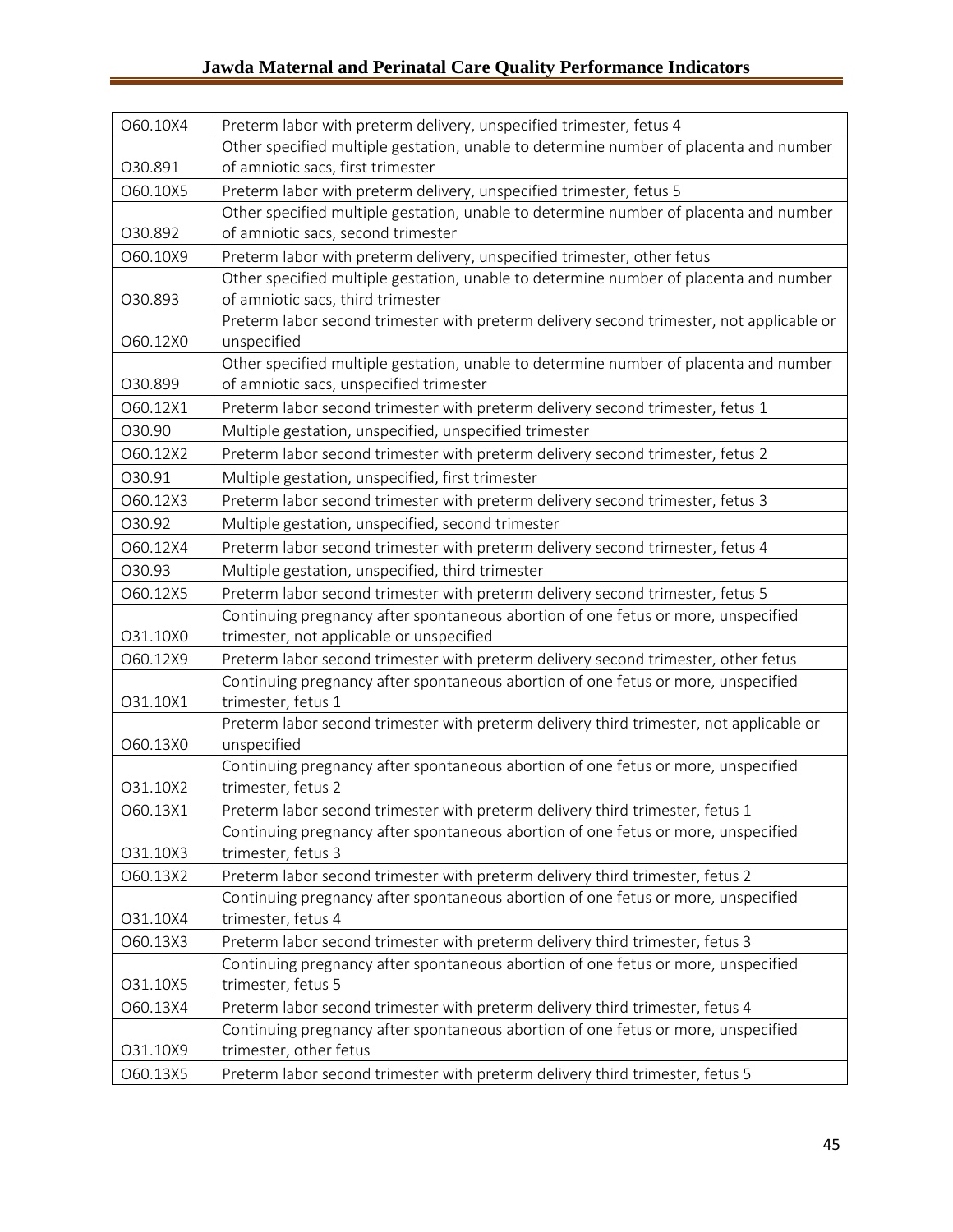| O31.11X0 | Continuing pregnancy after spontaneous abortion of one fetus or more, first trimester,<br>not applicable or unspecified |  |  |
|----------|-------------------------------------------------------------------------------------------------------------------------|--|--|
| O60.13X9 | Preterm labor second trimester with preterm delivery third trimester, other fetus                                       |  |  |
|          | Continuing pregnancy after spontaneous abortion of one fetus or more, first trimester,                                  |  |  |
| O31.11X1 | fetus 1                                                                                                                 |  |  |
|          | Preterm labor third trimester with preterm delivery third trimester, not applicable or                                  |  |  |
| O60.14X0 | unspecified                                                                                                             |  |  |
|          | Continuing pregnancy after spontaneous abortion of one fetus or more, first trimester,                                  |  |  |
| O31.11X2 | fetus 2                                                                                                                 |  |  |
| O60.14X1 | Preterm labor third trimester with preterm delivery third trimester, fetus 1                                            |  |  |
|          | Continuing pregnancy after spontaneous abortion of one fetus or more, first trimester,                                  |  |  |
| O31.11X3 | fetus 3                                                                                                                 |  |  |
| O60.14X2 | Preterm labor third trimester with preterm delivery third trimester, fetus 2                                            |  |  |
|          | Continuing pregnancy after spontaneous abortion of one fetus or more, first trimester,                                  |  |  |
| O31.11X4 | fetus 4                                                                                                                 |  |  |
| O60.14X3 | Preterm labor third trimester with preterm delivery third trimester, fetus 3                                            |  |  |
|          | Continuing pregnancy after spontaneous abortion of one fetus or more, first trimester,                                  |  |  |
| O31.11X5 | fetus 5                                                                                                                 |  |  |
| O60.14X4 | Preterm labor third trimester with preterm delivery third trimester, fetus 4                                            |  |  |
|          | Continuing pregnancy after spontaneous abortion of one fetus or more, first trimester,                                  |  |  |
| O31.11X9 | other fetus                                                                                                             |  |  |
| O60.14X5 | Preterm labor third trimester with preterm delivery third trimester, fetus 5                                            |  |  |
|          | Continuing pregnancy after spontaneous abortion of one fetus or more, second                                            |  |  |
| O31.12X0 | trimester, not applicable or unspecified                                                                                |  |  |
| O60.14X9 | Preterm labor third trimester with preterm delivery third trimester, other fetus                                        |  |  |
| O31.12X1 | Continuing pregnancy after spontaneous abortion of one fetus or more, second<br>trimester, fetus 1                      |  |  |
| 063.2    | Delayed delivery of second twin, triplet, etc.                                                                          |  |  |
|          | Continuing pregnancy after spontaneous abortion of one fetus or more, second                                            |  |  |
| O31.12X2 | trimester, fetus 2                                                                                                      |  |  |
| O64.1XX0 | Obstructed labor due to breech presentation, not applicable or unspecified                                              |  |  |
|          | Continuing pregnancy after spontaneous abortion of one fetus or more, second                                            |  |  |
| O31.12X3 | trimester, fetus 3                                                                                                      |  |  |
| O64.1XX1 | Obstructed labor due to breech presentation, fetus 1                                                                    |  |  |
|          | Continuing pregnancy after spontaneous abortion of one fetus or more, second                                            |  |  |
| O31.12X4 | trimester, fetus 4                                                                                                      |  |  |
| O64.1XX2 | Obstructed labor due to breech presentation, fetus 2                                                                    |  |  |
|          | Continuing pregnancy after spontaneous abortion of one fetus or more, second                                            |  |  |
| O31.12X5 | trimester, fetus 5                                                                                                      |  |  |
| O64.1XX3 | Obstructed labor due to breech presentation, fetus 3                                                                    |  |  |
|          | Continuing pregnancy after spontaneous abortion of one fetus or more, second                                            |  |  |
| O31.12X9 | trimester, other fetus                                                                                                  |  |  |
| O64.1XX4 | Obstructed labor due to breech presentation, fetus 4                                                                    |  |  |
|          | Continuing pregnancy after spontaneous abortion of one fetus or more, third trimester,                                  |  |  |
| O31.13X0 | not applicable or unspecified                                                                                           |  |  |
| O64.1XX5 | Obstructed labor due to breech presentation, fetus 5                                                                    |  |  |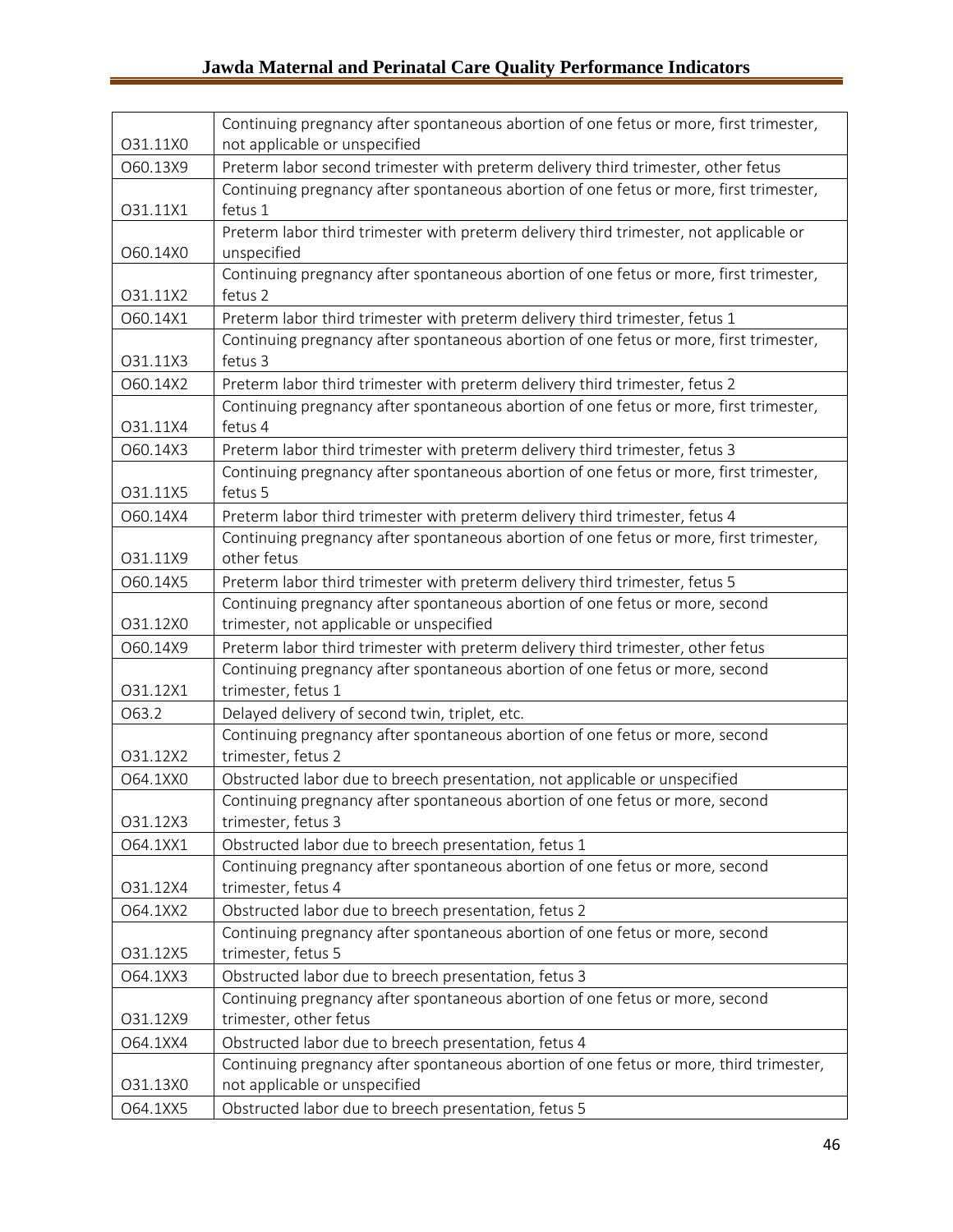| O31.13X1 | Continuing pregnancy after spontaneous abortion of one fetus or more, third trimester,<br>fetus 1                                                           |  |  |
|----------|-------------------------------------------------------------------------------------------------------------------------------------------------------------|--|--|
| O64.1XX9 |                                                                                                                                                             |  |  |
|          | Obstructed labor due to breech presentation, other fetus<br>Continuing pregnancy after spontaneous abortion of one fetus or more, third trimester,          |  |  |
| O31.13X2 | fetus 2                                                                                                                                                     |  |  |
| O64.2XX0 | Obstructed labor due to face presentation, not applicable or unspecified                                                                                    |  |  |
|          | Continuing pregnancy after spontaneous abortion of one fetus or more, third trimester,                                                                      |  |  |
| O31.13X3 | fetus 3                                                                                                                                                     |  |  |
| O64.2XX1 | Obstructed labor due to face presentation, fetus 1                                                                                                          |  |  |
|          | Continuing pregnancy after spontaneous abortion of one fetus or more, third trimester,                                                                      |  |  |
| O31.13X4 | fetus 4                                                                                                                                                     |  |  |
| O64.2XX2 | Obstructed labor due to face presentation, fetus 2                                                                                                          |  |  |
|          | Continuing pregnancy after spontaneous abortion of one fetus or more, third trimester,                                                                      |  |  |
| O31.13X5 | fetus 5                                                                                                                                                     |  |  |
| O64.2XX3 | Obstructed labor due to face presentation, fetus 3                                                                                                          |  |  |
|          | Continuing pregnancy after spontaneous abortion of one fetus or more, third trimester,                                                                      |  |  |
| O31.13X9 | other fetus                                                                                                                                                 |  |  |
| O64.2XX4 | Obstructed labor due to face presentation, fetus 4                                                                                                          |  |  |
|          | Continuing pregnancy after intrauterine death of one fetus or more, unspecified                                                                             |  |  |
| O31.20X0 | trimester, not applicable or unspecified                                                                                                                    |  |  |
| O64.2XX5 | Obstructed labor due to face presentation, fetus 5                                                                                                          |  |  |
|          | Continuing pregnancy after intrauterine death of one fetus or more, unspecified                                                                             |  |  |
| O31.20X1 | trimester, fetus 1                                                                                                                                          |  |  |
| O64.2XX9 | Obstructed labor due to face presentation, other fetus                                                                                                      |  |  |
|          | Continuing pregnancy after intrauterine death of one fetus or more, unspecified<br>trimester, fetus 2                                                       |  |  |
| O31.20X2 |                                                                                                                                                             |  |  |
| O64.3XX0 | Obstructed labor due to brow presentation, not applicable or unspecified<br>Continuing pregnancy after intrauterine death of one fetus or more, unspecified |  |  |
| O31.20X3 | trimester, fetus 3                                                                                                                                          |  |  |
| O64.3XX1 | Obstructed labor due to brow presentation, fetus 1                                                                                                          |  |  |
|          | Continuing pregnancy after intrauterine death of one fetus or more, unspecified                                                                             |  |  |
| O31.20X4 | trimester, fetus 4                                                                                                                                          |  |  |
| O64.3XX2 | Obstructed labor due to brow presentation, fetus 2                                                                                                          |  |  |
|          | Continuing pregnancy after intrauterine death of one fetus or more, unspecified                                                                             |  |  |
| O31.20X5 | trimester, fetus 5                                                                                                                                          |  |  |
| O64.3XX3 | Obstructed labor due to brow presentation, fetus 3                                                                                                          |  |  |
|          | Continuing pregnancy after intrauterine death of one fetus or more, unspecified                                                                             |  |  |
| O31.20X9 | trimester, other fetus                                                                                                                                      |  |  |
| O64.3XX4 | Obstructed labor due to brow presentation, fetus 4                                                                                                          |  |  |
|          | Continuing pregnancy after intrauterine death of one fetus or more, first trimester, not                                                                    |  |  |
| O31.21X0 | applicable or unspecified                                                                                                                                   |  |  |
| O64.3XX5 | Obstructed labor due to brow presentation, fetus 5                                                                                                          |  |  |
|          | Continuing pregnancy after intrauterine death of one fetus or more, first trimester, fetus                                                                  |  |  |
| O31.21X1 | 1                                                                                                                                                           |  |  |
| O64.3XX9 | Obstructed labor due to brow presentation, other fetus                                                                                                      |  |  |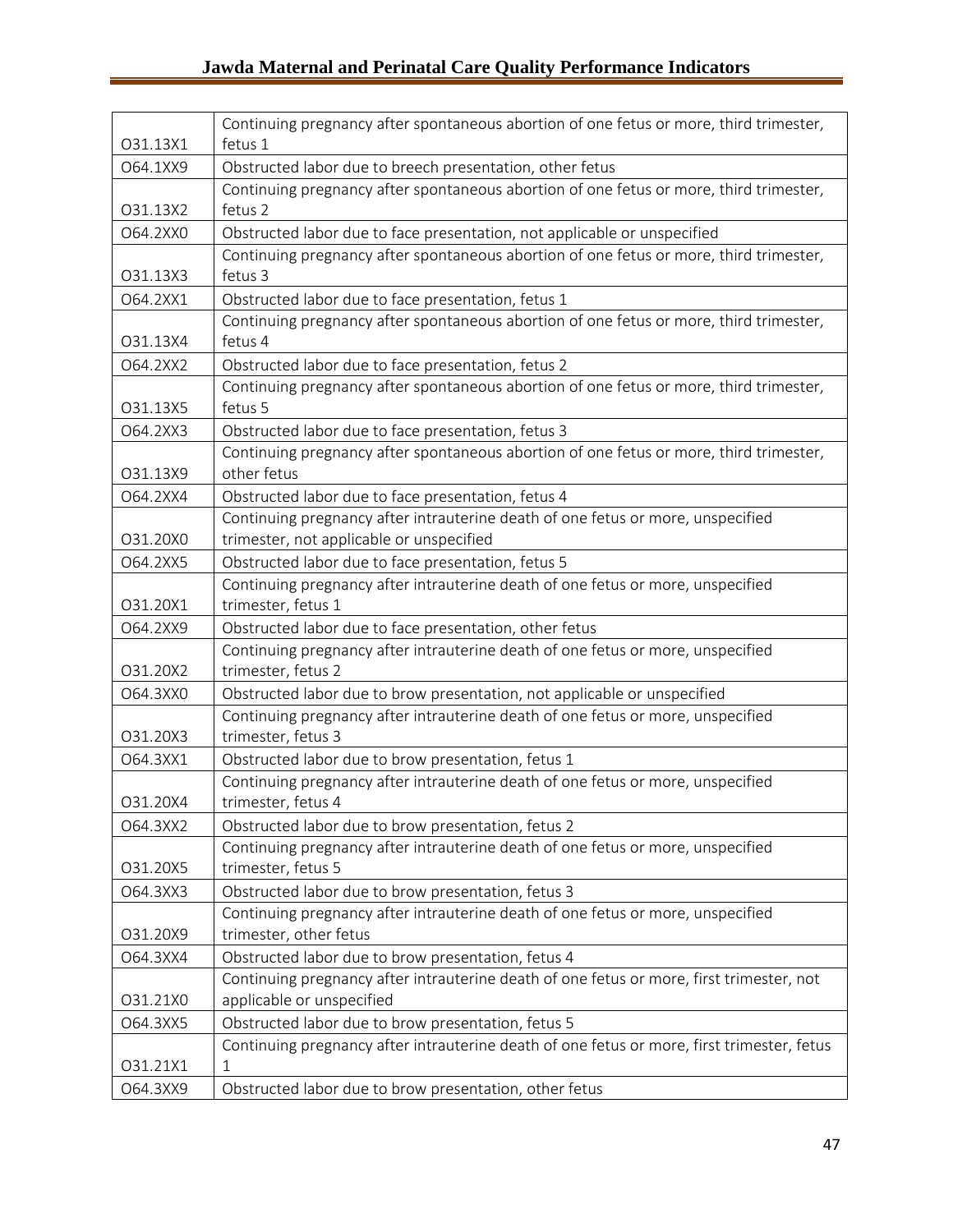# **Jawda Maternal and Perinatal Care Quality Performance Indicators**

|          | Continuing pregnancy after intrauterine death of one fetus or more, first trimester, fetus          |  |  |
|----------|-----------------------------------------------------------------------------------------------------|--|--|
| O31.21X2 | $\overline{2}$                                                                                      |  |  |
| 066.1    | Obstructed labor due to locked twins                                                                |  |  |
|          | Continuing pregnancy after intrauterine death of one fetus or more, first trimester, fetus          |  |  |
| O31.21X3 | 3                                                                                                   |  |  |
| 066.6    | Obstructed labor due to other multiple fetuses                                                      |  |  |
|          | Continuing pregnancy after intrauterine death of one fetus or more, first trimester, fetus          |  |  |
| O31.21X4 | 4                                                                                                   |  |  |
| Z37.1    | Single stillbirth                                                                                   |  |  |
|          | Continuing pregnancy after intrauterine death of one fetus or more, first trimester, fetus          |  |  |
| O31.21X5 | 5                                                                                                   |  |  |
| Z37.2    | Twins, both liveborn                                                                                |  |  |
| O31.21X9 | Continuing pregnancy after intrauterine death of one fetus or more, first trimester, other<br>fetus |  |  |
| Z37.3    | Twins, one liveborn and one stillborn                                                               |  |  |
|          | Continuing pregnancy after intrauterine death of one fetus or more, second trimester,               |  |  |
| O31.22X0 | not applicable or unspecified                                                                       |  |  |
| Z37.4    | Twins, both stillborn                                                                               |  |  |
|          | Continuing pregnancy after intrauterine death of one fetus or more, second trimester,               |  |  |
| O31.22X1 | fetus 1                                                                                             |  |  |
| Z37.50   | Multiple births, unspecified, all liveborn                                                          |  |  |
|          | Continuing pregnancy after intrauterine death of one fetus or more, second trimester,               |  |  |
| O31.22X2 | fetus 2                                                                                             |  |  |
| Z37.51   | Triplets, all liveborn                                                                              |  |  |
|          | Continuing pregnancy after intrauterine death of one fetus or more, second trimester,               |  |  |
| O31.22X3 | fetus 3                                                                                             |  |  |
| Z37.52   | Quadruplets, all liveborn                                                                           |  |  |
| O31.22X4 | Continuing pregnancy after intrauterine death of one fetus or more, second trimester,<br>fetus 4    |  |  |
| Z37.53   | Quintuplets, all liveborn                                                                           |  |  |
|          |                                                                                                     |  |  |
| O31.22X5 | Continuing pregnancy after intrauterine death of one fetus or more, second trimester,<br>fetus 5    |  |  |
| Z37.54   | Sextuplets, all liveborn                                                                            |  |  |
|          | Continuing pregnancy after intrauterine death of one fetus or more, second trimester,               |  |  |
| O31.22X9 | other fetus                                                                                         |  |  |
| Z37.59   | Other multiple births, all liveborn                                                                 |  |  |
|          | Continuing pregnancy after intrauterine death of one fetus or more, third trimester, not            |  |  |
| O31.23X0 | applicable or unspecified                                                                           |  |  |
| Z37.60   | Multiple births, unspecified, some liveborn                                                         |  |  |
|          | Continuing pregnancy after intrauterine death of one fetus or more, third trimester, fetus          |  |  |
| O31.23X1 | 1                                                                                                   |  |  |
| Z37.61   | Triplets, some liveborn                                                                             |  |  |
|          | Continuing pregnancy after intrauterine death of one fetus or more, third trimester, fetus          |  |  |
| O31.23X2 | 2                                                                                                   |  |  |
| Z37.62   | Quadruplets, some liveborn                                                                          |  |  |